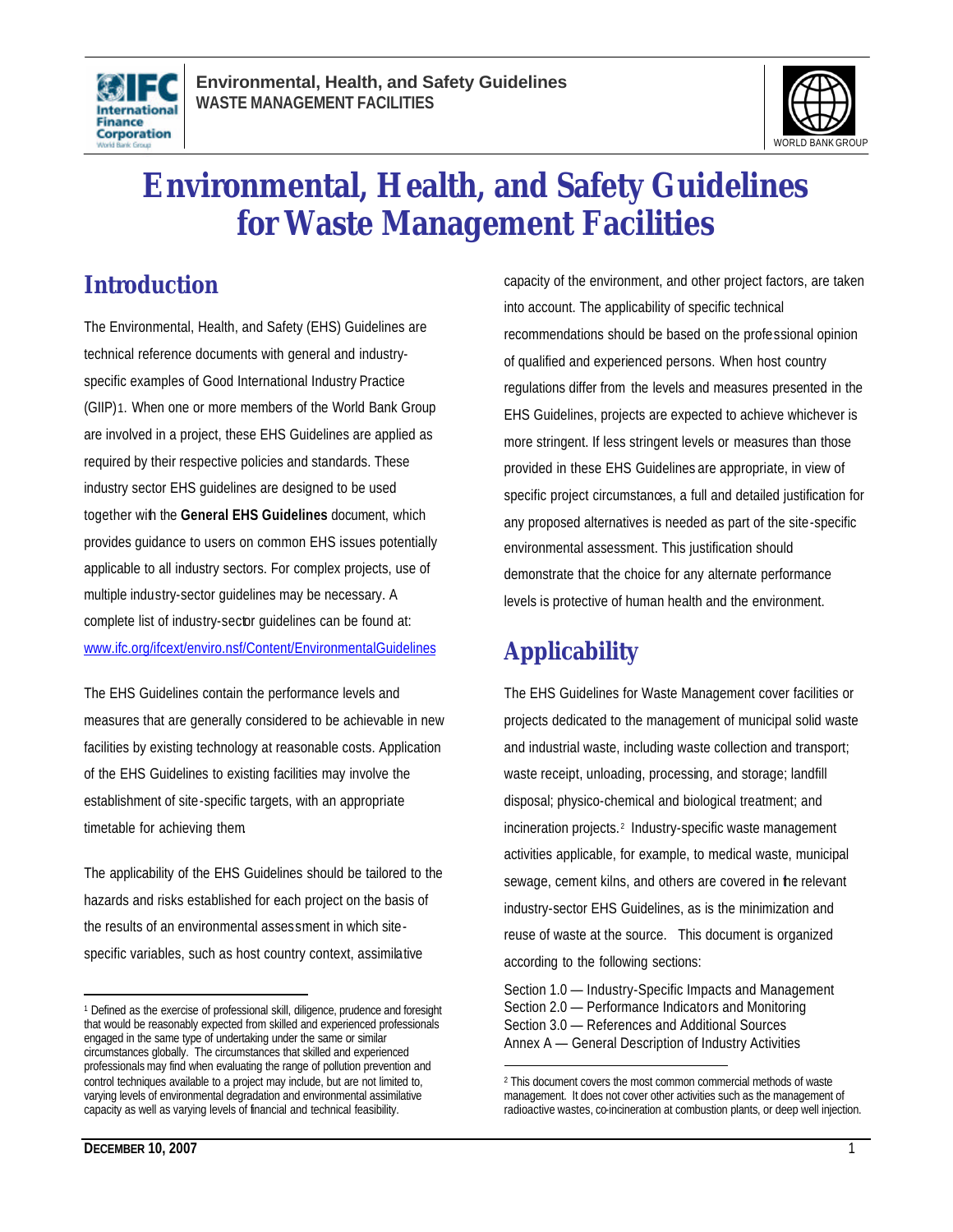



## **1.0 Industry-Specific Impacts and Management**

The following section provides a summary of the most significant EHS issues associated with Waste Management, which occur during the operational and decommissioning phases, along with recommendations for mitigating these impacts.

Recommendations for the management of EHS impacts common to most large industrial facilities during the construction phase are provided in the **General EHS Guidelines**, as are other operational phase issues, such as noise, common to many industrial activities.

### **1.1 Environment**

Municipal solid waste (MSW) is typically managed separately from industrial hazardous and non-hazardous wastes; therefore, environmental impacts associated with management of MSW and industrial wastes are addressed separately below.

## **1.1.1 Municipal Solid Waste**

Municipal solid waste (MSW) is generally defined as the wastes (other than sewage and air emissions) generated in and usually collected by a municipality. MSW is extremely variable in composition, depending on the income and lifestyle of the generators. As shown in Table 1, MSW includes household refuse, institutional wastes, street sweepings, commercial wastes, as well as construction and demolition debris. MSW may include paper and packaging materials; foodstuffs; vegetable matter such as yard debris; metal; rubber; textiles; and potentially hazardous materials such as batteries, electrical components, paint, bleach, and medicines. MSW may also contain varying amounts of industrial wastes from small industries, as well as dead animals and fecal matter. Environmental impacts and associated mitigation measures

applicable to MSW collection and transport; waste receipt, unloading, processing, and storage; biological treatment; incineration; and landfilling are described below.

| Table 1 - Sources and Types of Municipal Solid<br><b>Waste</b> |                                                                                                                              |                                                                                                                                                                                                                                                        |  |  |
|----------------------------------------------------------------|------------------------------------------------------------------------------------------------------------------------------|--------------------------------------------------------------------------------------------------------------------------------------------------------------------------------------------------------------------------------------------------------|--|--|
| <b>Source</b>                                                  | <b>Typical Waster</b>                                                                                                        | <b>Types of Solid Waste</b>                                                                                                                                                                                                                            |  |  |
| Residential                                                    | <b>Generators</b><br>Single and multifamily<br>dwellings                                                                     | Food waste, paper,<br>cardboard.<br>plastic, textiles, leather,<br>yard waste, wood,<br>glass, metal, ash,<br>special waste (e.g.,<br>bulky items, consumer<br>electronics, white<br>goods, batteries, oil,<br>tires) and household<br>hazardous waste |  |  |
| Industrial                                                     | Light and heavy<br>manufacturing,<br>fabrication, construction<br>sites, power and<br>chemical plants                        | Housekeeping waste,<br>packaging, food waste,<br>construction and<br>demolition materials.<br>hazardous waste, ash,<br>special waste                                                                                                                   |  |  |
| Commercial                                                     | Stores, hotels,<br>restaurants, markets,<br>office buildings                                                                 | Paper, cardboard,<br>plastic, wood, food<br>waste, glass, metal,<br>special waste,<br>hazardous waste                                                                                                                                                  |  |  |
| Institutional                                                  | Schools, hospitals,<br>prisons, government<br>centers                                                                        | Same as commercial                                                                                                                                                                                                                                     |  |  |
| Construction<br>and Demolition                                 | New construction sites,<br>road repair, renovation<br>sites, demolition of<br>buildings                                      | Wood, steel, concrete,<br>dirt, etc.                                                                                                                                                                                                                   |  |  |
| Municipal<br>Services                                          | Street cleaning,<br>landscaping,<br>parks, beaches, other<br>recreational areas.<br>water and wastewater<br>treatment plants | Street sweepings;<br>landscape and tree<br>trimmings; general<br>waste from parks,<br>beaches and other<br>recreational areas:<br>sludge from water and<br>wastewater treatment<br>plants                                                              |  |  |
| Process<br>Source: World Bank (2005)                           | Heavy and light<br>manufacturing,<br>refineries, chemical<br>plants, power plants,<br>mineral extraction and<br>processing   | Industrial process<br>waste, scrap materials,<br>off-specification<br>products,<br>slag, tailings                                                                                                                                                      |  |  |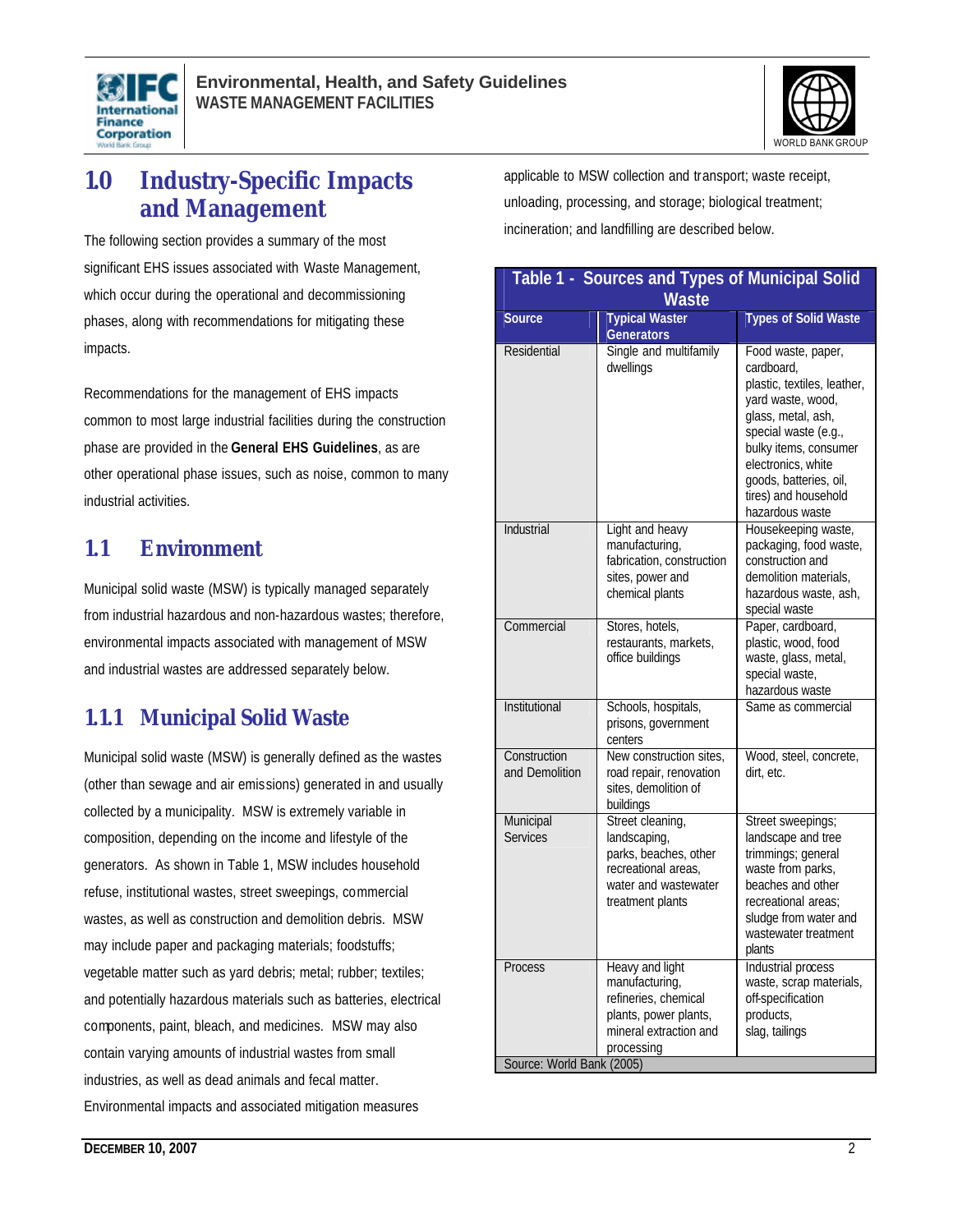



### **Waste Collection and Transport**

### *Litter and clandestine dumping*

The causes of littering and clandestine dumping in urban areas occur because of inadequate availability of litter bins along walkways, inadequate public awareness of their responsibilities as urban dwellers, and inadequate refuse collection service. Littering occurs everywhere and often into drains, while clandestine dumping is commonly on vacant lots, public spaces, or along waterways. Accumulated waste may attract disease vectors, contribute to clogging of drainage and sewerage networks, make waste readily accessible to neighborhood animals and birds, and pollute waterways.

Recommended management strategies to minimize litter and clandestine dumping include:

- Encourage use of containers or bags for waste at the point of collection for each household and establishment;
- Implement a regular collection schedule with sufficient frequency to avoid accumulation of garbage;
- Use vehicles appropriate for the geographic conditions and waste types to maximize reliability of collection (e.g., compactor trucks may be appropriate for neighborhoods with wide streets and low-density trash, while smaller vehicles may be appropriate for neighborhoods with narrow streets and higher-density garbage);
- Encourage separation of recyclable materials at the point of generation, so that the collection points do not become sorting points for informal sector waste pickers;
- Cover collection and transfer vehicles along the entire route of transport to avoid windblown litter;
- Clean vehicles used for waste hauling before transportation of any goods, including compost;
- Encourage residents to put waste out at designated times and locations;

• Where possible, blocking off access to dumping sites and fining illegal dumpers.

### *Air Emissions*

Air emissions from MSW collection and transport include, dust and bio-aerosols, odors, and vehicle emissions.

#### **Dust, Bio-aerosols, and Odors**

Dust can include nuisance dust, hazardous dust (e.g., containing asbestos or silica), and bioaerosols (i.e., particles in the air consisting wholly or partially of microorganisms). Bioaerosols are of particular concern to the health of waste workers and have been show to be the source of reduced pulmonary function and increased respiratory disease for those in immediate proximity to waste sweeping and collection activities.3 Recommended management strategies to minimize dust, bio-aerosols, and odors include:

- Establishing frequent waste collection schedules;
- Instituting a washing program for waste collection vehicles and for company-owned waste collection and transfer containers;
- Promoting the use of bags to reduce the odors from soiling of waste collection and transport equipment.

#### **Vehicle Emissions**

 $\overline{a}$ 

Emissions from on-road vehicles may be regulated through national or regional programs. In the absence of these, specific measures to prevent, minimize, and control vehicle air emissions during waste collection and transport include the following:

• Optimize waste collection routes to minimize distance traveled and overall fuel use and emissions

<sup>3</sup> Additional information is provided in Cointreau, S. (2006).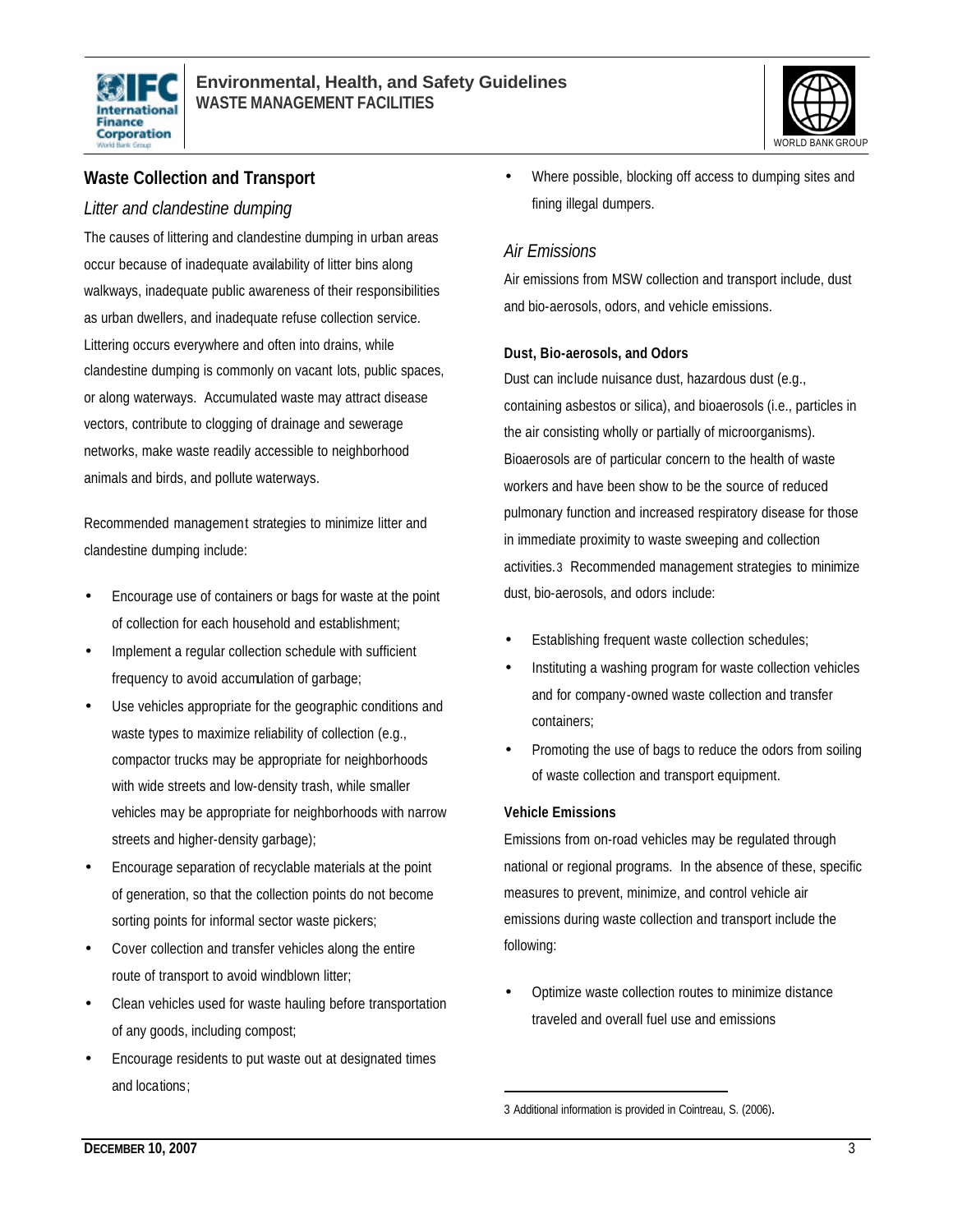



- Implement transfer stations for small vehicles to consolidate waste into large vehicles for transportation to a treatment or disposal facility;
- Waste collection and transport vehicle owners and operators should implement the equipment manufacturers' recommended engine maintenance, along with the mechanical maintenance for the safe operation of the vehicle, including proper tire pressure.;
- Drivers should also be instructed on the benefits of driving practices which reduce both the risk of accidents and fuel consumption, including measured acceleration and driving within safe speed limits (working with garbage truck drivers can save as much as 25% on fuel use and reduce maintenance by 15%).

Additional fleet management recommendations are presented in the **General EHS Guidelines**.

### **Waste Receipt, Unloading, Processing, and Storage**

Control of the incoming waste stream is necessary to ensure safe and effective processing, treatment, and disposal of the waste and the quality of end products (e.g., compost). While procedures may vary depending on the nature of the waste and necessary processing methods, recommended measures include:

- Visually evaluate, weigh, and document incoming waste loads;
- Reject or, if the facility is equipped to process the waste, segregate potentially hazardous materials or wastes identified, including infectious waste, and manage as a hazardous or infectious waste, as applicable;
- Analyze suspected hazardous materials before acceptance so that they are segregated relative to compatibility and so that they can be adequately treated and disposed of;
- If possible, isolate size reduction equipment (e.g., shredders or grinders) in an explosion-proof area with proper ventilation and pressure relief to reduce the impacts of potential explosions that could be caused by materials such as gas cylinders and ignitable liquids that may be present in MSW. Visual inspection of the incoming waste, along with sorting and removal procedures, can minimize this potential hazard;
- Separate recoverable secondary materials for recycling and organic waste for composting to the extent practical.

### *Contaminated Runoff*

Leachate from waste piles caused by exposure to precipitation and from residual liquids in the waste itself may contain organic matter, nutrients, metals, salts, pathogens, and hazardous chemicals. If allowed to migrate, leachate can contaminate soil, surface water, and groundwater potentially causing additional impacts such as eutrophication and acidification of surface water and contamination of water supplies.

Recommended contaminated runoff management strategies include:

- When siting, consider the proximity of waste handling and storage areas to water supply wells for people and animals, irrigation canals, and surface water bodies that support aquatic life and the ability to prevent contaminated leachate and drainage from entering surface and ground water;
- Use impermeable materials for roads, waste processing and storage areas, and vehicle washing areas, and install curbs to prevent runoff to permeable areas;
- Collect runoff and leachate from areas used for waste storage, and treat runoff to meet applicable environmental standards before discharge to surface water or the municipal sewage system (e.g., screen to remove large material, install silt traps to remove particulates, and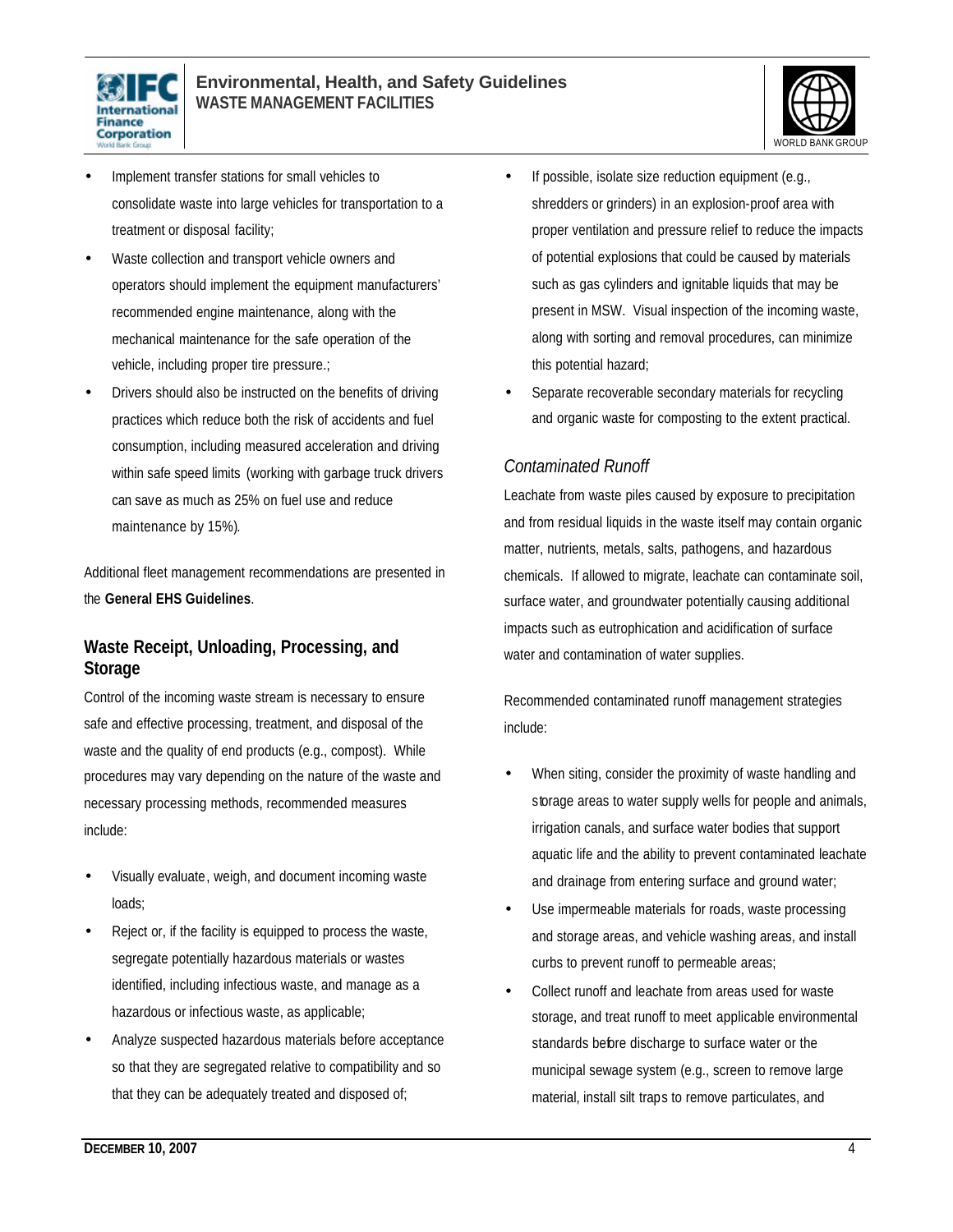



remove separate-phase liquids with an oil/water separator). Discharge to the municipal sewage system (via pipe or tanker truck), where available, is preferred for runoff from waste storage and handling areas;

• Re-use collected water in on-site disposal processes to the extent practical or store with collected leachate awaiting treatment.

In addition, management strategies for contaminated runoff from vehicles include:

- Cover containers during transport,
- Ensure vehicle equipment is designed to collect drainage and that it is held in a sump container until the vehicle reaches a safe discharge location.

### *Litter*

The following measures are recommended to prevent, minimize, and control litter and solid waste during waste receipt, unloading, processing, and storage:

- Provide adequate storage for waste not immediately treated or disposed of;
- Implement good housekeeping procedures;
- Consider use of enclosed/covered areas for waste tipping, shredding, compacting, etc.;
- Install catch fences and netting to trap windblown litter.

### *Air Emissions*

The following measures are recommended to prevent, minimize, and control vehicle emissions and emissions of dust, odors, and bioaerosols during waste receipt, unloading, processing, and storage:

- Select vehicles and containers that minimize air emissions during waste loading and unloading;
- Design drop-off points to minimize queuing of vehicles;
- Sweep waste management areas and roads frequently and use water spray for dust control where needed;
- Pre-treat wastes as needed (e.g., solidification, encapsulation, or wetting sufficient to reduce dust but without forming leachate);
- Use enclosed waste handling and storage areas for malodorous wastes or wastes that generate hazardous dust (e.g., asbestos). Enclosed waste storage and handling areas are preferred for all wastes;
- Use extraction system to remove dust from working areas, buildings, and storage vessels, and treat as needed to control particulate emissions (e.g., bag filter);
- Remove, treat, or dispose of all biological/malodorous wastes in an expeditious manner;
- Use odor-neutralizing sprays where necessary;
- Use negative pressure in processing buildings and appropriate air filtration (e.g., biofilter) to remove odor,

### *Noise and Vibration*

Principal sources of noise and vibration include truck traffic; loading equipment (e.g., cranes, wheeled loaders), stationary compactors, balers, grinders, and other treatment and conveyance systems.

Recommended noise management strategies include:

- Construct a buffer zone between the facility and the external environment or locate facilities away from sensitive receptors;
- Include noise and vibration considerations during design, including use of models to predict noise levels at specified noise-sensitive locations, using standardized sound power levels for construction plant;
- Maintain site roads in good condition to reduce noise and vibration from vehicle movements;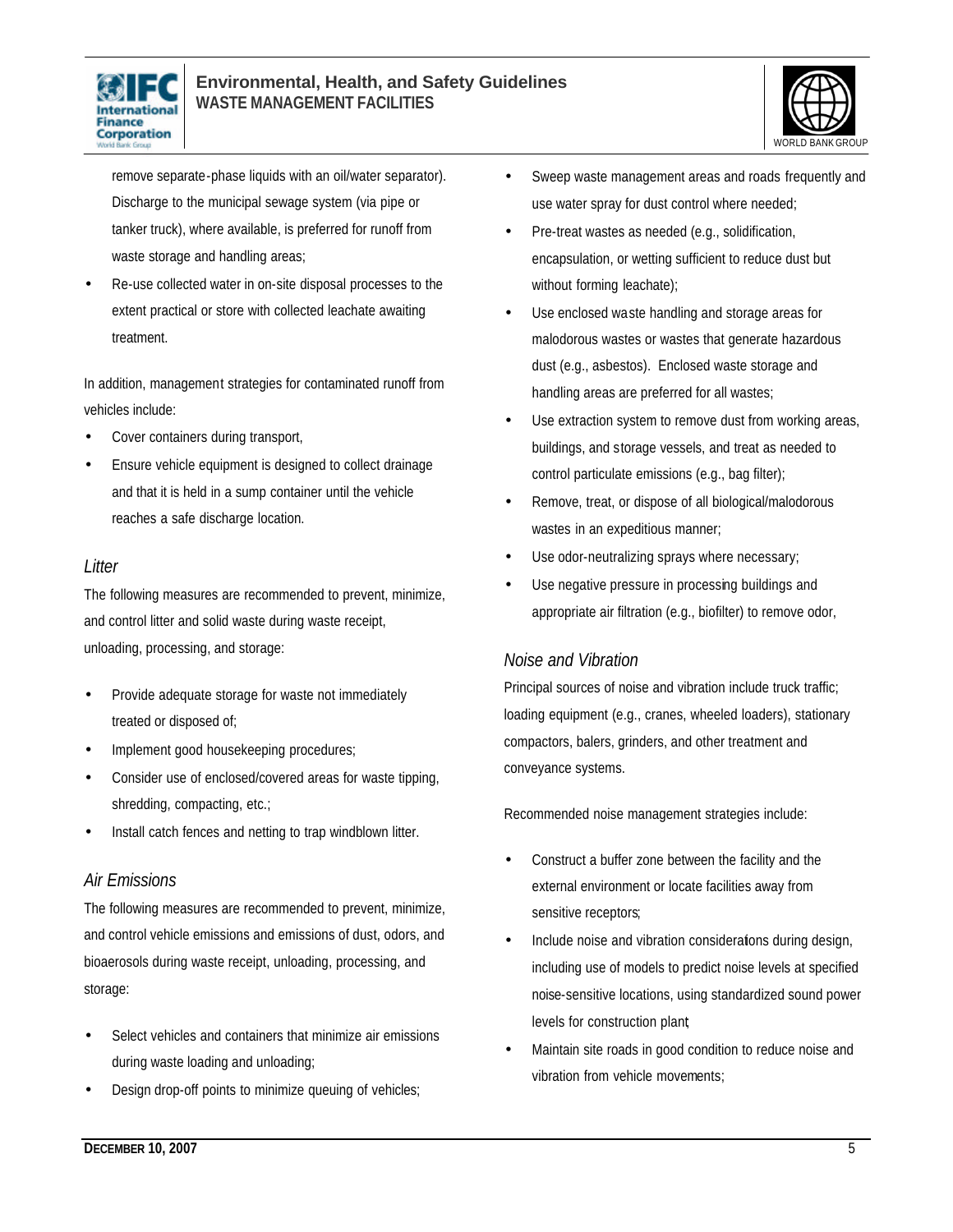



- Use acoustic screens around fixed/mobile plant and equipment;
- Select equipment that has low noise emission levels;
- Fit silencing equipment to plant, e.g. baffles/mufflers;
- Use buildings to contain inherently noisy fixed plant equipment (e.g., locate waste shredder in the tipping hall, and enclose tipping hall on all sides) and consider use of sound-insulating materials in construction.

### **Biological Treatment**

Biological treatment includes composting with other organic materials for the preparation of soil products <sup>4</sup> (i.e., aerobic treatment), and anaerobic digestion. To maximize the usability of end products, waste should not be accepted that contains organics that are contaminated by potentially hazardous chemicals (e.g., PCBs, chlordane and other pesticides, heavy metals and metalloids) and/or pathogenic substances and micro-organisms (e.g., prions, viruses, bacteria, and parasites) that will not be rendered harmless by the process or may constitute a health or environmental risk. This may include certain clinical waste and other related wastes of clinical origin, and diseased carcasses, or contaminants classified as hazardous or industrial wastes. <sup>5</sup>

### *Leachate and Runoff*

 $\overline{a}$ 

Leachate and runoff from waste storage and processing areas may contain organic material (biochemical oxygen demand (BOD)), phenols, nitrates, phosphorous, dissolved metals, and other contaminants. If treated wood is processed, wood preservative chemicals, such as creosote and chromated copper arsenate, and their degradation products may be present. Municipal waste may contain human and animal fecal matter and blood which have a wide range of disease microorganisms. Some household chemicals can possess hazardous properties; examples include pesticides, solvents, paints, batteries, used oils, pharmaceuticals, etc.

The following measures are recommended to prevent, minimize, and control leachate generation and discharge from biological treatment operations:

- Install a drainage layer underneath the processing area to provide adequate leachate drainage from composting organics. This may consist of a bed of coarse material such as wood chips, or alternatively the processing platform may permanently incorporate a drainage layer designed to withstand the loading, working and removal of material. For small-scale compost facilities or in dry areas, an adsorbent material can be incorporated in the compost and at the base of the pile;
- The material processing or storage areas of the facility should have a leachate barrier system that forms a secure barrier between the groundwater, soil, and substrata and the composting or stored organics, as well as systems for collecting and treating leachate;
- Design and maintain the slope and orientation of windrows and/or leachate drains such that free drainage of leachate to a collection drain is facilitated and ponding of leachate is avoided; shape the piles and windrows to maximize run-off and hence reduce infiltration;
- Store leachate in a lined earthen basin or in aboveground storage tanks;
- For anaerobic digestion, maximize recycling of wastewater to the reactor;

<sup>4</sup> Compost is organic material that can be used as a soil amendment or as a medium to grow plants. Mature compost is a stable material with a content called humus that is dark brown or black and has a soil-like, earthy smell. It can be created by combining organic wastes (e.g., yard trimmings, food wastes, manures) in proper ratios into piles, rows, or vessels; adding bulking agents (e.g., wood chips) as necessary to accelerate the breakdow n of organic materials; and allowing the finished material to fully stabilize and mature through a curing process (as defined by the US EPA (http://www.epa.gov/epaoswer/nonhw/composting/basic.htm)).

<sup>&</sup>lt;sup>5</sup> Additional information on composting is provided in Chapter 7 (Composting) of the Decision Maker's Guide to Solid Waste Management, Volume II, EPA, 1995 (http://www.epa.gov/garbage/dmg2.htm)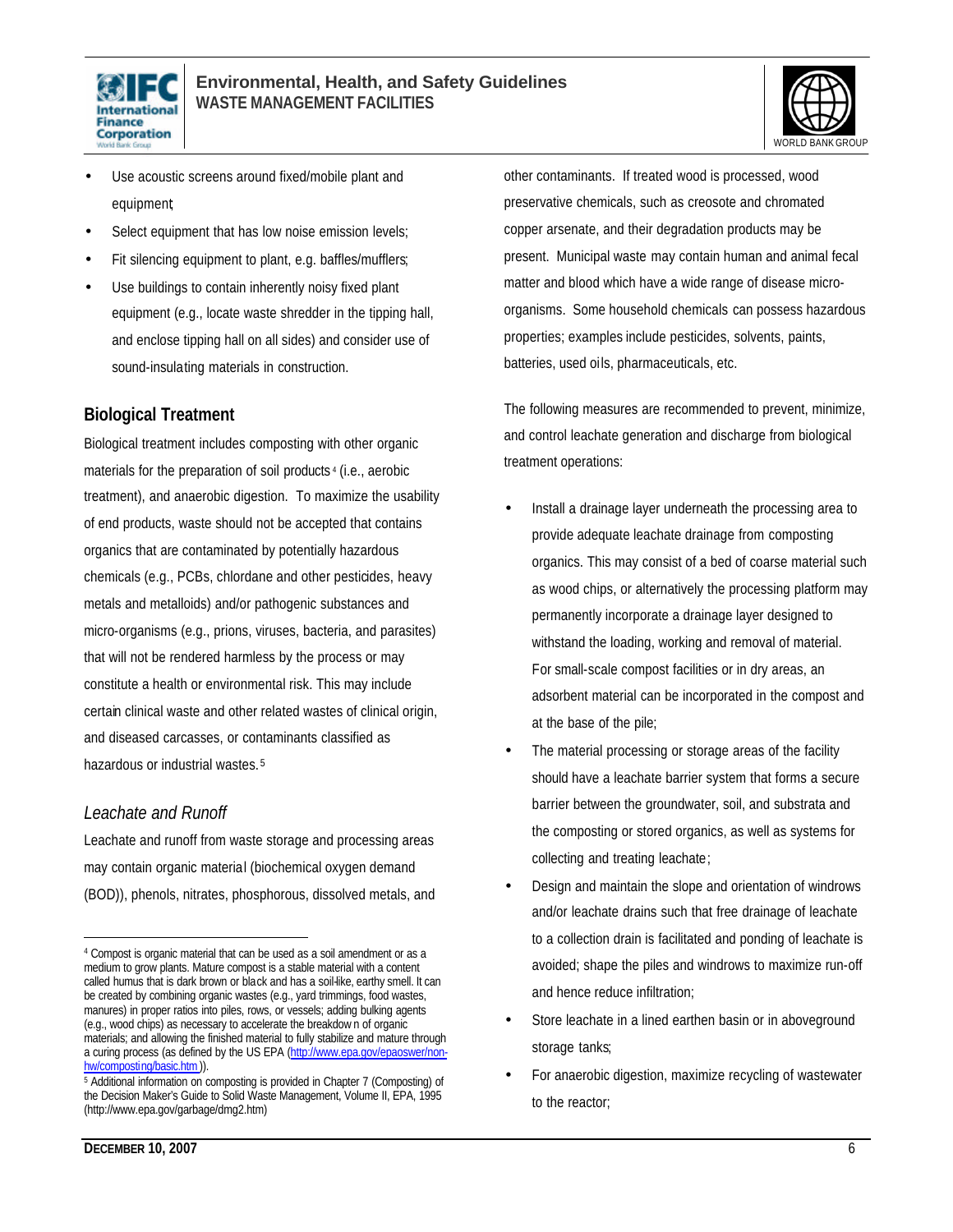



- Measure total organic carbon (TOC), chemical oxygen demand (COD), nitrogen (N), phosphorus (P) and chlorine (Cl) levels in the inlet and outlet flows from an anaerobic digester. When a better control of the process is required, or a better quality of the waste output, monitoring of additional parameters may be necessary;
- Operate an anaerobic digester under thermophilic digestion conditions, in order to increase the pathogen destruction, biogas production rate (hence higher energy recovery) and the retention time
- Maintain ideal composting conditions such as<sup>6</sup>:
	- o Carbon: nitrogen (C:N) ratio between 25:1 and 35:1
	- o Moisture content of 50 to 60 percent of total weight during treatment (and less than 50 percent for marketing following screening)
	- o Balance between particle size and void space to promote rapid decomposition. Void space should be sufficient to achieve a 10 to 15 percent oxygen level within the pile in aerobic systems
	- o Optimum temperature levels which can range between 32 and 60 degrees Celsius. Pathogen destruction can be achieved by attaining and maintaining a temperature of 55 degrees Celsius for three days in a vessel composting system or 15 days in a windrow system
	- o pH of between 6 and 8.

### *Air Emissions*

Releases to the air can include direct stack emissions and fugitive emissions associated with biological processes, as well as emissions from burning of biogas. Direct air emissions can include bioaerosols, particulate matter/dust, ammonia, amines, volatile organic compounds (VOCs), sulfides, odors, etc. The

 $\overline{a}$ 

following measures are recommended to prevent, minimize, and control air emissions from biological treatment:

- Use mist spray to keep down dusts, especially during and prior to loading or other handling procedures.
- Use windrow turning equipment that is specially designed to minimize air emissions, as opposed to wheeled loaders or conveyor loaders that drop wastes into piles.
- For highly odorous wastes, use closed feed bunkers constructed with a vehicle sluice; for less odor-intensive wastes, use automated and rapid action doors (opening times of the doors being kept to a minimum) in combination with an appropriate exhaust air collection device resulting in an under pressure in the treatment hall.
- Enclose leachate drains to reduce the emission of odors.
- Minimize the amount of water added to compost (e.g., by covering compost material) to avoid anaerobic conditions that can cause hydrogen sulfide odors if the compost mixture contains sulfur-containing materials.

Biomass and biogas combustion emissions depend on the type of biomass material and combustion method and can include particulate matter, nitrogen oxide (NOX), sulfur oxide (SOX), carbon monoxide (CO), hydrogen sulfide (H2S), and VOCs. When using biomass or biogas as a fuel source for power generation, reference should be made to the **General EHS Guidelines** for emissions guideline values and the selection of appropriate emissions prevention and control techniques.

#### *Fire*

Biodegradable wastes can be combustible and aerobic degradation can produce sufficient heat to cause spontaneous combustion in certain circumstances. Wastes can, in some instances, also contain ashes and other readily ignitable materials that burst into flame under wind conditions, or when contacting flammables. In landfills, methane is generated by

<sup>6</sup> US EPA (1995)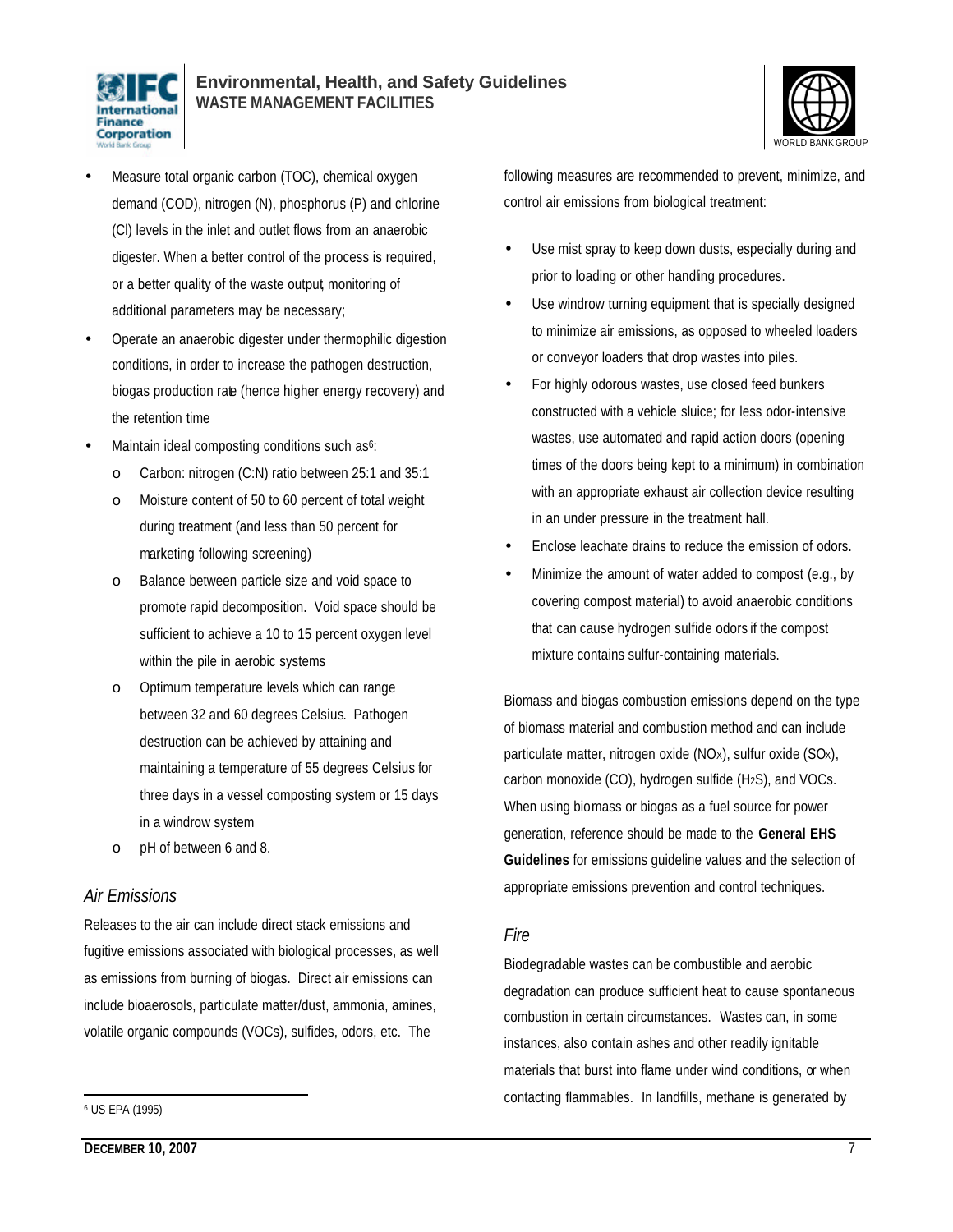



anaerobic digestion and can potentially ignite if it encounters an ignition source within or external to the landfill. Methane in landfill gas can become trapped in underground cavities, and even move along geologic discontinuities, to pose a risk of explosion.

Recommended fire prevention and control strategies include:

- For composting, avoid conditions that can lead to spontaneous combustion (e.g., moisture between 25 – 45 percent and temperatures above about 93ºC. This can be achieved for example by keeping windrows less than about 3m high and turning them when the temperature exceeds 60ºC);
- Collect biogas for use or treatment (e.g. energy recovery or flaring);
- Provide a fire alarm system, including temperature sensors in the waste being treated;
- Design the facility for access by firefighting equipment, including clear aisles among windrows and access to an adequate water supply.

### **MSW Incineration Facilities**

### *Air Emissions*

Air emissions from incineration depend on the specific waste composition and the presence and effectiveness of air pollution control systems. Polluting emissions may include carbon dioxide  $(CO_2, CO, NO_X,$  sulfur dioxide  $(SO_2,$  particulate matter, ammonia, amines, acids (HCL, HF), VOCs, dioxins/furans, polychlorinated biphenyls (PCBs), polycyclic aromatic hydrocarbons (PAHs), metals (Hg), and sulfides, etc., depending on the waste content and combustion conditions.

The following measures are recommended to prevent, minimize, and control air emissions:

- Conduct waste segregation and/or presorting to avoid incineration of wastes that contain metals and metalloids that may volatilize during combustion and be difficult to control through air emission technology (e.g., mercury and arsenic);
- Follow applicable national requirements and internationally recognized standards for incinerator design and operating conditions, mainly rapid quenching of the flue gas after leaving all combustion chambers and before entering any dry particulate matter air pollution control device but also combustion temperature, residence time, and turbulence. <sup>7</sup> Standards for stationary incinerators which include temperature and afterburner exit gas quenching (i.e. rapid temperature reduction) requirements are preferred in order to nearly eliminate dioxins and furans;
- Introduce wastes into the incinerator only after the optimum temperature is reached in the final combustion chamber.
- The waste charging system should be interlocked with the temperature monitoring and control system to prevent waste additions if the operating temperature falls below the required limits;
- Minimize the uncontrolled ingress of air into the combustion chamber via waste loading or other routes;
- Optimize furnace and boiler geometry, combustion air injection, and, if used,  $NO<sub>X</sub>$  control devices using flow modeling;
- Optimize and control combustion conditions by the control of air (oxygen) supply, distribution and temperature, including gas and oxidant mixing; the control of combustion

 $\overline{a}$ 7 For example, according to Article 6 of EU Council Directive 2000/76, the gas resulting from the incineration process should be raised, after the last injection of combustion air to a temperature of 850 degrees Celsius (1,100 degrees Celsius for hazardous wastes with a content greater than 1% of halogenated organics) for a period of two seconds. Additional details on operating conditions are provided in this reference. Other sources of emissions standards include the U.S. EPA regulations for air emissions from stationary sources at 40 CFR Part 60.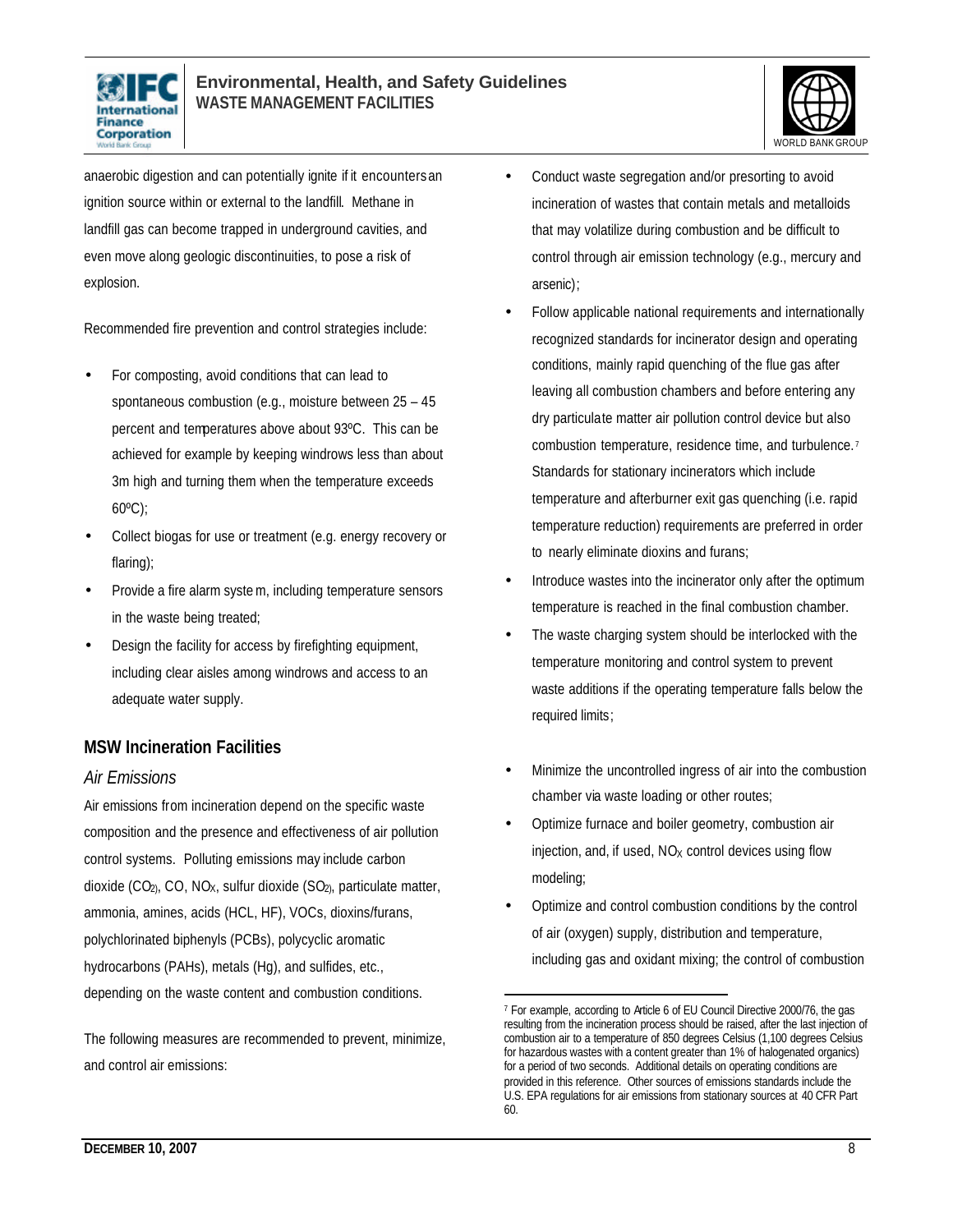



temperature level and distribution; and the control of raw gas residence time;

- Implement maintenance and other procedures to minimize planned and unplanned shutdowns;
- Avoid operating conditions in excess of those that are required for efficient destruction of the waste;
- Use auxiliary burner(s) for start-up and shut-down and for maintaining the required operational combustion temperatures (according to the waste concerned) at all times when unburned waste is in the combustion chamber.
- Use a boiler to transfer the flue-gas energy for the production of electricity and/or supply of steam/heat, if practical;
- Use primary (combustion-related) NO<sub>x</sub> control measures and/or selective catalytic reduction (SCR) or selective noncatalytic reduction (SNCR) systems, depending on the emissions levels required;
- Use flue gas treatment system for control of acid gases, particulate matter, and other air pollutants;
- Minimize formation of dioxins and furans by ensuring that particulate control systems do not operate in the 200 to 400 degrees Celsius temperature range; identifying and controlling incoming waste composition; using primary (combustion-related) controls; using designs and operation conditions that limit the formation of dioxins, furans, and their precursors; and using flue gas controls;
- Consider the application of waste-to-energy or anaerobic digestion technologies to help off-set emissions associated with fossil fuel based power generation.<sup>8</sup>

### *Ash and Other Residuals*

Combustion of solid wastes generates ash and other material remaining after incineration. Solid wastes may also be generated from treatment of wastewater from flue gas treatment (FGT).

The following measures are recommended to prevent, minimize, and control solid waste from incineration:

- Design the furnace to, as far as possible, physically retain the waste within the combustion chamber (e.g. narrow grate bar spacing for grates, rotary or static kilns for appreciably liquid wastes), and use a waste throughput rate that provides sufficient agitation and residence time of the waste in the furnace at sufficiently high temperatures, including any ash burn-out areas, in order to achieve a total organic carbon (TOC) value in the ash residues of below 3 wt percent and typically between 1 and 2 wt percent.
- Manage bottom ash separately from fly ash and other flue gas treatment residues to avoid contamination of the bottom ash for its potential recovery;
- Separate remaining ferrous and non-ferrous metals from bottom ash as far as practicably and economically viable, for their recovery;
- Treat bottom ash on or off-site (e.g., by screening and crushing) to the extent that is required to meet the specifications set for its use or at the receiving treatment or disposal site (e.g., to achieve a leaching level for metals and salts that is in compliance with the local environmental conditions at the place of use);
- Bottom ash and residuals should be managed based on their classification as hazardous or non-hazardous materials. Hazardous ash should be managed and disposed of as hazardous waste. Non-hazardous ash may

<sup>8</sup> The possibility of applying waste-to-energy technologies depends on a number of issues which may include the project design specifications established by local government as well as laws applicable to the generation and sale electricity . Also, it should be noted that recycling options may often save more energy than what is generated by incineration of mixed solid waste in a wasteto-energy facility .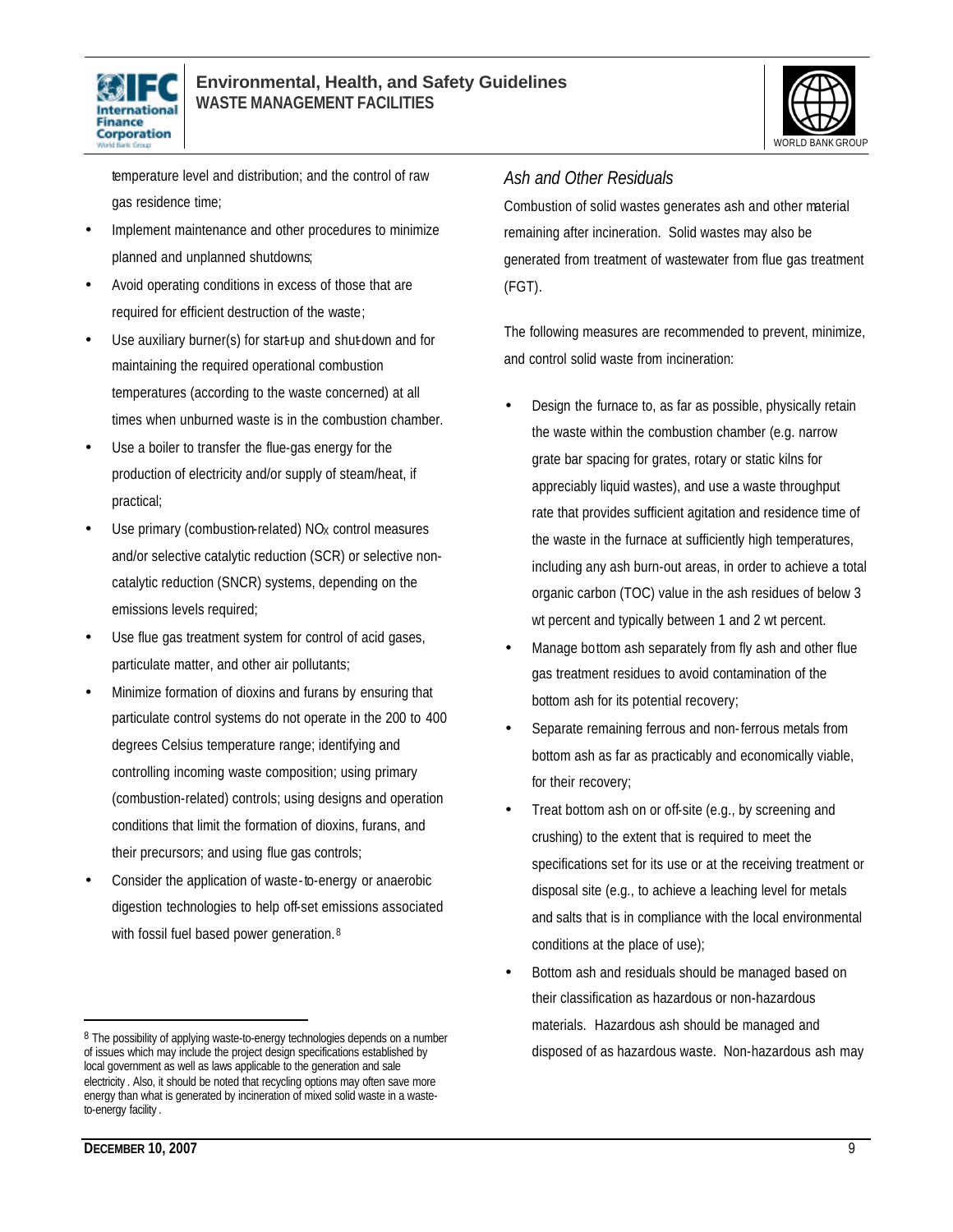



be disposed of in an MSW landfill or considered for recycling in construction materials. <sup>9</sup>

### *Water Effluents*

Cooling systems generate cooling tower blowdown, which is addressed in the **General EHS Guidelines**. In addition, flue gas treatment generates wastewaters requiring treatment and disposal.

To prevent, minimize, and control water effluents, wastewater from flue gas treatment should be treated as necessary, e.g., using filtration coagulation, precipitation, and filtration to remove heavy metals, and neutralization.

### *Noise*

Principal sources include exhaust fans and resulting in noise from the outlet of the stack; cooling system (for evaporation cooling and especially for air cooling); and turbine generators.

Measures to address noise impacts are addressed in the **General EHS Guidelines**. Additional recommended measures to prevent, minimize, and control noise from incineration include use of silencers on air coolers and chimneys, as necessary.

### **Landfilling**

A sanitary landfill is a carefully engineered, structurally stable formation of segregated waste cells separated by soil cover material, with base and side slopes designed to minimize infiltration and facilitate collection of leachate. Landfills are sited, designed and operated to isolate the wastes from the surrounding environment, particularly groundwater. Even after closure, landfills required long-term care, including maintenance of the cap system, collection and treatment of leachate, collection and flaring or utilization of landfill gas, and monitoring of groundwater so that the waste remains isolated. Thus, the

EHS impacts of eventual decommissioning or closure and longterm operation and maintenance of a landfill need to be considered in the system design. Specific closure procedures should focus on the preservation of the long-term integrity and security of the site, preferably with a minimum of maintenance.

Landfill operators, working in coordination with local regulatory authorities, should explore and implement opportunities to minimize the landfill disposal of municipal wastes which contain metals, such as mercury, which may be released due to crushing of waste materials. Segregation and presorting of these materials should be performed to the extent feasible.

### *Landfill Siting*

 $\overline{a}$ 

The location of the landfill should take into account potential impacts associated with releases of polluting substances including the following:<sup>10</sup>

- Proximity to residential, recreation, agricultural, natural protected areas, or wildlife habitat and areas prone to scavenging wildlife, as well as other potentially incompatible land uses:
	- o Residential development should be typically further than 250 meters from the perimeter of the proposed landfill cell development to minimize the potential for migration of underground gaseous emissions
	- o Visual impacts should be minimized by evaluating locational alternatives
	- o Siting should be further than 3 km of a turbojet airport and 1.6 km of a piston-type airport or as permitted by the aviation authority fully considering potential threats to air safety due to attraction and presence of birds
- Proximity and use of groundwater and surface water resources;

<sup>10</sup> Additional detail on siting is provided in Cointraeu (2004) and European Union Council Directive (1999).

<sup>9</sup> EPA (http://www.epa.gov)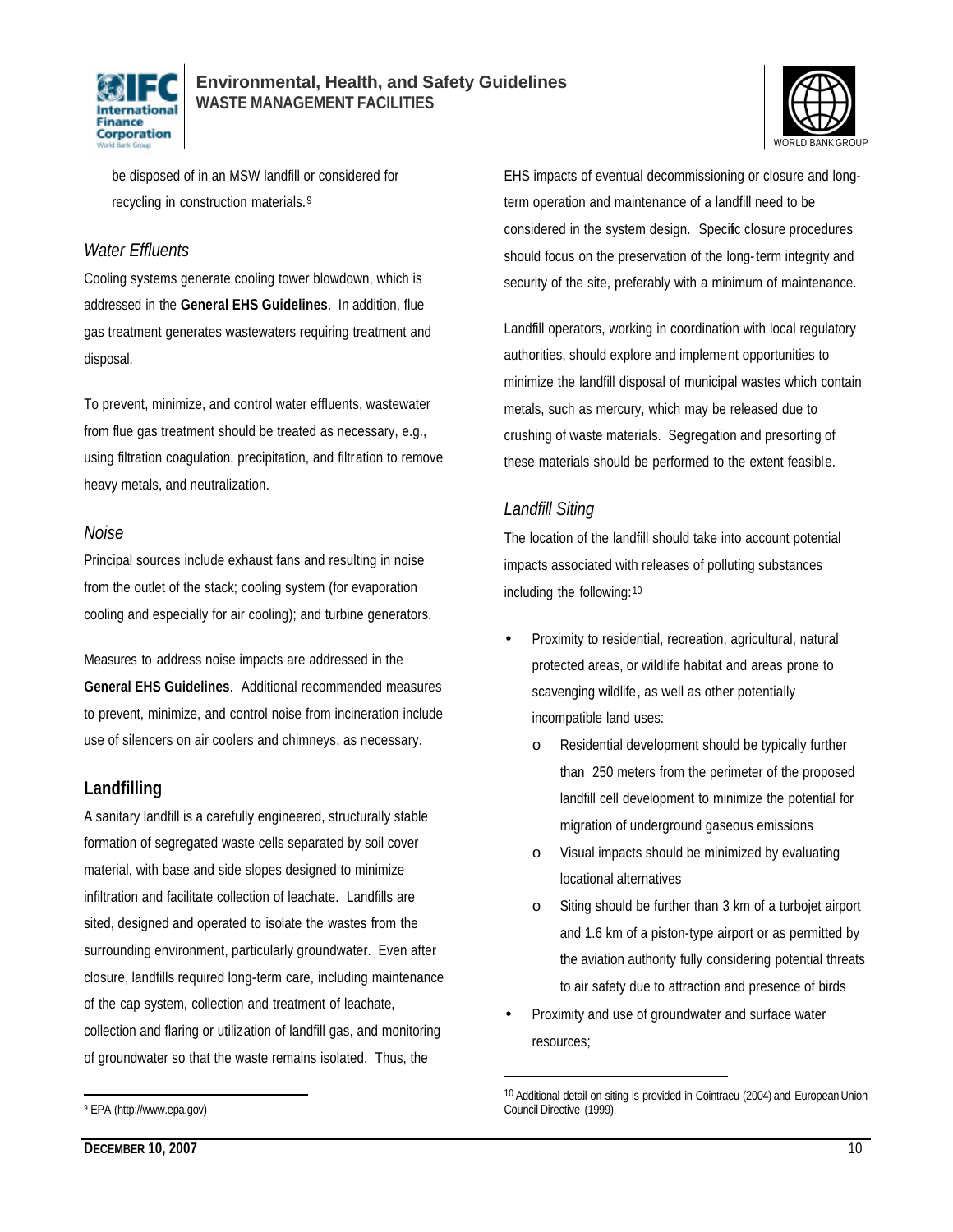



- o Private or public drinking, irrigation, or livestock water supply wells located downgradient of the landfill boundaries should be further than 500 meters from the site perimeter, unless alternative water supply sources are readily and economically available and their development is acceptable to regulatory authorities and local communities
- o Areas within the landfill boundaries should be located outside of the 10-year groundwater recharge area for existing or pending water supply development.
- o Perennial stream should not be located within 300 meters downgradient of the proposed landfill cell development, unless diversion, culverting or channeling is economically and environmentally feasible to protect the stream from potential contamination.
- Site geology and hydrogeology;
	- o Landfills should be located in gently sloped topography, amenable to development using the cell (bund) method), with slopes which minimize the need for earthmoving to obtain the correct leachate drainage slope of about 2%
	- o Groundwater's seasonally high table level (i.e., 10 year high) should be at least 1.5 meters below the proposed base of any excavation or site preparation to enable landfill cell development
	- o Suitable soil cover material should be available on-site to meet the needs for intermediate (minimum of 30 cm depth) and final cover (minimum of 60 cm depth), as well as bund construction (for the cell method of landfill operation). Preferably, the site would have adequate soil to also meet required cover needs (usually a minimum of 15 cm depth of soil) <sup>11</sup>
- Potential threats to landfill site integrity from natural hazards such as floods, landslides, and earthquakes:
	- o Landfills should be sited outside of a floodplain subject to 10-year floods and, if within areas subject to a 100 year flood, amenable to an economic design which would eliminate the potential for washout
	- o There should be no significant seismic risk within the region of the landfill which could cause destruction of berms, drains or other civil works, or require unnecessarily costly engineering measures; otherwise, side slopes should be adjusted accordingly to prevent failure in the event of seismic activity
	- o No fault lines or significantly fractured geologic structure should be present within 500 meters of the perimeter of the proposed landfill cell development which would allow unpredictable movement of gas or leachate
	- o There should be no underlying limestone, carbonate, fissured or other porous rock formations which would be incompetent as barriers to leachate and gas migration, where the formations are more than 1.5 meter in thickness and present as the uppermost geologic unit above sensitive groundwaters.

### *Leachate Generation*

 $\overline{a}$ 

Landfill leachate contains dissolved constituents derived from the interstitial waters of the disposed waste as well as its degradation products. It also may contain some suspended solids, including pathogens. If not collected and treated, leachate can migrate from the landfill and contaminate soil, groundwater, and surface water. Leachate and site monitoring are used to confirm that the engineered landfill systems effectively isolate the waste, both during operation of the landfill

<sup>&</sup>lt;sup>11</sup> Daily cover needs can be alternatively met by using removable tarps, other relatively inert materials (i.e., compost residuals), or by removing the previously laid daily soil cover at the start of each day for reuse at the end of the same day.

For purposes of siting, assume that at least 1 cubic meter of daily, intermediate, and final compacted soil cover is needed for every 6 cubic meters of compacted refuse.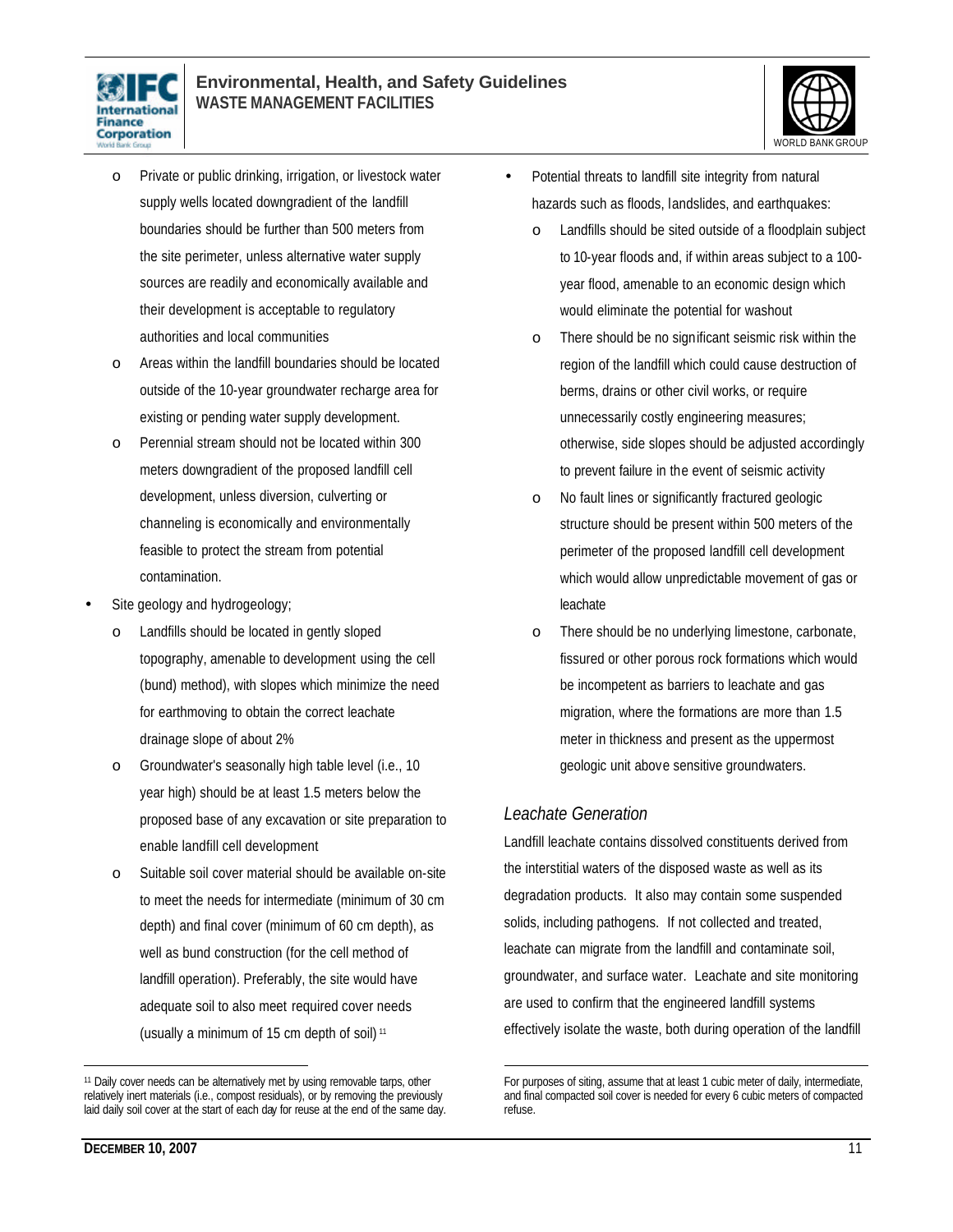



and after closure. Leachate from a MSW landfill typically is very high in nitrogen (as ammonium), chloride, and potassium, as well as dissolved biological oxygen demand and chemical oxygen demand organics.

The following measures are recommended to prevent, minimize, and control leachate generation from MSW landfills:

- Site landfills in areas with stable geology and avoid siting near particularly vulnerable or sensitive ecosystems and groundwater and surface water resources;
- Design and operate the landfill in accordance with applicable national requirements and internationally recognized standards to minimize leachate generation, including the use of low-permeability landfill liners<sup>12</sup> to prevent migration of leachate as well as landfill gas, a leachate drainage and collection system, and landfill cover (daily, intermediate, and final) to minimize infiltration; 13
- Treat leachate onsite and/or discharge to municipal wastewater system. Potential treatment methods include aerated lagoons, activated sludge, anaerobic digestion, artificial wetlands, re-circulation, membrane filtration, ozone treatment, peat beds, sand filters, and methane stripping;
- Minimize the daily exposed working face and use perimeter drains and landfill cell compaction, slopes and daily cover materials to reduce infiltration of rainfall into the deposited waste;
- Prevent run-on of precipitation into the active area of the landfill (e.g., by use of berms or other diversions); systems should be designed to handle the peak discharge from a 25-year storm;
- Collect and control run-off from the active area of the landfill; the system should be designed to handle the discharge from a 24-hour, 25-year storm. Runoff is typically treated together with leachate from the site.

### *Groundwater and Leachate Monitoring*

Recommended measures for groundwater and leachate monitoring include the following:

- Measure and record the quantity and quality of leachate generated. Changes in leachate quantity or quality not attributable to weather or other factors may indicate changes in the liner, leachate collection, or landfill cover systems;
- Install groundwater monitoring wells outside the landfill perimeter at locations and depths sufficient to evaluate whether leachate is migrating from the landfill into the uppermost groundwater unit. This groundwater monitoring network should usually include, at a minimum, one monitoring well located in the upgradient groundwater flow direction from the landfill and two monitoring wells located in the down gradient direction. The groundwater monitoring system should be consistent with applicable national regulations and internationally recognized standards. <sup>14</sup>
- Regularly sample the monitoring wells and analyze for constituents, selected based on:
	- o The types, quantities, and concentrations of constituents in wastes managed in the landfill

<sup>12</sup> Liner systems for MSW landfills can consist of a combination of geological barrier with an overlying bottom liner and leachate drainage layer. Permeability and thickness requirements may range from a hydraulic conductivity of 1  $\times$  10<sup>7</sup> centimeters/second for a 0.6-meter layer of compacted soil overlaid by a 30-mil flexible membrane liner (60-mil if made from high density polyethylene (HDPE)) (see U.S. EPA Regulations at 40 CFR Part 258) to a 1 meter thickness and hydraulic conductivity of 1 x 10<sup>-9</sup> meters/second for the combined geological barrier and liner system with a 0.5 meter drainage layer (see European Union Council Directive 1999/31/EC of 26 April 1999 on the landfill of waste). <sup>13</sup> For additional detailed design criteria refer to Basel Convention Guidelines on Specially Engineered Landfill, Bas el Convention Series/SBC No. 02/03; U.S. EPA Regulations at 40 CFR Part 258; and European Union Council Directive 1999/31/EC of 26 April 1999 on the landfill of waste.

 $\overline{a}$ <sup>14</sup> See, for example, U.S. EPA regulations at 40 CFR Part 258 Subpart E.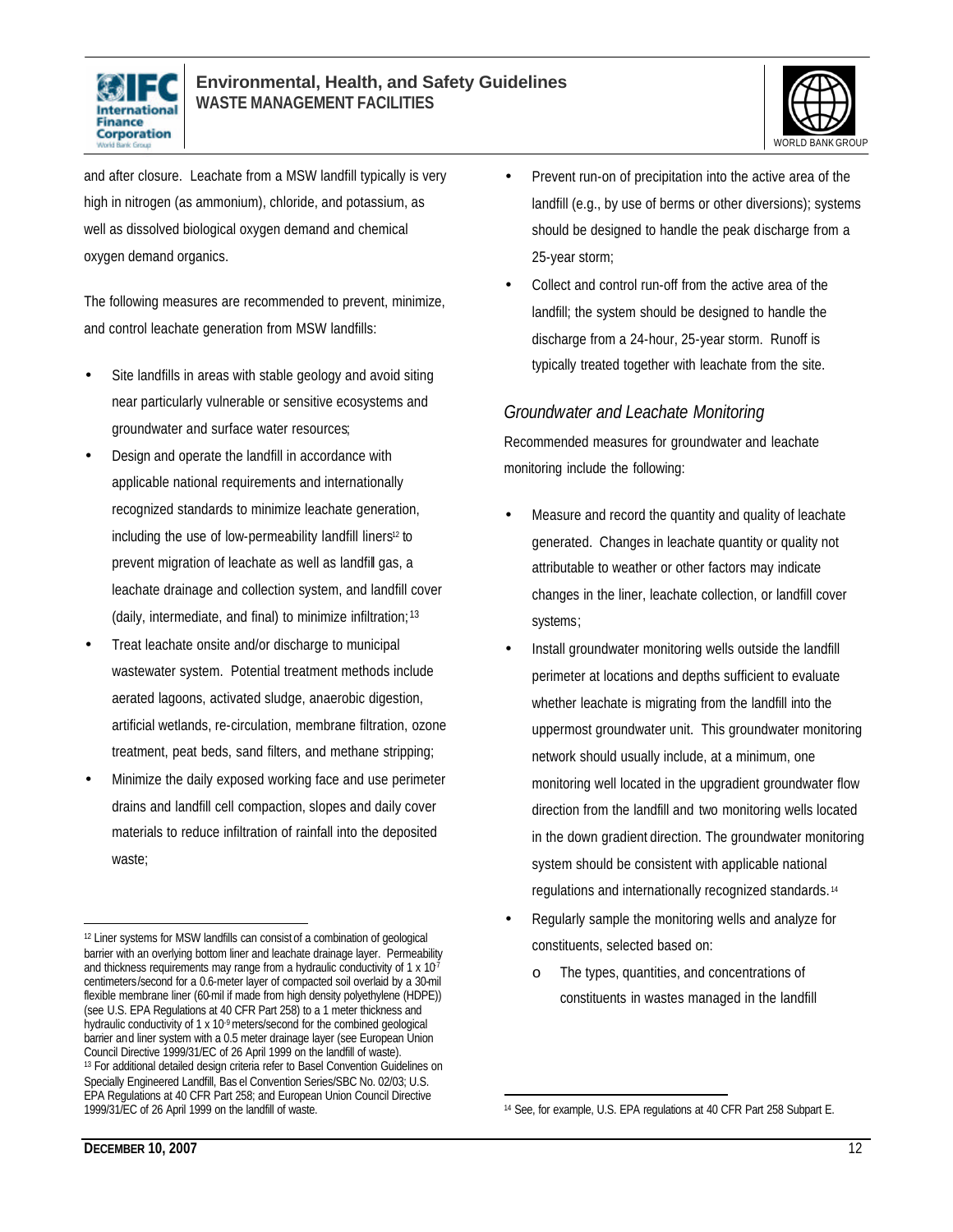



- o The mobility, stability, and persistence of waste constituents their reaction products in the unsaturated zone beneath the waste management area
- o The detectability of indicator parameters, waste constituents, and reaction products in ground water;
- o The constituent concentrations in the groundwater background.

### *Landfill Gas Emissions*

MSW contains significant portions of organic materials that produce a variety of gaseous products when dumped, compacted, and covered in landfills. Oxygen in a landfill is quickly depleted, resulting in anaerobic bacterial decomposition of the organic materials and the production of primarily carbon dioxide and methane. Carbon dioxide is soluble in water and tends to dissolve in the leachate. Methane, which is less soluble in water and lighter than air, tends to migrate out of the landfill, resulting in landfill gas that is typically about 60 percent methane and 40 percent CO<sub>2</sub>, with trace amounts of other gases. Some MSW landfills are designed to maximize anaerobic degradation and production of landfill gas, which can be burned for energy. In addition, operation of landfills can generate dust and odors. Landfill gas is not generated, or in lesser quantities, if the waste material is primarily inert, such as construction debris.

Recommended methods to control and monitor landfill gas emissions include the following:

• Include landfill gas collection system designed and operated in accordance with applicable national requirements and recognized international standards including recovery and pre-use processing or thermal destruction through an efficient flaring facility.15 Prevent condensation from accumulating in extraction systems by arranging the pipe work to fall to a removal point such as a knock out-pot.

- Use landfill gas as fuel if practical, or treat before discharge (e.g., by using enclosed flare or thermal oxidation if methane content is less than about 3 percent by volume).
- Use gas blowers (boosters) of sufficient capacity for the predicted gas yield and constructed of materials appropriate for landfill gas duty; blowers should be protected by flame arrestors at both gas inlet and outlet.
- Install and regularly sample boreholes surrounding the landfill to monitor for migration of landfill gas.

Carbon financing may also be considered, including opportunities implemented through the host- country Joint Implementation of the United Nations Network Convention on Climate Change.

Recommended methods to control dust and odor emissions include the following:

- Compact and cover waste promptly after discharge from the vehicle delivering the waste
- Minimize open tipping face area
- Dispose of odorous sludge in covered trenches
- Restrict acceptance of loads known to be particularly odorous
- Restrict tipping activities during periods of adverse weather (e.g., wind toward sensitive receptors)
- Seal sump covers
- Aerate leachate storage areas

<sup>&</sup>lt;sup>15</sup> Flare design depends on the type of flare system which may include open flares or enclosed flares. Retention time and temperature necessary to achieve

 $\overline{a}$ highly efficient combustion of landfill gas ranges from 0.6-1.0 seconds at 850 degrees Celsius to 0.3 seconds at 1000 degrees Celsius in enclosed flares. Open flares operate at lower combustion temperatures. Additional information on the technical specifications for efficient flaring systems is provided in European Agency, United Kingdom, and Scottish Environment Protection Agency (2002) and World Bank – ESMAP (2003).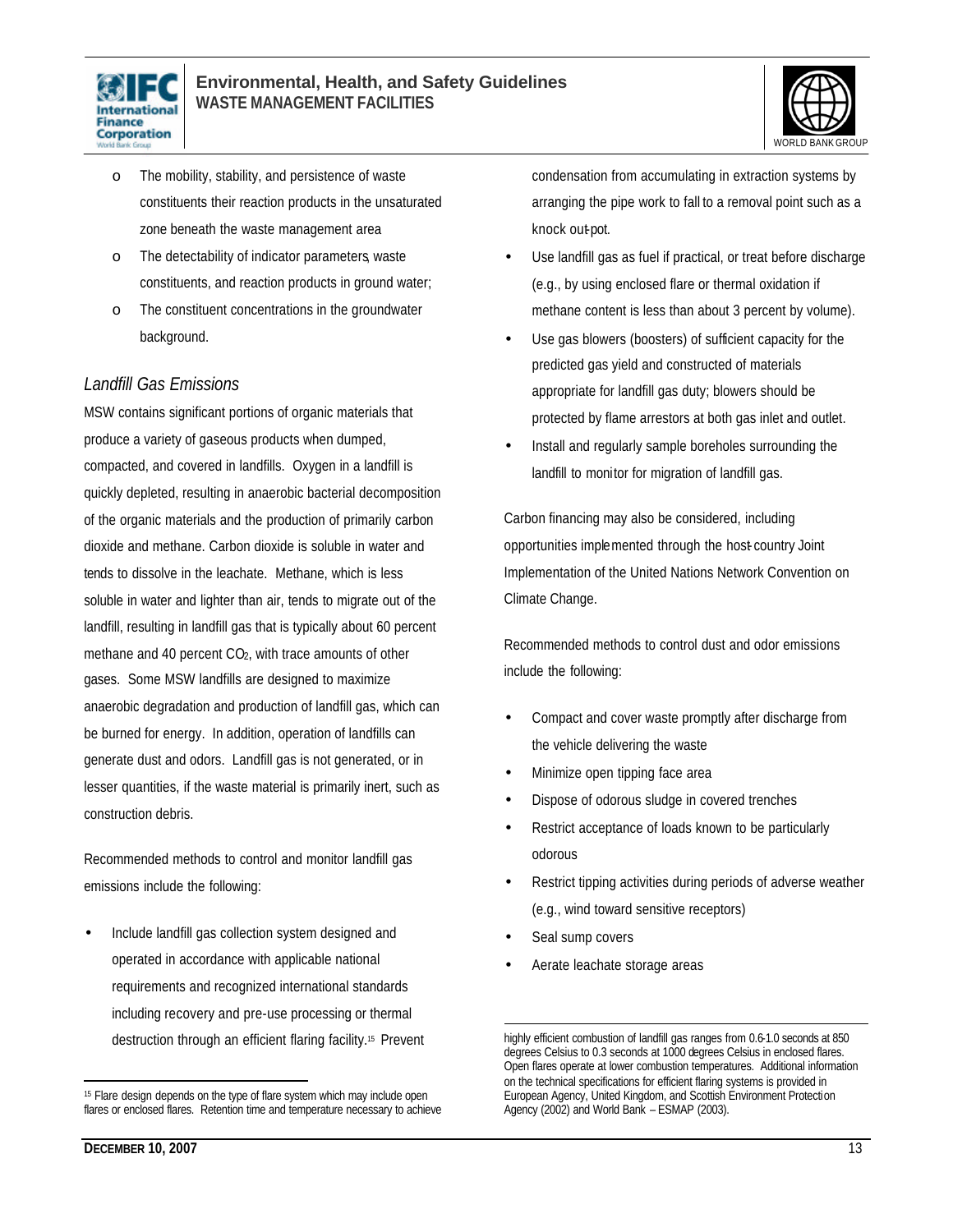



### *Litter*

Wind, vehicles, and vermin can disperse MSW, potentially attracting vermin, contributing to transmission of diseases, and adversely affecting wildlife and neighboring communities.

The following measures are recommended to prevent, minimize, and control dispersal of litter:

- Avoid siting of facilities in particularly exposed, windy areas
- Provide perimeter planting, landscaping, or fences to reduce wind;
- Pin waste by use of dozers and landfill compactors immediately after discharge from the vehicles delivering the waste;
- Use soil or artificial cover materials so that deposited waste is held in place. More frequent application of cover may be required during high winds or in exposed areas;
- Use scaring techniques or natural predators to control scavenging birds;
- Provide an emergency tipping area/foul weather cell for lightweight wastes such as paper;
- Construct temporary banks and bunds immediately adjacent to the tipping area, install strategically placed mobile catch fences close to the tipping area or on the nearest downwind crest, and/or fully enclose of the tipping area within a mobile litter net system;
- Install wind fencing upwind of the tipping area to reduce the wind strength as it crosses the facility;
- Temporarily close the facility to specific or all waste or vehicle types when weather conditions are particularly adverse.

### *Closure and Post-Closure*

Landfill facility operators should plan for the closure and postclosure care of the facility. Such planning should take place as early as possible in the project cycle so that potential closure

and post-closure issues are incorporated in the financial and technical planning. Closure and post-closure planning activities should include the following elements: 16

- Development of a closure plan which specifies the necessary environmental objectives and controls (including technical specifications), future landuse (as defined in consultation with local communities and government agencies), closure schedule, financial resources, and monitoring arrangements;
- Evaluation, selection, and application of closure methods consistent with post- closure use and which should include the placement of a final cover to prevent further impacts to human health and the environment;
- Application of final cover components that are consistent with post closure use and local climatic conditions. The final cover should provide long term environmental protection by preventing direct or indirect contact of living organisms with the waste materials and their constituents; minimize infiltration of precipitation into the waste and the subsequent generation of leachate; control landfill gas migration; and minimize long term maintenance needs.
- Financial instruments in place to cover the costs of closure and post-closure care and monitoring.

## **1.1.2 Industrial Hazardous Waste**

*Hazardous wastes* may be so defined because they share the properties of a hazardous material (e.g. ignitability, corrosivity, reactivity, or toxicity), or other physical, chemical, or biological characteristics which may pose a potential risk to human health or the environment if improperly managed. Wastes may also be defined as "hazardous" by local regulations or international

<sup>&</sup>lt;sup>16</sup> For additional details on closure and post-closure planning, refer to the EPA's Guide for Industrial Waste Management (http://www.epa.gov/epaoswer/nonhw/industd/guide.htm)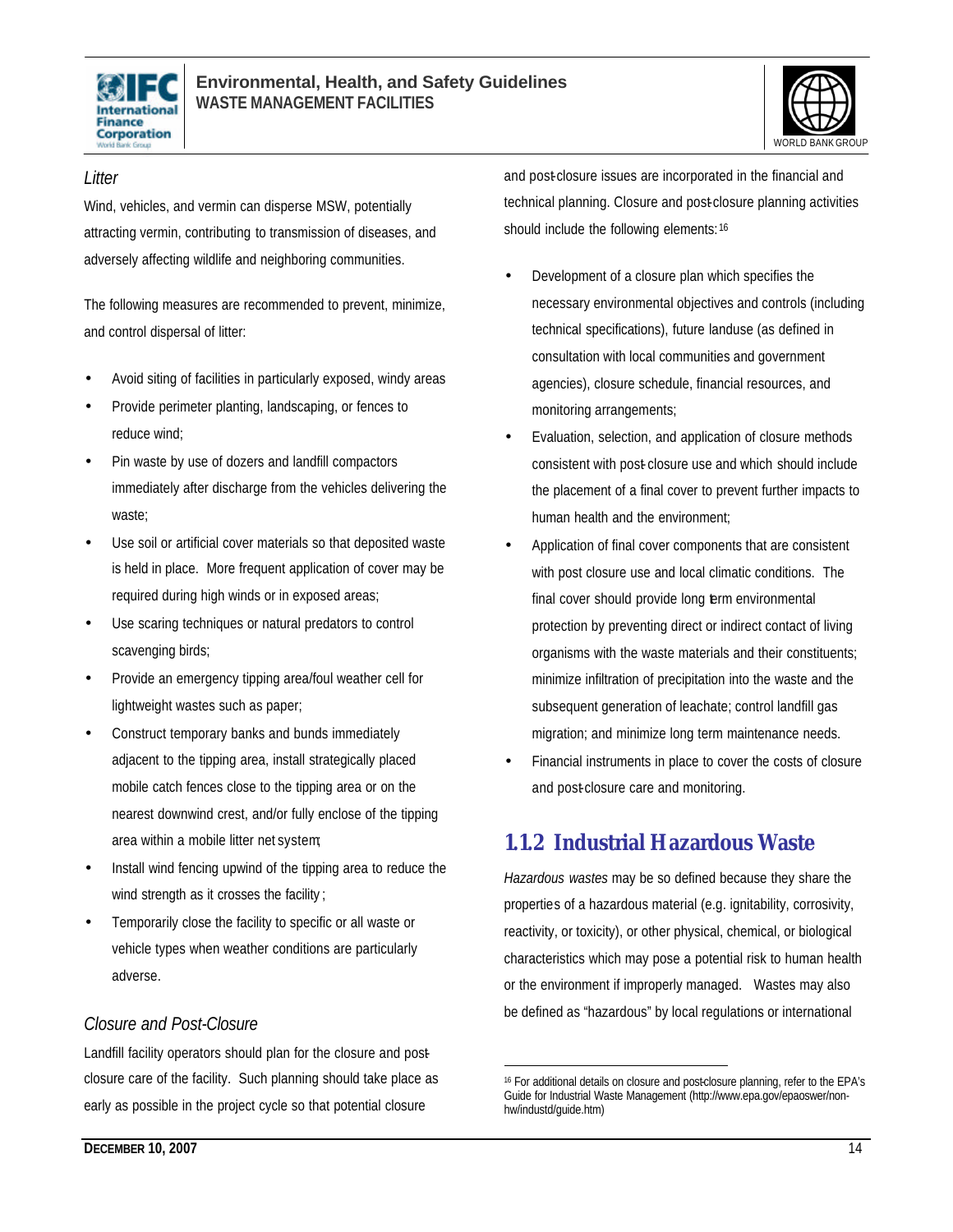



conventions, based on the origin of the waste and its inclusion in hazardous waste lists.

### **Waste Collection and Transport**

Transportation of industrial hazardous waste is a specialized activity requiring appropriate equipment and suitably trained staff. Recommended measures to prevent spills and releases during waste transport and to facilitate emergency response if an accident should occur are provided in the **General EHS Guidelines.** Additional recommendations specifically applicable to hazardous waste collection and transport operations include:

- Follow applicable national regulations and internationally accepted standards for packaging, labeling, and transport of hazardous materials and wastes;<sup>17</sup>
- Use tanks and containers specially designed and manufactured to incorporate features appropriate for the wastes they are intended to carry;
- If drums or other containers are used to transport waste, containers should be in good condition and compatible with the waste and are adequately secured in the transport vehicle;
- Adequately label all transport tanks and containers to identify the contents, hazards, and actions required in various emergency situations.

### **Waste Receipt, Unloading, Processing, and Storage**

Because of the potential inherent hazards of the waste, it is especially important for industrial hazardous waste management facilities to understand and control the nature of the waste that is accepted for storage, treatment, or disposal. Failure to adequately identify and classify incoming waste could result in

inadequate treatment or disposal or unintended reactions that could release hazardous substances or cause fires or explosions. Therefore, recommended measures to control waste receipts and general measures to mitigate risks at industrial hazardous waste management facilities include:

- Establish and maintain a close relationship with the waste generator to understand the process generating the waste and to monitor any changes in the process or waste characteristics;
- Sufficient personnel with the requisite qualifications should be available and on duty at all times. All personnel should undergo specific job training;
- Obtain a thorough understanding of the incoming waste. Such knowledge needs to take into account the waste characteristics and variability, the origin of the waste, the treatment and disposal under consideration, the nature of the waste residuals, if any, that may be generated during treatment, and potential risks associated with waste treatment and disposal;
- Implement a pre-acceptance procedure that includes, as applicable, tests of the incoming waste and documentation of the waste source (e.g., the processes producing the waste, including the variability of the process), and identifying the appropriate treatment/disposal;
- Implement an acceptance procedure that includes, as applicable, procedures that limit the acceptance of waste to only that which can be effectively managed including effective disposal or recovery of residuals from waste treatment. Only accept waste if the necessary storage, treatment capacity, and disposition of any treatment residuals (e.g. acceptance criteria of the output by another treatment or disposal facility) are assured. The reception facility should include a laboratory to analyze incoming

<sup>&</sup>lt;sup>17</sup> See, for example, UN Recommendations on the Transport of Dangerous Goods (Orange Book); U.S. Department of Transportation Regulations at 49 CFR Subtitle B Chapter 1.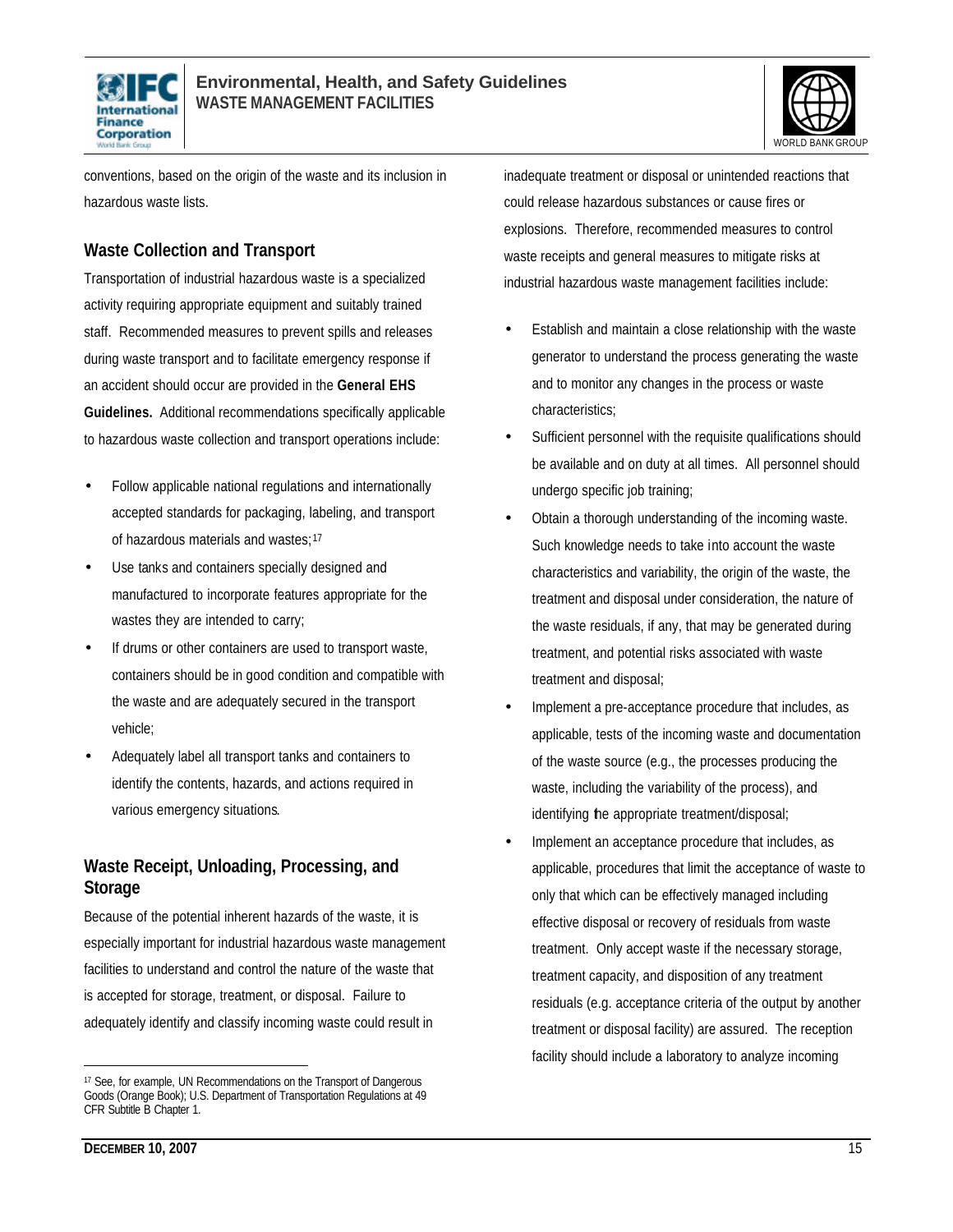



waste samples at the speed required by facility operations to determine if the waste is acceptable;

In the case of treatment, analyze the waste out according to the relevant parameters important for the receiving facility (e.g. landfill or incinerator).

### *Spills and Releases*

Overfills, vehicle accidents, and tank and piping failures can lead to releases during waste storage and handling. Mitigation measures, including physical protection, overfill protection, tank integrity, and secondary containment for tanks are addressed in the **General EHS Guidelines**. Additional recommended measures include:

- Segregate hazardous wastes and materials from nonhazardous wastes and materials;
- Separate incompatible wastes, such as certain alkaline and acidic wastes that would release toxic gases if mixed; keep records of testing; store waste in separate drums or vessels based on their hazard classification;
- Lock out valves controlling material and waste transfer when not in use;
- Waste containers should be suitably labeled to include details of their contents and that their locations are recorded in a tracking system;
- Transfer or decant only one type of material at any one time;
- Conduct regular training and exercises for site staff regarding emergency procedures;
- Provide sufficient firewater containment to prevent uncontrolled discharge of water off site in the event of a fire.

### *Fires and Explosions*

Industrial hazardous wastes can be flammable and reactive; therefore, special precautions are needed when handling these wastes to prevent accidents. Recommended measures to prevent and prepare for fires and explosions are presented in the **General EHS Guidelines**. Additional recommended measures include:

- Fire fighting equipment appropriate to the type of waste received at the site should be available;
- Minimize the storage of flammable liquids on site (e.g. fuel, flammable wastes);
- Use of a nitrogen atmosphere for organic waste liquid with a low flashpoint stored in tanks;
- Perform crushing and shredding operations under full encapsulation and under an inert or exhausted atmosphere for drums and containers containing flammable or highly volatile substances;
- Provide an emergency tipping area for waste loads identified to be on fire or otherwise deemed to be an immediate risk;
- Prepare and annually review a fire risk assessment.

### *Air Emissions*

Air emissions may include releases of particulate matter and VOCs from storage vessels and waste processing equipment. Hazardous waste incineration facilities should minimi ze leaks from hazardous waste transfer equipment (e.g. pumps, piping, etc) through the implementation of leak detection and repair program. <sup>18</sup> Additional guidance on VOC emissions prevention and control is addressed in the **General EHS Guidelines**. Guidance on emissions prevention and control is also addressed above under the MSW section.

### *Water Effluents*

Storage and processing operations may generate wash water and runoff from waste management areas. General measures

 $\overline{a}$ <sup>18</sup> Additional information on VOC emissions prevention programs is provided in 40 CFR Part 264, Subparts BB and CC (http://www.access.gpo.gov/nara/cfr/waisidx\_99/40cfr264\_99.html)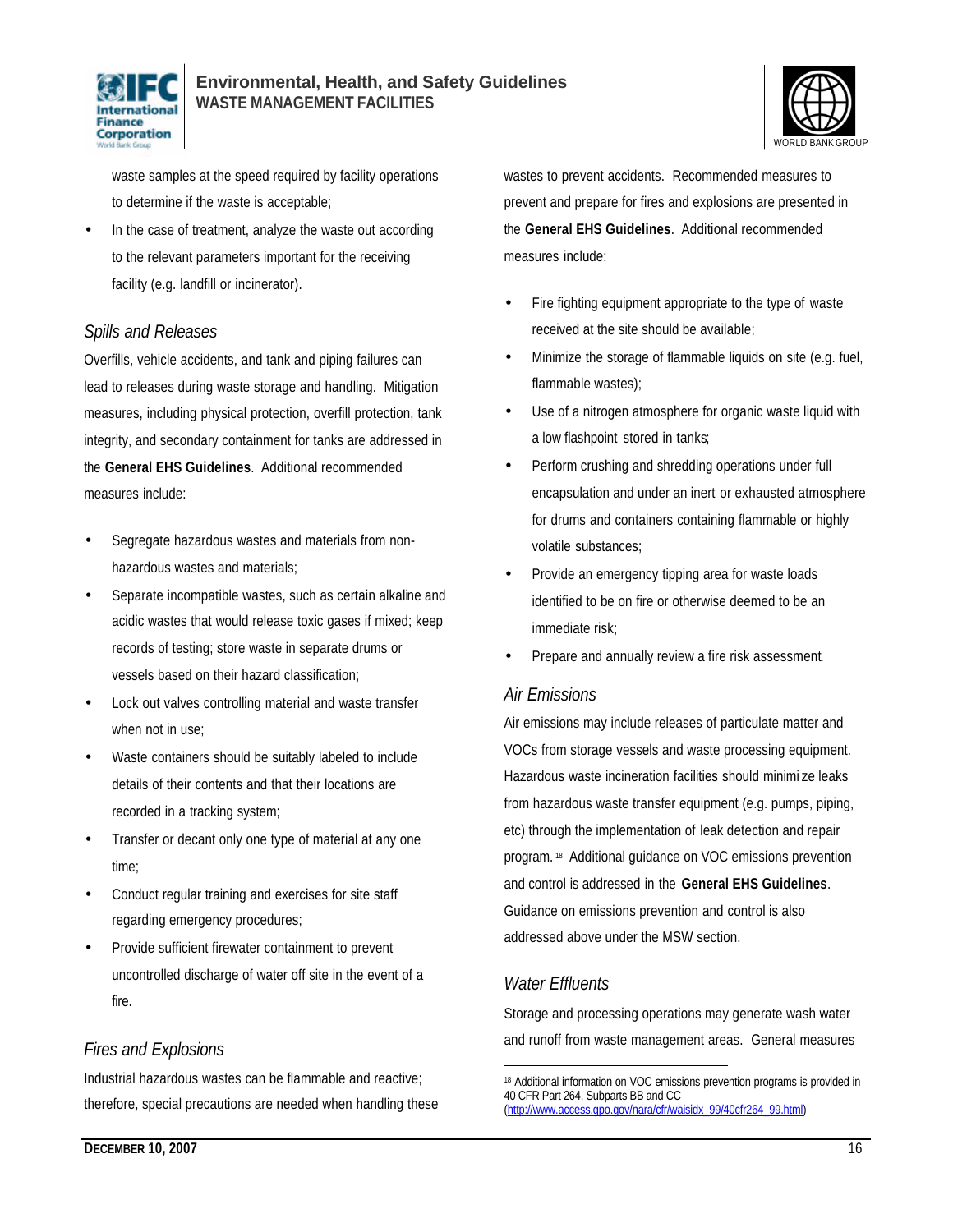



for runoff control are addressed under MSW above and in the **General EHS Guidelines.** In addition, the following methods are recommended for prevention, minimization, and control of water effluents:

- Collect and treat wash water and runoff from waste storage and handling areas as potentially hazardous, unless analytical tests determine otherwise;
- Segregate runoff from areas storing incompatible wastes.

### **Biological and Physico-Chemical Treatment**

Biological and physico-chemical treatment processes destroy, separate, concentrate, or contain waste materials to minimize potential environmental, health, and safety hazards and to facilitate environmentally sound management of the wastes. These treatments are usually applied to aqueous solutions or sludge. Many of the treatment processes are effective only for specific waste types, and can be compromised by constituents from other waste streams; therefore, waste acceptance procedures discussed above are especially important. Many of the processes in this sector incorporate sophisticated equipment technology requiring highly-trained staff.

General recommended procedures for biological treatment are addressed under MSW, above. General recommended procedures to prevent, minimize, and control potential environmental impacts from chemical treatment include:

- Design and operate facilities in accordance with applicable national requirements and internationally accepted standards;<sup>19</sup>
- Prepare a quality control plan, which may include a definition of personnel rolls, responsibilities, and

qualifications, inspection procedures, and documentation etc.;

- Clearly define the objectives and the expected reaction chemistry for each treatment process;
- Assess each new set of reactions and proposed mixes of wastes and reagents in a laboratory-scale test prior to waste treatment;
- Specifically design and operate the reactor vessel so that it is fit for its intended purpose;
- Monitor the reaction so that it is under control and proceeding towards the anticipated result.

### *Air Emissions*

Air emissions associated with storage and transfer operations are discussed above. Additional recommended measures to prevent, minimize, and control air emissions include:

- Enclose treatment and reaction vessels so that they are vented to the air via an appropriate scrubbing or other air emission abatement system;
- Install gas detectors (e.g. suitable for detecting  $HCN$ ,  $H_2S$ , and NO<sub>x</sub>) and implement safety measures to prevent releases of potentially toxic gases;
- Link the air space above filtration and dewatering processes to the main air pollution abatement system of the plant, if such a system is in place.

### *Water Effluents*

Waste water from biological and chemical processes includes runoff and leachate (addressed above), pollution control residuals, and waste residuals (e.g., separated aqueous fractions of waste s). General measures for runoff control are addressed under MSW above and in the General EHS Guidelines. Recommended measures to prevent, minimize, and control water effluents include:

<sup>&</sup>lt;sup>19</sup> See, for example, Basel Convention Technical Guidelines on Hazardous Waste Physico-Chemical Treatment and Biological Treatment, Basel Convention Series/SBC No. 02/09; U.S. EPA regulations at 40 CFP Part 264.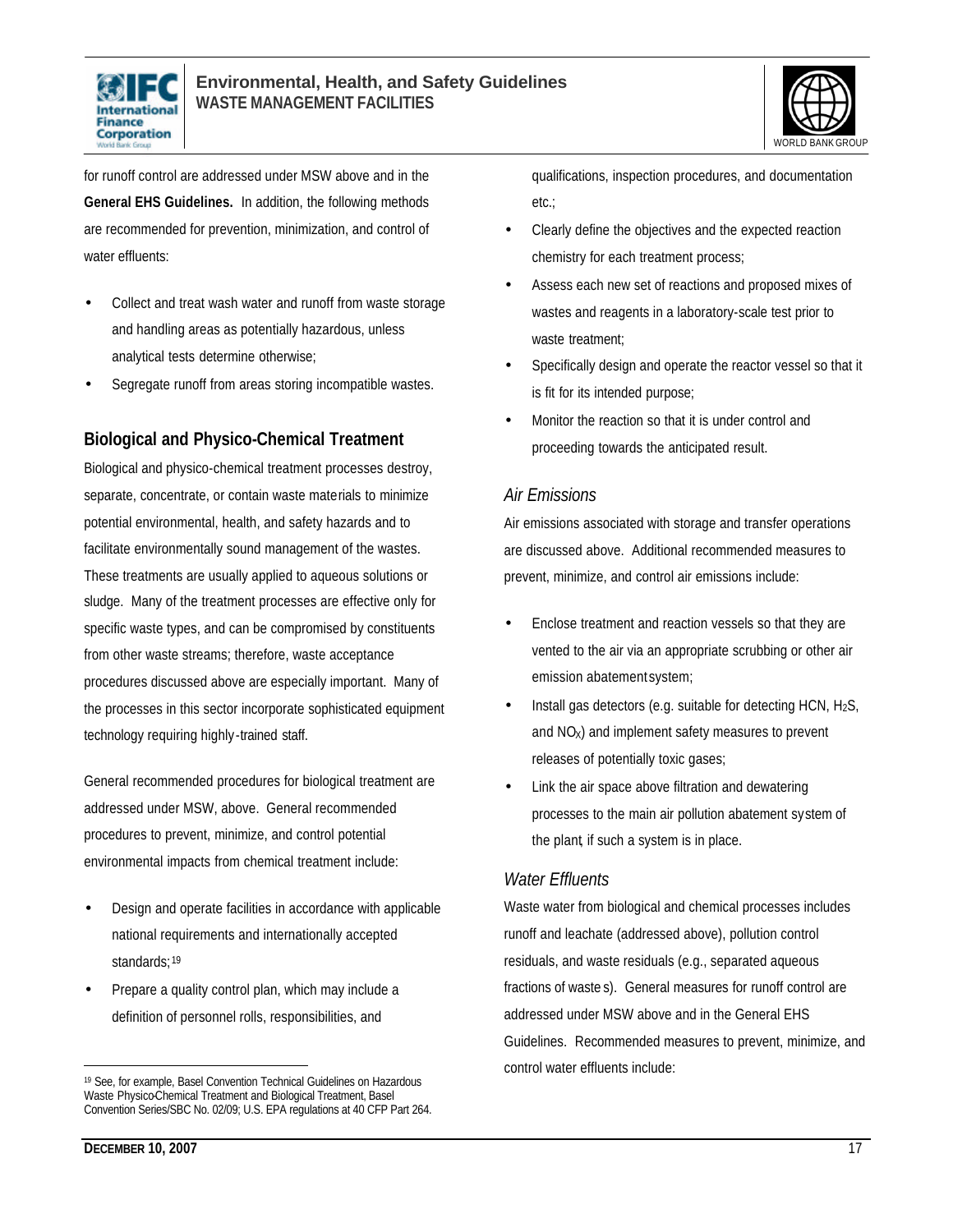



- Add flocculation agents to the sludge and waste water to be treated **b** accelerate the sedimentation process and to facilitate the further separation of solids or, where practical, use evaporation (which avoids the use of flocculation agents);
- Preventing the mixing of wastes or other streams that contain metals and complexing agents.

### *Waste Residuals*

Biological and chemical treatments typically generate solid waste residuals that must be disposed of. Recommended measures to prevent, minimize, and control solid wastes include:

- Restrict the acceptance of wastes to be treated by solidification/immobilization to those not containing high levels of VOCs, odorous components, solid cyanides, oxidizing agents, chelating agents, high TOC wastes, and compressed gas cylinders.
- Minimize the solubility of metals and reduce the leaching of toxic soluble salts by a suitable combination of water washing, evaporation, re-crystallization, and acid extraction when immobilization is used to treat solid waste containing hazardous compounds prior to landfilling.
- Based on the waste residual's physical and chemical characteristics, solidify, vitrify, melt, or fuse wastes as required/necessary prior to landfill disposal.
- Test the leachability of inorganic compounds (e.g., by using the standardized European Committee for Standardization (CEN) or U.S. EPA leaching procedures) for waste to be landfilled.

### **Hazardous Waste Incineration**

Incineration involves several integrated process operations, including feed control and preparation, combustion, and management of combustion products (e.g., flue gases and ash). Incineration reduces the volume and weight of waste and destroys nearly all of the organic compounds in the waste, but also generate s air emissions and waste residues that must be appropriately managed.

To minimize potential environmental, health, and safety impacts, the following general measures should be considered:

- Design and operate incinerators in accordance with applicable national requirements and internationally accepted standards.<sup>20</sup> These standards typically require destruction efficiencies of 99.99 percent to 99.9999 percent, depending on the hazard characteristics of the waste;
- Implement stringent waste selection procedures so that only wastes that can be effectively managed are accepted;<sup>21</sup>
- Continuously monitor incinerator parameters including waste feed rate, total hydrocarbons, temperature (measured at the end of the residence zone), and CO and oxygen (measured a the stack);
- Install an automatic system to prevent feeding of hazardous waste to the incinerator when operating conditions deviate from the acceptable range (e.g., during startup and shutdown or upset conditions).

### *Air Emissions*

 $\overline{a}$ 

Air emissions depend on the waste-feed composition and may include  $NO<sub>X</sub>$ ,  $SO<sub>2</sub>$ ,  $CO<sub>2</sub>$ , metals, acids, and products of incomplete combustion, most notably polychlorinated dibenzo-pdioxins and -furans (PCDDs and PCDFs).

<sup>20</sup> See, for example, Basel Convention Technical Guidelines on Incineration on Land, Basel Convention Series/SBC No. 02/04; European Commission Integrated Pollution Prevention and Control Reference Document on the Best Available Techniques for Waste Incineration, August 2006; and U.S. EPA Regulations at 40 CFR Chapter I Subpart O.

<sup>21</sup> Mercury should be excluded from the waste feed to the maximum extent possible.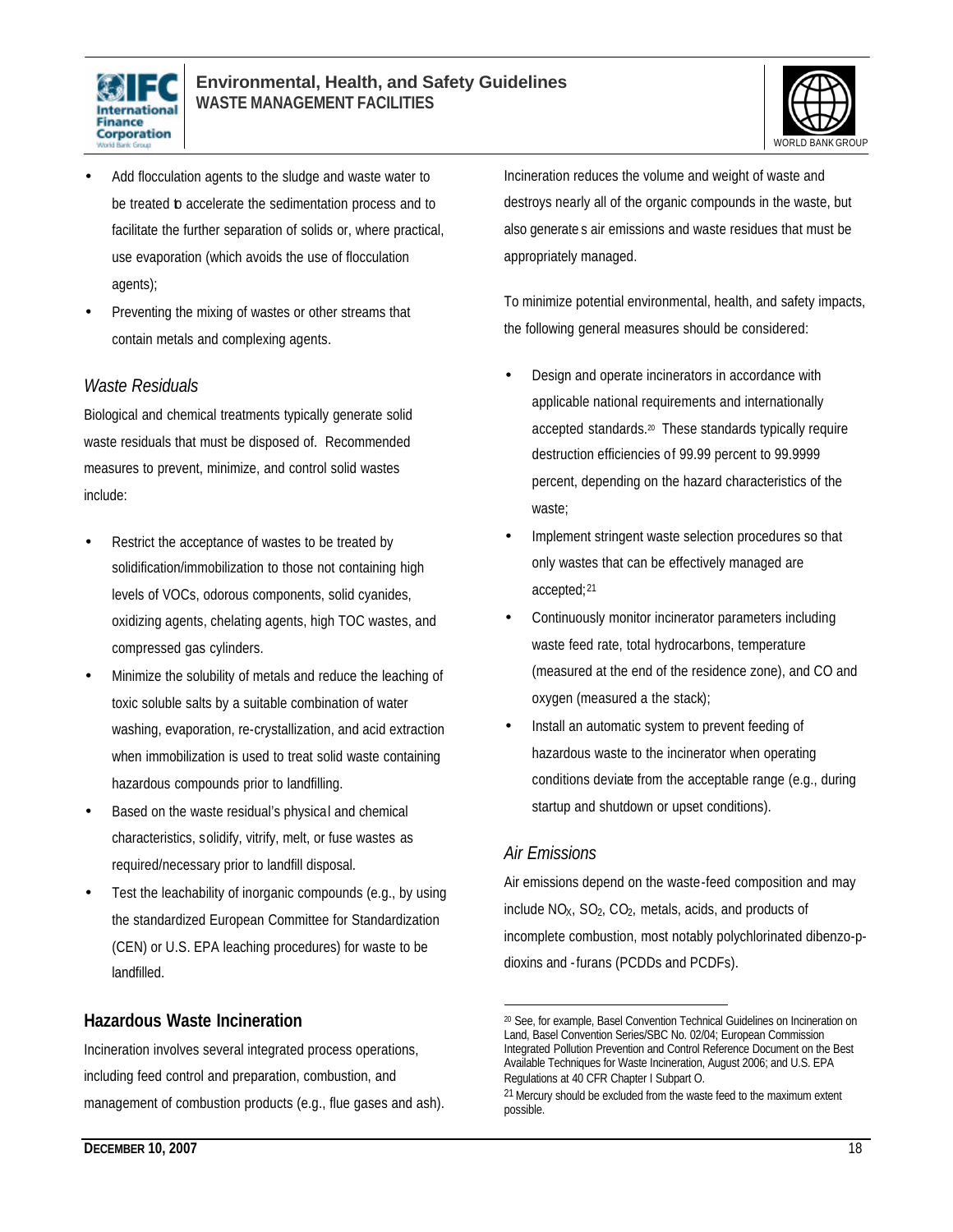



Recommended measures to prevent, minimize, and control air emissions include:

- Continuously monitor  $CO$  and  $O<sub>2</sub>$  to evaluate proper combustion conditions;
- Closely track chlorine content of the waste feed and the feed rates of these and other potential pollutants;;
- Periodically monitor concentrations of PCDDs, PCDFs, other combustion products, and heavy metals in flue gas;
- Reduce the generation and emission of PCDDs and PCDFs, if/when chlorine containing wastes are incinerated, by ensuring rapid cooling of flue gas as well as good turbulence of the combustion gas, high temperature, adequate oxygen content, and adequate residence time. De-NOX systems can also reduce PCDD and PCDF emissions;
- Additional emission controls (e.g., activated carbon) should be installed if necessary;
- Treat combustion gases to remove metals and acid gases (e.g., by wet scrubbers);
- Control fugitive emissions from the combustion zone (e.g., by sealing the combustion zone or maintaining the combustion zone pressure below atmospheric pressure);
- Minimize fugitive emissions of ash (e.g., use of closed systems to handle fine dry material and use of closed containers for transfer to the disposal site).
- Consider the application of waste-to-energy technologies to help conserve resources and off-set emissions associated with fossil fuel based power generation.<sup>22</sup>

#### *Water Effluents*

Many air pollution control devices use water for gas cleaning, and generate wastewater that contains the pollutants removed from the flue gas. Recommended measures to prevent, minimize, and control water effluents include:

- Periodically monitor concentrations of PCDDs and PCDFs if/when chlorine containing wastes are incinerated, and other combustion products and heavy metals in wastewater;
- Minimize discharge of process wastewater to the extent possible while maintaining required air emission control;
- Treat wastewater before discharge (e.g., using settling, precipitation of metals, and neutralization).

### *Ash and Residues*

Incinerator bottom ash contains metal oxides and halides, which can have significant water solubility (halides) and can potentially constitute a hazardous waste. Fly ash can absorb water-soluble incomplete combustion products from the flue gas. Thus, contaminants may readily leach from untreated incinerator waste residuals.

Recommended measures to prevent, minimize, and control solid wastes include:

- Treat ash and other solid residue from incineration of industrial hazardous wastes as hazardous unless it can be demonstrated that they are not hazardous;
- Periodically monitor concentrations of PCDDs, PCDFs, other combustion products, and heavy metals in pollution control residues, and ash or slag;
- Reduce the potential for leaching from ash residues (e.g., by solidification or vitrification) prior to final disposition.

<sup>&</sup>lt;sup>22</sup> As previously noted, the possibility of applying waste-to-energy technologies depends on a number of issues which may include the project design specifications established by local government as well as laws applicable to the generation and sale electricity.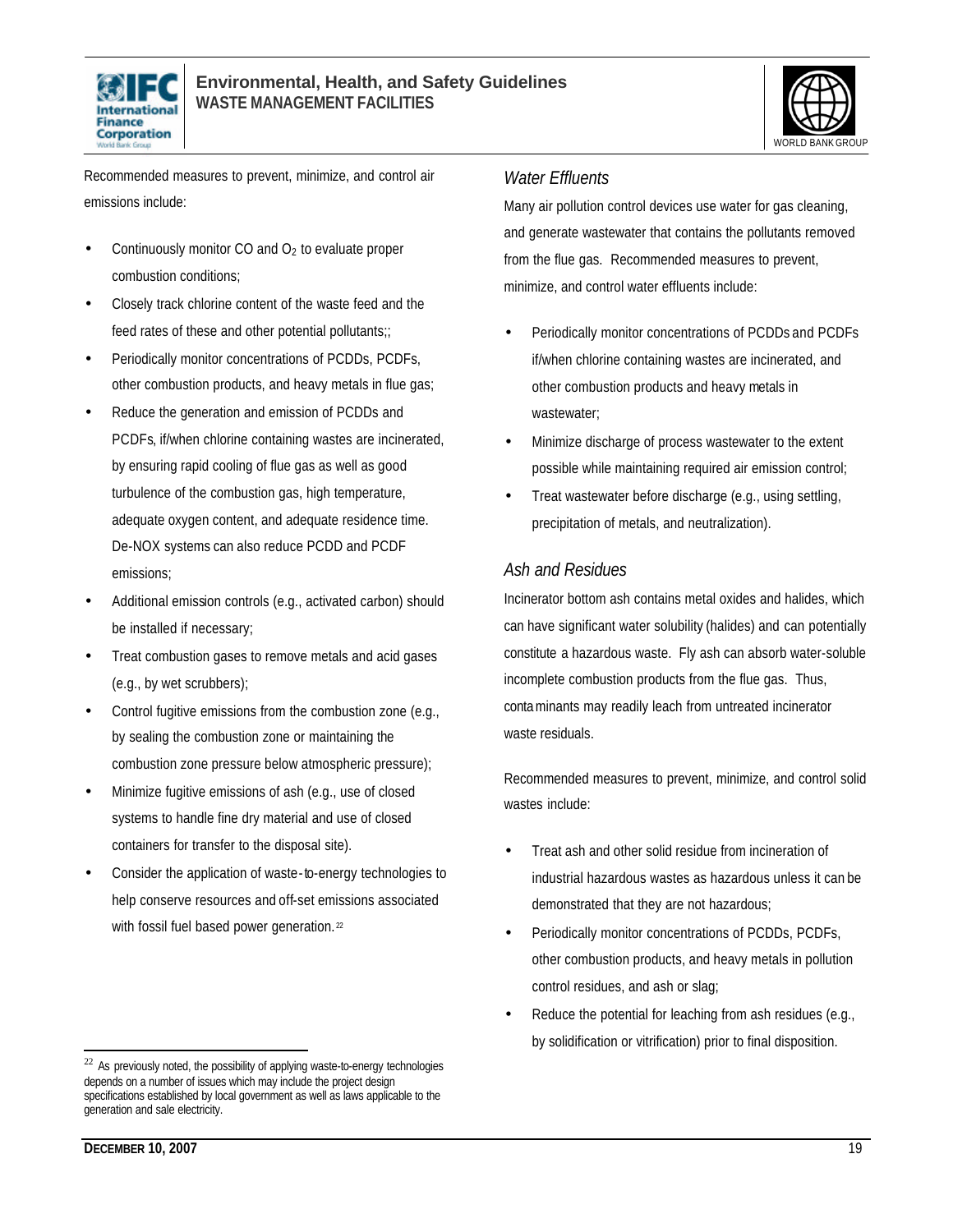



### **Landfilling**

Hazardous constituents in landfilled industrial hazardous wastes can potentially migrate from the landfill as leachate or in the gas phase. Therefore, design and operation criteria are particularly important for landfills that accept industrial hazardous waste so that the waste remains contained during the operating life of the landfill, including after closure of the landfill.

General recommended measures to prevent, minimize, and control potential environmental impacts from landfilling of industrial hazardous wastes include:

- Design and operate the landfill in accordance with applicable national requirements and internationally accepted standards;<sup>23</sup>
- Divide the landfill into different cells to separate wastes with different properties;
- Maintain records of the wastes received, including sources, analytical results, and quantity;
- Record on a map the location and dimensions of each landfill cell and the approximate location of each hazardous waste type within the landfill cell.

### *Leachate Generation*

Storm water controls are addressed under MSW landfills, above, and in the General EHS Guidelines. In addition, recommended measures to prevent, minimize, and control leachate generation include:

Install a liner system, preferably consisting of two or more liners with a leachate collection system above and between the liners, to prevent migration of wastes out of the landfill to the adjacent subsurface soil or ground water or surface water at anytime during the active life of the landfill and

after closure, as long as the wastes remain hazardous. The liners should be:

- o Constructed of low-permeability materials that have appropriate chemical properties and sufficient strength and thickness to prevent failure due to pressure gradients, physical contact with the waste or leachate to which they are exposed, climatic conditions, the stress of installation, and the stress of daily operation;
- o Placed upon a foundation or base capable of providing support to the liner and resistance to pressure gradients above and below the liner to prevent failure of the liner due to settlement, compression, or uplift;
- o Installed to cover all surrounding earth likely to be in contact with the waste or leachate.
- Install a leachate collection and removal system immediately above the upper liner to collect and remove leachate from the landfill so that leachate depth over the liner does not exceed 30 cm. The leachate collection and removal system should be:
	- o Constructed of materials that are chemically resistant to the waste managed in the landfill and the leachate expected to be generated and of sufficient strength and thickness to prevent collapse under the pressures exerted by overlying wastes, waste cover materials, and by any equipment used at the landfill;
	- o Designed and operated to function without clogging through the scheduled closure of the landfill.
- In a two-liner system, install a leak detection system between the liners. This leak detection system should be capable of detecting, collecting, and removing leaks of hazardous constituents at the earliest practicable time through all areas of the top liner likely to be exposed to waste or leachate;

<sup>&</sup>lt;sup>23</sup> See, for example, Basel Convention Guidelines on Specially Engineered Landfill, Basel Convention Series/SBC No. 02/03; and U.S. EPA Regulations at 40 CFR Chapter I Subpart N.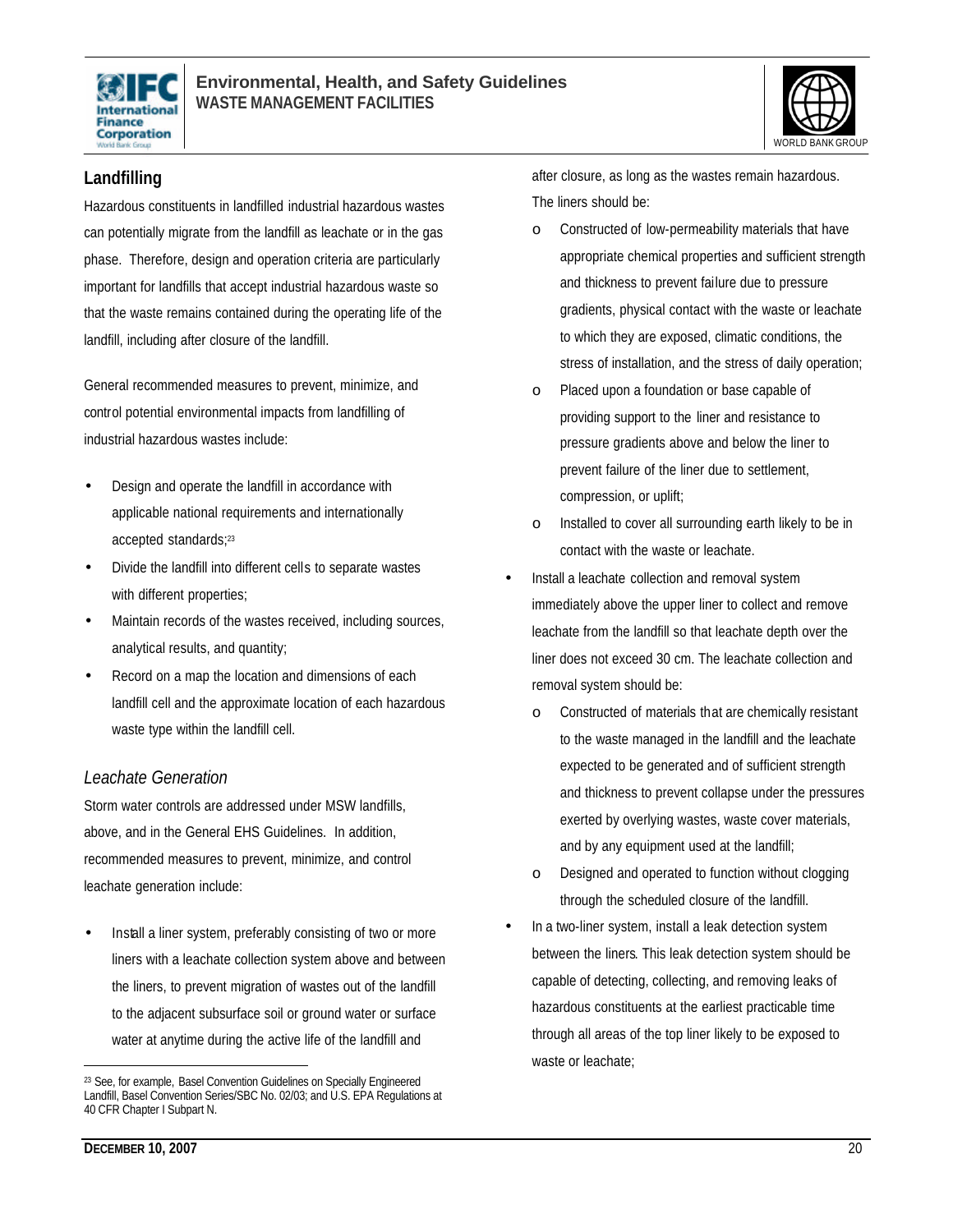



- At final closure of the landfill or upon closure of any cell, cover the landfill or cell with a final cover designed and constructed to:
	- o Provide long-term minimization of migration of liquids through the closed landfill;
	- o Function with minimum maintenance;
	- o Promote drainage and minimize erosion or abrasion of the cover;
	- o Accommodate settling and subsidence so that the cover's integrity is maintained; and
	- o Have a permeability less than or equal to the permeability of any bottom liner system or natural subsoils.

### *Groundwater and Leachate Monitoring*

Groundwater monitoring is addressed under MSW landfills, above. In addition, recommended measures for leachate and site inspections and monitoring include:

- During construction, inspect the liners for uniformity, damage, and imperfections.
- Inspect the landfill regularly (e.g., after storms and weekly during operation and quarterly after closure) to detect evidence of any of deterioration, malfunctions, or improper operation of run-on and run-off control systems, such as erosion of the final cover; proper functioning of wind dispersal control systems, where present; and the presence of leachate in and proper functioning of leachate collection and removal systems.

### *Landfill Gas*

If biodegradable wastes are disposed of, landfill gas can be generated and should be controlled and monitored, as described for MSW landfills, above.

### *Closure and Post-Closure*

Landfill facility operators should plan for the closure and postclosure care of the facility as described previously (see Municipal Solid Waste – Landfills).

### **1.1.3 Industrial Non-Hazardous Waste**

*Solid industrial non-hazardous wastes* are defined through national legislation as they originate from industrial sources but do not meet the definition of hazardous waste with regards to their specific origin with in the industrial process or its characteristics. Examples of non-hazardous industrial wastes include any garbage, refuse, or sludge from a waste treatment plant, water supply treatment plant, or air pollution control facility, and other discarded material, including solid, liquid, semisolid, or contained gaseous material resulting from industrial operations; inert construction / demolition materials; refuse, such as metal scrap and empty containers; and residual waste from industrial operations, such as boiler slag, clinker, and fly ash.

### **Waste Collection and Transport**

Transportation of industrial non-hazardous waste requires appropriate equipment and suitably trained staff, and mitigation measures described above for hazardous waste can be generally applicable to industrial non-hazardous waste. Additional recommended measures to prevent, minimize, and control potential environmental risks associated with waste collection and transport include:

• Vehicles and other equipment used for collection industrial non-hazardous wastes should not be used for collection of MSW without prior cleaning to remove waste residues.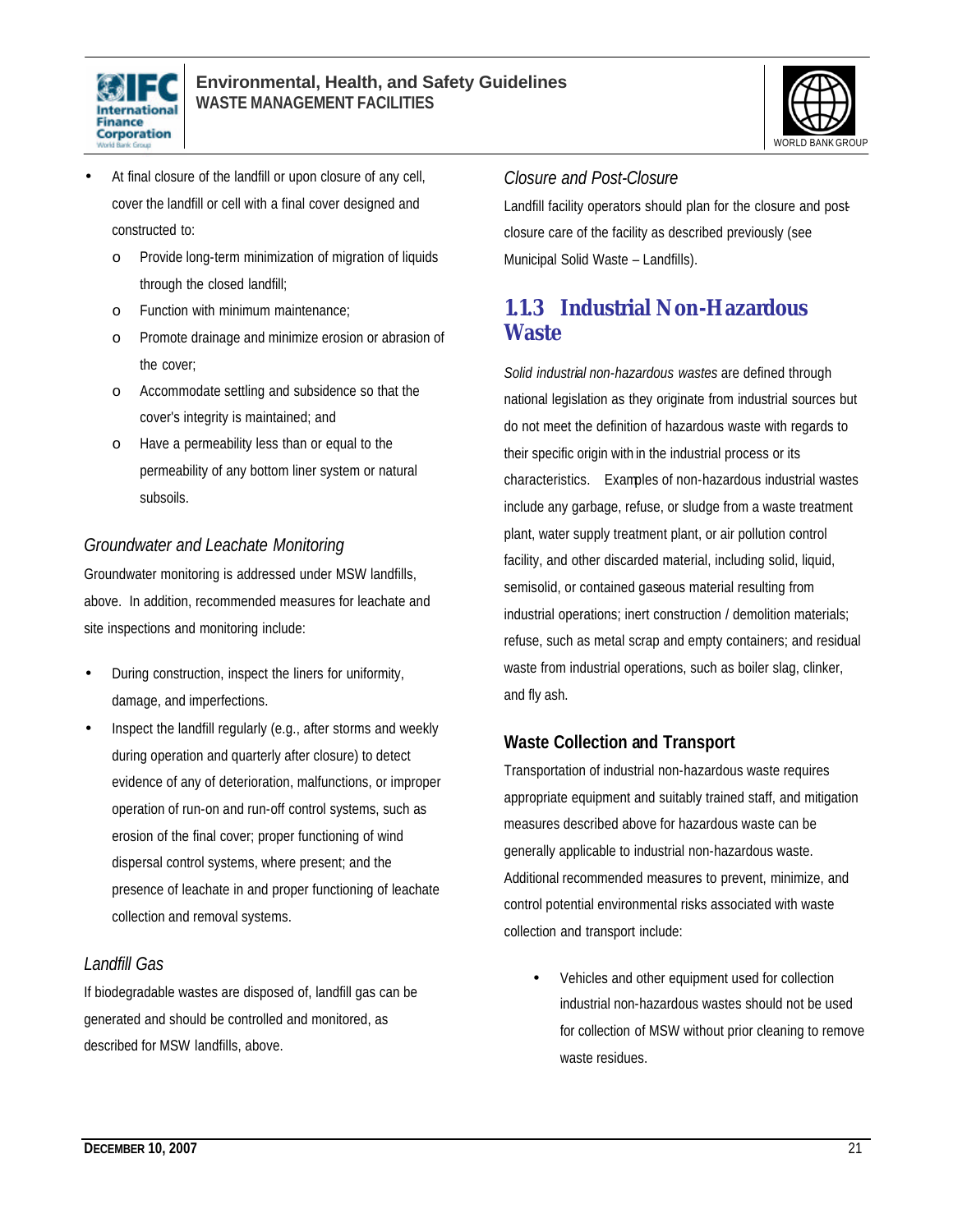



• Vehicles and other equipment used for collection industrial non-hazardous wastes should not be used for distribution of goods (e.g., mulch).

### **Waste Receipt, Unloading, Processing, and Storage**

As with MSW and industrial hazardous waste, facilities managing industrial non-hazardous waste should understand and control the nature of the waste that is accepted for storage, treatment, or disposal so that the waste can be managed safely and effectively. Waste acceptance and analysis procedures should be implemented considering the nature and expected variability of the incoming waste streams, and generally should be similar to measures suggested for industrial hazardous waste management facilities, described above.

### **Biological and Physico-Chemical Treatment**

Treatment of non-hazardous industrial waste can help to reduce the volume and toxicity of waste prior to disposal. Treatment can also make a waste amenable for reuse or recycling. Consequently, a facility managing non-hazardous industrial waste might elect to apply treatment. For example, treatment might be incorporated to address small quantity VOC emissions from a waste management unit, or a facility might elect to treat a waste so that a less stringent waste management system design could be used. Treatment and post-treatment waste management methods can be selected to minimize environmental impact, keeping in mind that treatment residuals, such as sludge, are wastes themselves that will need to be managed. In general, recommended mitigation measures are similar to those for industrial hazardous waste treatment facilities, discussed above.

### **Incineration**

Incineration might be considered for industrial non-hazardous wastes, including solids, and especially liquids, with heat value that can be recovered during incineration. Recommended mitigation measures for industrial hazardous waste incineration facilities, discussed above, should be considered and adopted for industrial non-hazardous incineration facilities as appropriate, based on the nature of the incoming waste stream.

### **Landfilling**

Industrial non-hazardous waste landfills, like other landfill facilities, depend on waste containment, including leachate collection and treatment (and where appropriate, gas management) to control potential hazards associated with the waste. Industrial non-hazardous waste landfills might accept only one type of waste (i.e., monofills), or a variety of wastes. The nature of the incoming wastes will determine whether the design and controls are more similar to MSW or industrial hazardous waste landfills. In addition to measures discussed for MSW and industrial hazardous waste landfills, the following measures are recommended to prevent, minimize, and control potential environmental impacts associated with industrial nonhazardous waste landfills.

- Comply with applicable national and local requirements and internationally accepted standards for industrial non-hazardous waste landfills, including provisions for monitoring; 24
- Do not dispose of putrescible wastes, unless the facility is equipped to manage these types of wastes, with landfill gas collection and treatment systems and degradation products will not interact with the other industrial wastes in a manner that would increase their toxicity or mobility ;
- Do not dispose of liquids, explosive wastes, radioactive or nuclear materials, or medical wastes

 $\overline{a}$ <sup>24</sup> See, for example, Basel Convention Guidelines on Specially Engineered Landfill, Basel Convention Series/SBC No. 02/03; U.S. EPA regulations at 40 CFR Part 257; and 30 Texas Administrative Code Chapter 335.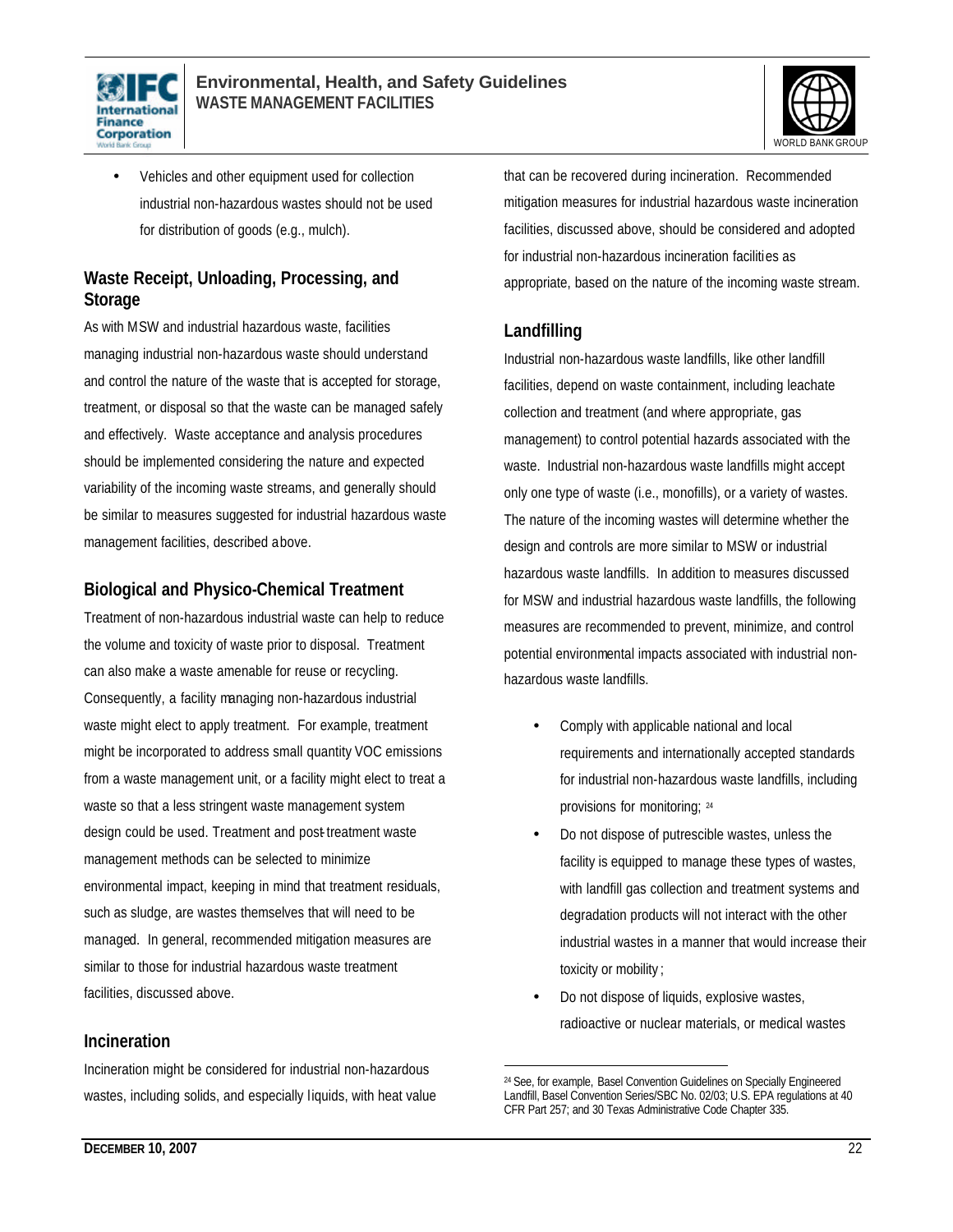



together with non-hazardous industrial wastes or by landfilling;

- Design the landfill systems, including selection of liner and cover materials, so that industrial wastes and degradation products are contained;
- Monitor groundwater and surface water quality in the vicinity of the facility in a manner similar to that recommended for industrial hazardous waste management facilities;
- Develop and follow a written schedule for inspecting monitoring equipment, safety and emergency equipment, and operating and structural equipment (such as dikes and sump pumps) that are important to preventing, detecting, or responding to potential environmental or human health hazards;
- Implement a training program so that facility personnel are able to respond effectively to emergencies by familiarizing them with emergency procedures, emergency equipment, and emergency systems.

### **1.2 Occupational Health and Safety**

Occupational health and safety impacts during the construction and decommissioning of waste management facilities are common to other large industrial projects and are addressed in the **General EHS Guidelines**. The most significant occupational health and safety impacts typically associated with workers at waste management facilities occur during the operational phase and include:

- Accidents and injuries
- Chemical exposure
- Exposure to pathogens and vectors

### *Accidents and Injuries*

Physical hazards encountered at waste management facilities are similar to those at other large industrial projects and are addressed in the **General EHS Guidelines**. Solid waste workers are particularly prone to accidents involving trucks and other moving equipment, so traffic management systems and traffic controllers are recommended. Accidents include slides from unstable disposal piles, cave-ins of disposal site surfaces, fires, explosions, being caught in processing equipment, and being run over by mobile equipment. Other injuries occur from heavy lifting, contact with sharps, chemical burns, and infectious agents. Smoke, dusts, and bioaerosols can lead to injuries to eyes, ears, and respiratory systems. <sup>25</sup>

Mitigation measures for accidents and injuries are partially addressed in the **General EHS Guidelines**. In addition, the following procedures are recommended to prevent, minimize, and control accidents and injuries at waste management facilities:

- In landfills, conduct compaction of wastes in thin layers using heavy equipment and place regular cover material over each compacted layer of waste, so that any underground fires within a waste cell are not able to spread throughout the landfill and lead to significant cave-ins;
- Ventilate landfill gas so that underground fires and explosions do not occur;
- Use maximum side slopes of 3:1 in non-seismic areas and lower slopes (e.g., 5:1) in seismic areas, with regular drainage of water so that saturated conditions do not develop and lead to slope subsidence;
- Provide workers with appropriate protective clothing, gloves, respiratory face masks and slip-resistant shoes for waste transport workers and hard-soled safety shoes for all

<sup>25</sup> Refer to Cointreau. S. (2006) for additional information.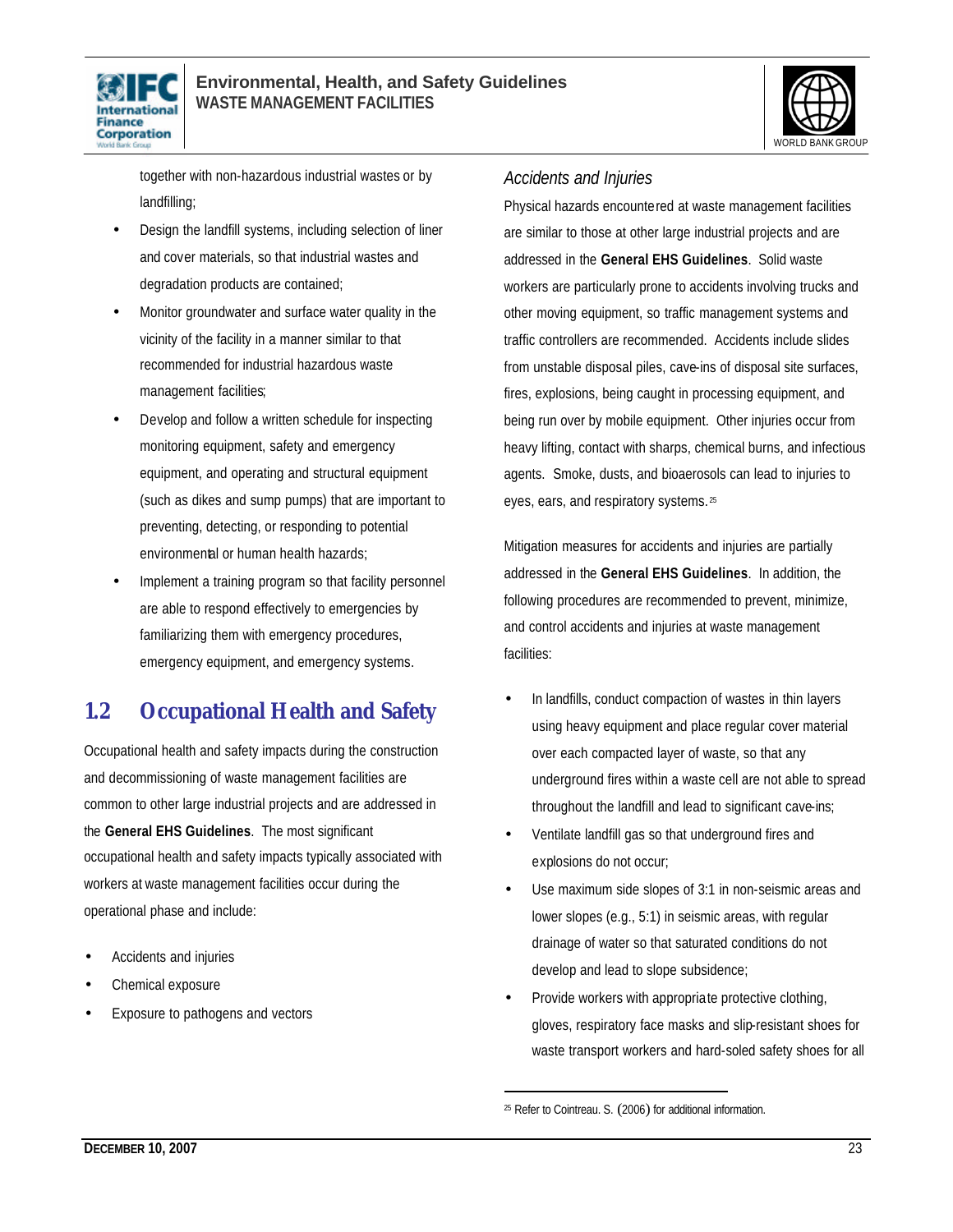



workers to avoid puncture wounds to the feet. For workers near loud equipment, include noise protection. For workers near heavy mobile equipment, buckets, cranes, and at the discharge location for collection trucks, include provision of hard hats;

- Provide all landfill equipment with enclosed air conditioned cabs and roll-over protection;
- Provide refuse collection vehicles and landfill equipment with audible reversing alarms and visible reversing lights;
- Improve the storage of solid wastes at the source so that the loads to be collected are well contained and not too heavy;
- Locate exhaust pipes on waste collection vehicles so that exhaust does not discharge into the breathing zone of workers on the riding steps;
- Design collection routes to minimize, or possibly eliminate, crossing traffic that is going in the opposite direction;
- Provide two-hand constant-pressure controls for collection vehicles with compaction mechanisms;
- Restrict access to disposal sites such that only safety trained personnel with protective gear are permitted to high-risk areas;
- Segregate people from operating trucks in recycling and transfer stations:
- Use automated systems to sort and transfer waste to the extent practical in order to minimize contact with the waste;
- Provide workers with communications tools, such as radios. Special signaling codes have been developed for communications on landfill sites;
- Minimize sorting from the ground by providing conveyor belts and/or tables that facilitate sorting;
- Establish engineering and materials norms for special facility and stationary equipment design requirements that minimize exposure to hazards (e.g., ventilation, air conditioning, enclosed conveyor belts, low loading and

sorting heights, non- skid flooring, safety rails on stairs and walkways, spill protection and containment, noise control, dust suppression, gas alarm systems, fire alarm and control systems, and evacuation facilities).

### *Chemical Exposure*

Chemical hazards encountered at waste management facilities are similar to those at other large industrial facilities, such as toxic and asphyxiating gases, and are addressed in the **General EHS Guidelines**. However, the full composition of wastes and their potential hazards is often unknown. Even municipal solid waste (MSW) often contains hazardous chemicals, such as heavy metals from discarded batteries, lighting fixtures, paints, and inks.

The following procedures are recommended to prevent, minimize, and control chemical exposure at waste management projects:

- Control and characterize incoming waste (see waste receipt, unloading, processing and storage);
- Provide adequate personnel facilities, including washing areas and areas to change clothes before and after work;
- Ventilate enclosed processing areas (e.g., dust in waste size reduction areas, VOCs driven off by high temperatures during composting);
- Monitor breathing zone air quality in work areas at processing, transfer and disposal facilities. Direct-reading instruments that measure methane and oxygen deficiency are of primary importance; these include combustible gas indicators, flame ionization detectors, and oxygen meters. At waste treatment/disposal facilities, volatile organics should also be analyzed in the biodegradation gases being collected and/or vented. In waste handling, sorting, and composting facilities, monitoring for organic dust is needed;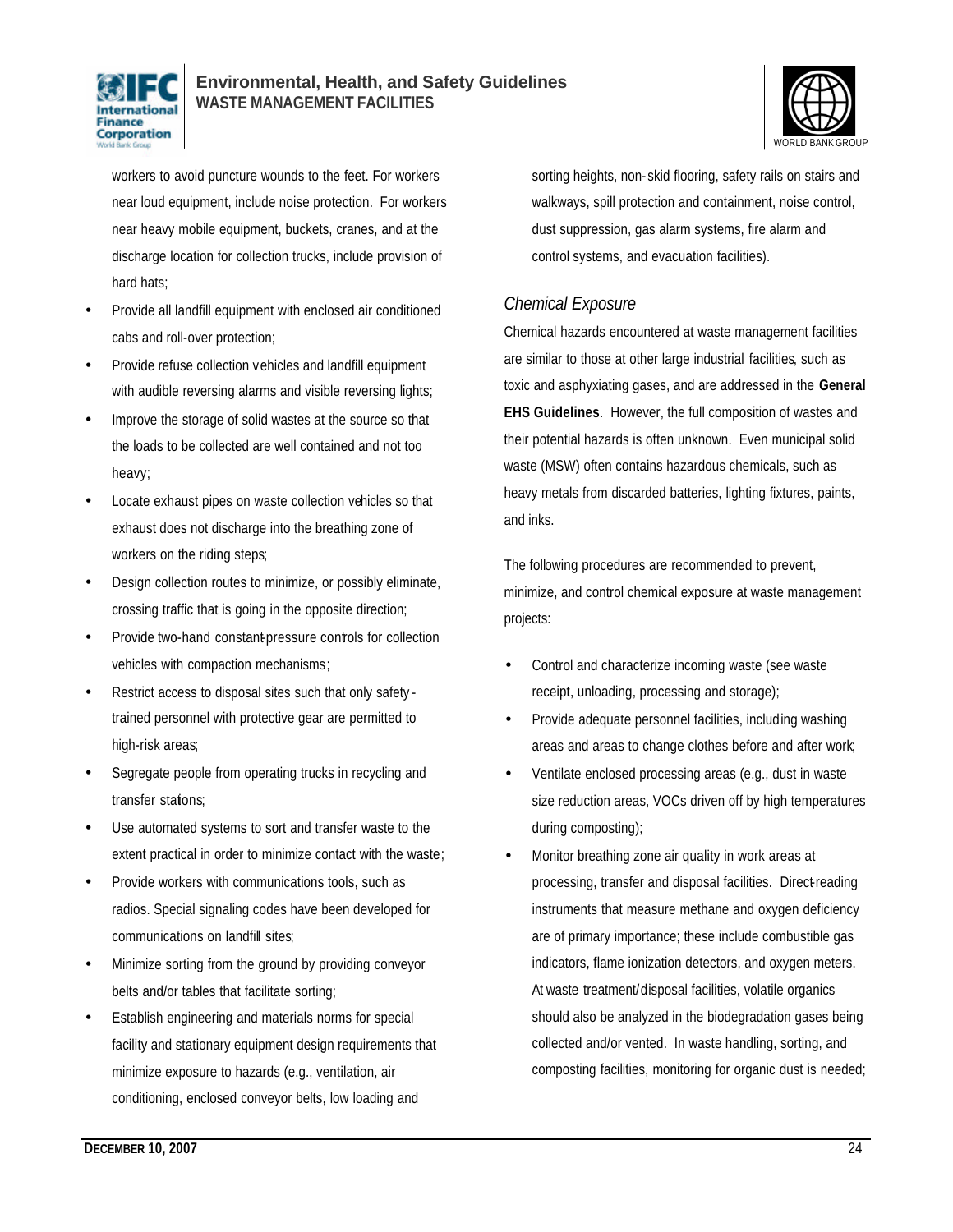



- Prohibit eating, smoking, and drinking except in designated areas;
- Provide air filtered and air conditioned cabs for heavy mobile equipment used at landfills as necessary.

### *Dust*

Waste processing can generate nuisance and hazardous dust, including organic dust. Dust control measures discussed in Section 1.1 above, will also help to reduce worker exposure to dusts. General mitigation measures for dust are also addressed in the **General EHS Guidelines**.

### *Pathogens and Vectors*

Workers can be exposed to pathogens contained in manure and animal excreta found in MSW from the disposal of sludge, carcasses, diapers, and yard trimmings containing domestic animal waste. Uncontrolled dumping of MSW attracts rats, flies, and other insects that can transmit diseases. Processing of MSW can also generate bioaerosols, suspensions of particles in the air consisting partially or wholly of microorganisms, such as bacteria, viruses, molds, and fungi. These microorganisms can remain suspended in the air for long periods of time, retaining viability or infectivity. Workers may also be exposed to endotoxins, which are produced within a microorganism and released upon destruction of the cell and which can be carried by airborne dust particles.

The following measures are recommended to prevent, minimize, and control pathogens and vectors:

- Provide and require use of suitable personal protective clothing and equipment;
- Provide worker immunization and health monitoring (e.g. for Hepatitis B and tetanus);
- Maintain good housekeeping in waste processing and storage areas;
- Use automatic (non-manual) waste handling methods if practical;
- For landfills, promptly emplace, compact and cover of wastes in defined cells, especially for waste with the potential to attract vermin and flies, such as food wastes (especially animal by-products if accepted at the facility) and tannery wastes;
- Clean and wash with disinfectant the cabins of heavy mobile equipment used at regular intervals;
- For composting, maintain aerobic conditions and proper temperatures in the windrows. Isolate workers from sporedispersing components of the composting process such as mechanical turning (e.g., by using tractors or front-end loaders with enclosed air-conditioned or heated cabs). Aeration systems are preferred over manual turning;
- Maintain adequate temperature and retention time in biological treatment systems to achieve pathogen destruction (e.g., 55ºC for at least 3 consecutive days in most compost situations and 55ºC for 15 days in windrows);
- Grade the area properly to prevent ponding (to minimize insect breeding areas);
- Use integrated pest-control approaches to control vermin levels, treating infested areas, such as exposed faces and flanks with insecticide, if necessary;

.

- Provide and require use of dust masks or respirators under dry and dusty conditions (e.g., when compost is being turned). Charcoal-filled respirators also reduce odor perception;
- Provide prompt medical attention for cuts and bruises. Cover open wounds to prevent contact with the incoming loads or feedstock;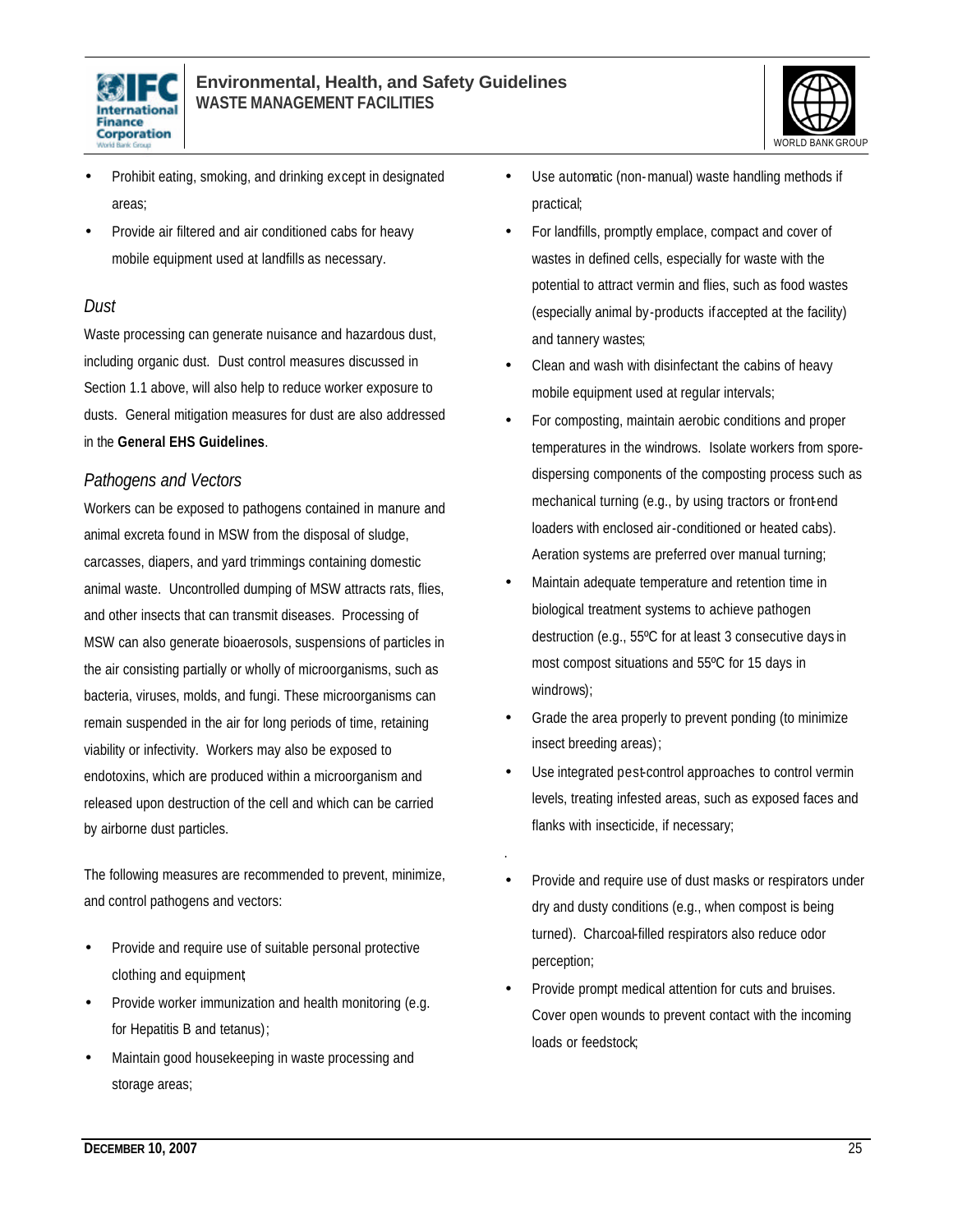



• Fully enclose the waste management site with fencing so that no livestock or wildlife is able to come in contact with the waste, which contains significant potential to enable the spread of livestock and zoonotic disease, as well as spillover disease to wildlife. Provide daily cover of wastes to minimize the attraction to birds, which can become infected with avian influenza and other bird diseases that can then be carried off-site.

### **1.3 Community Health and Safety**

Community health and safety issues related to the construction of waste management projects may include emissions from the solid wastes and construction site issues which are addressed in the General EHS Guidelines..

Community health and safety impacts which occur during the operational and decommissioning phases of waste management facilities may include:

- General occupational and environmental health issues associated with waste scavenging
- Physical, chemical, and biological hazards
- **Litter**
- Noise
- Dust and odors

### *General Occupational and Environmental Health Issues Associated with Waste Scavenging*

The presence of informal sector workers laboring in municipal or mixed waste disposal sites in search of commercially valuable materials is a common place occurrence in developing countries. The causes and dynamics are the result of complex social, cultural, labor, and economic factors that are clearly outside of the scope of this guidance document. However, the following principles should be considered in managing the occupational, health, and safety risks of informal laborers:

- Waste scavenging should not be allowed under any circumstances in hazardous and non-hazardous industrial waste management facilities:
- Facilities dedicated to the management of MSW should work with government entities in the development of simple infrastructure that can allow for the sorting of waste, helping groups of scavengers form cooperatives or other forms of micro-enterprises, or formally contracting them to provide this function. The outright displacement of scavenging workers as an occupational health and safety management strategy, without the provision of viable alternatives, should be avoided;
- Operators of existing facilities with scavenging workers should exercise commercially viable means of formalizing their work through the creation of management programs that include:
	- o Allowing only registered adults on the site, excluding children and domestic animals. Striving to provide alternatives to access to childcare and education to children;
	- o Providing protective gear, such as shoes. face masks, and gloves;
	- o Arranging the disposal layout and provide sorting facilities to improve access to recyclables while reducing their contact with other operations, thus minimizing potential hazards;
	- o Providing water supply for washing and areas for changing clothes;
	- o Implementing education campaigns regarding sanitation, hygiene, and care of domestic animals;
	- o Providing a worker health surveillance program including regular vaccination and health examinations.

### *Physical, Chemical, and Biological Hazards*

Visitors and trespassers at waste management facilities may be subject to many of the hazards described for site workers. In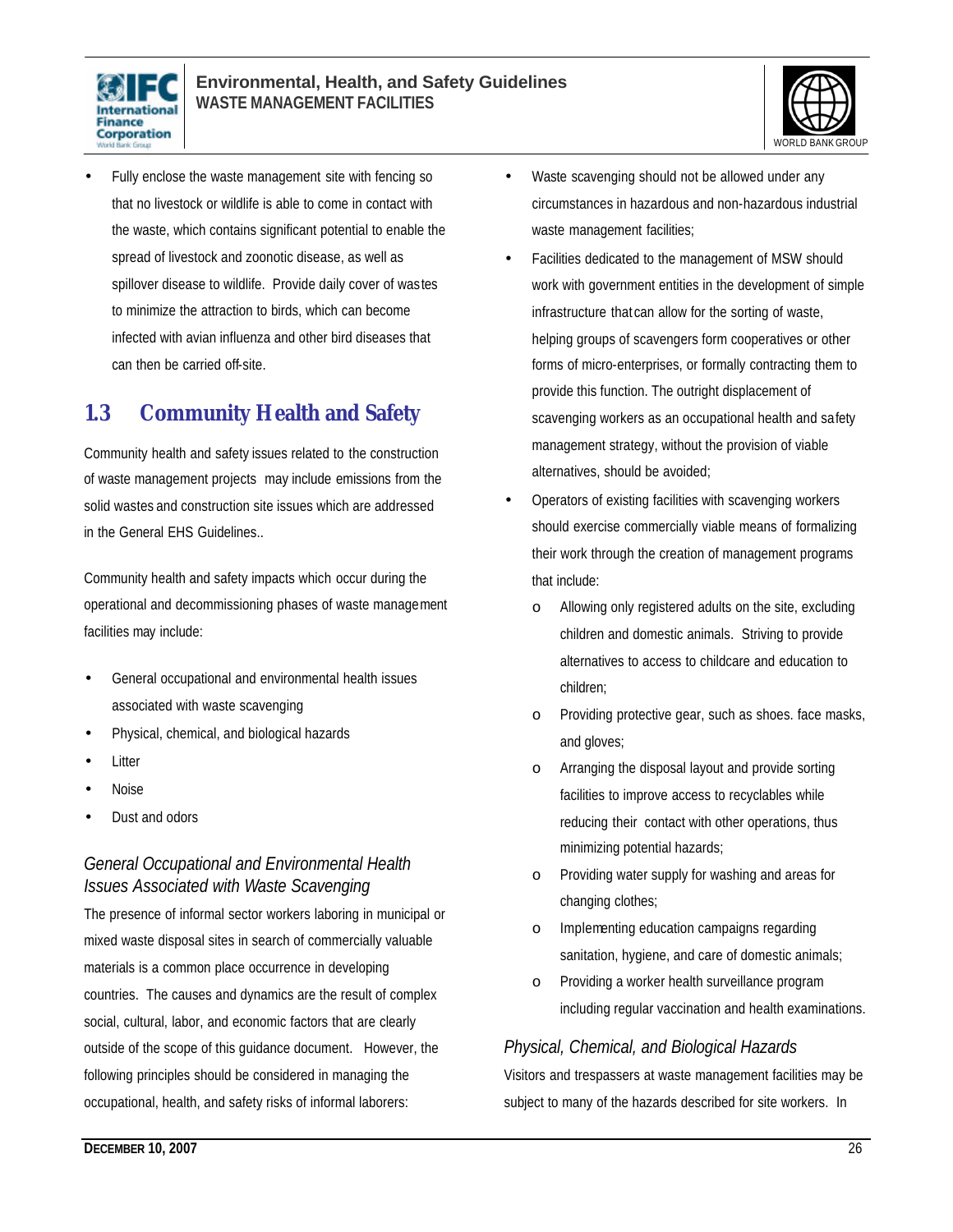



particular, waste pickers, looking for recyclable materials and food scraps for animal feeding, often work informally at waste transfer and disposal sites, especially MSW facilities, typically living adjacent to the site in poor housing conditions, with minimal basic infrastructure for clean water and sanitation. Waste pickers may be encounter numerous risks, including contact with human fecal matter, paper that may have become saturated with toxic materials, bottles with chemical residues, metal containers with residue pesticides and solvents, needles and bandages (containing pathogenic organisms) from hospitals, and batteries containing heavy metals. Exhaust fumes of waste collection trucks traveling to and from disposal sites, dust from disposal operations, and open burning of waste all contribute to potential occupational health problems.26

Recommended measures to prevent, minimize, and control physical, chemical, and biological hazards to the community include:

- Restrict access to waste management facilities by implementing security procedures, such as:
	- o Perimeter fencing of adequate height and suitable material, e.g. chain link, stock proof palisade;
	- o Lockable site access gate and buildings;
	- o Security cameras at key access points linked to recording equipment and remote access CCTV, where required;
	- o Security alarms fitted to buildings and storage areas;
	- o Review of site security measures annually or whenever a security breach is reported
	- o Use of a site visitor register;
	- o Immediate repair of fencing/access points if damaged; and

o Lighting of site during night time where necessary. As this may cause light nuisance to neighbors, the lighting installations should be selected to minimize ambient light pollution.

#### *Litter*

Uncollected garbage and litter spread beyond the waste management facility boundaries by wind, vermin, and vehicles can directly spread disease; attract rats, flies, and other vectors; and expose the community to hazardous substances. Scavenging birds, such as gulls and crows, commonly congregate on landfill sites accepting household waste. They disturb newly tipped and partially covered waste whilst searching for food, and lead to complaints from adjoining residents and landowners about food scraps, excreta and other waste dropped away from the landfill. Litter control is addressed in Section 1.1, above.

#### *Noise*

Noise is typically generated by waste processing and treatment equipment as well as vehicular traffic on the site and bringing waste and materials to and from the facility. Sources of noise and abatement measures are addressed in Section 1.1, above, and the General EHS Guideline. In addition, facility operators should coordinate hours of operation with adjacent land uses.

### *Dust and Odors*

Dust and odors from waste management facilities can be a nuisance to the neighboring community. Organic dust can also carry disease-causing microorganisms. Dust and odor controls are addressed in Section 1.1 and in the **General EHS Guidelines**. In addition, the following measures are recommended to prevent, minimize, and control community exposure to dust and odors from waste management facilities:

<sup>26</sup> Sandra Cointreau, The World Bank Group, Occupational and Environmental Health Issues of Solid Waste Management Special Emphasis on Middle- and Lower-Income Countries, Urban Papers UP-2, July 2006.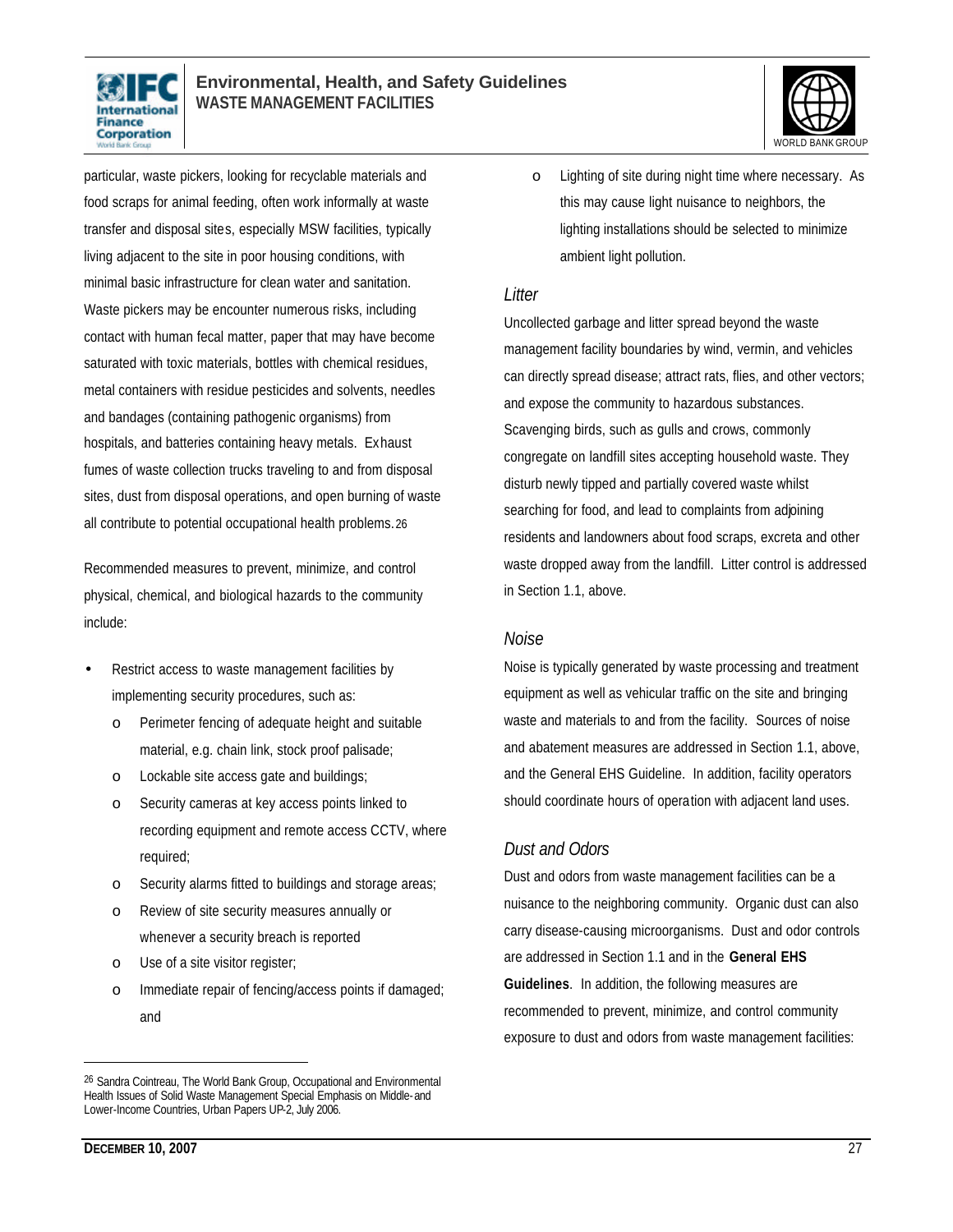



- Provide adequate buffer area, such as hills, trees, or fences, between processing areas and potential receptors.
- Avoid siting facilities near densely populated neighborhoods and installations with potentially sensitive receptors, such as hospitals and schools. Site facilities downwind from potential receptors, if possible.

## **2.0 Performance Indicators and Industry Benchmarks**

### **2.1 Environmental Performance**

### **Emissions and Effluents**

Tables 1 through 4 present examples of emissions and effluent standards for waste management facilities from the European Union and the United States for this sector.<sup>27</sup> These emissions and effluent values are assumed to be achievable under normal operating conditions in appropriately designed and operated facilities through the application of pollution prevention and control techniques discussed in the preceding sections of this document. These levels should be achieved at all times as described in the above-referenced standards. Deviation from these levels in consideration of specific, local project conditions should be justified in the environmental assessment.

Effluent guidelines are applicable for direct discharges of treated effluents to surface waters for general use. Site-specific discharge levels may be established based on the availability and conditions in the use of publicly operated sewage collection and treatment systems or, if discharged directly to surface waters, on the receiving water use classification as described in the General EHS Guideline. These levels should be achieved, without dilution, at least 95 percent of the time that the plant or unit is operating, to be calculated as a proportion of annual operating hours. Deviation from these levels in consideration of

specific, local project conditions should be justified in the environmental assessment.

### **Environmental Monitoring**

Environmental monitoring programs for this sector should be implemented to address all activities that have been identified to have potentially significant impacts on the environment, during normal operations and upset conditions. Environmental monitoring activities should be based on direct or indirect indicators of emissions, effluents, and resource use applicable to the particular project.

Monitoring frequency should be sufficient to provide representative data for the parameter being monitored. Monitoring should be conducted by trained individuals following monitoring and record-keeping procedures and using properly calibrated and maintained equipment. Monitoring data should be analyzed and reviewed at regular intervals and compared with the operating standards so that any necessary corrective actions can be taken. Additional guidance on applicable sampling and analytical methods for emissions and effluents is provided in the **General EHS Guidelines**.

<sup>&</sup>lt;sup>27</sup> Sources should be consulted directly for the most updated information.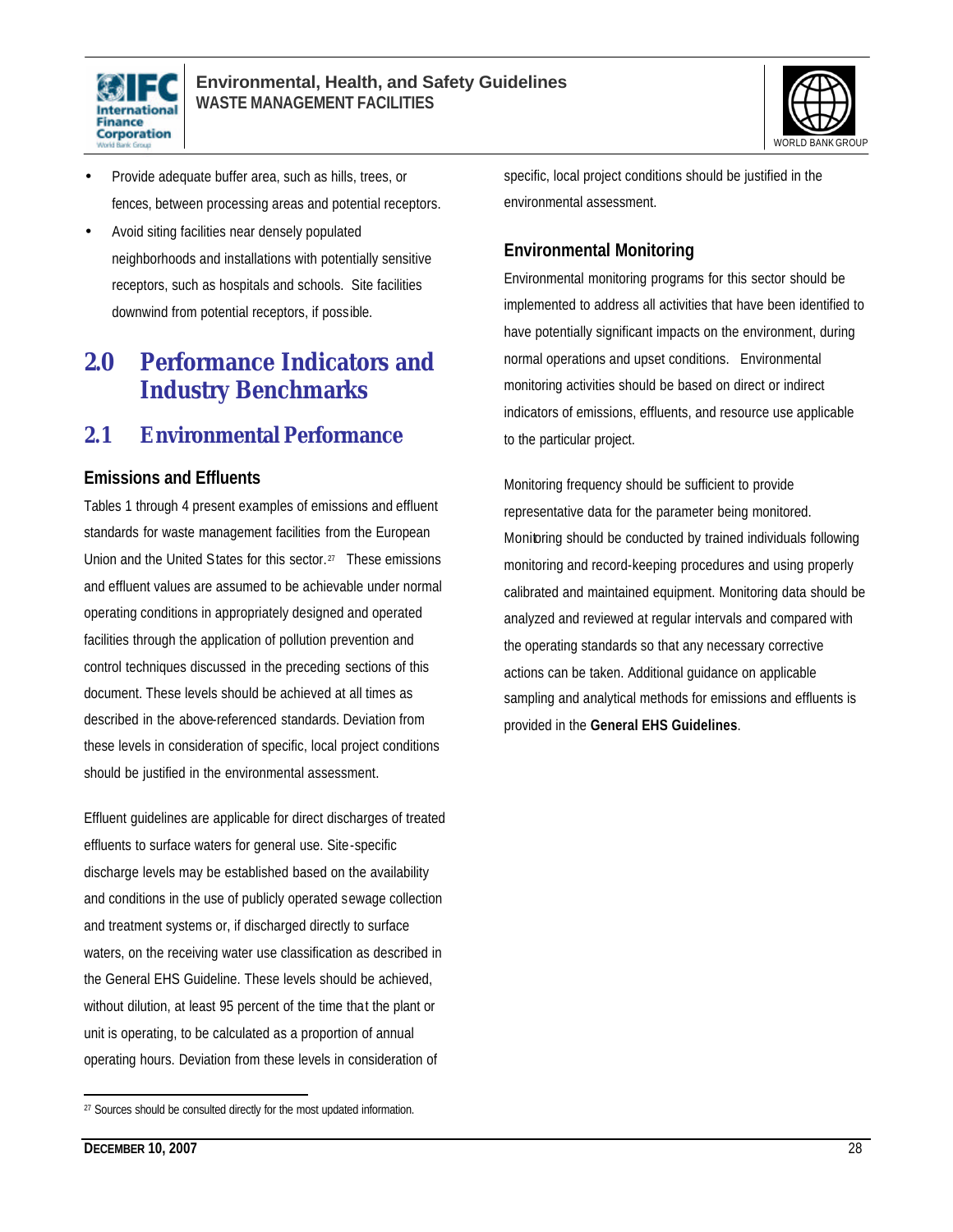



### **2.2 Occupational Health and Safety Performance**

### **Occupational Health and Safety Guidelines**

Occupational health and safety performance should be evaluated against internationally published exposure guidelines, of which examples include the Threshold Limit Value (TLV®) occupational exposure guidelines and Biological Exposure Indices (BEIs®) published by American Conference of Governmental Industrial Hygienists (ACGIH), the United States National Institute for Occupational Health and Safety (NIOSH), Permissible Exposure Limits (PELs) published by the Occupational Safety and Health Administration of the United States (OSHA), Indicative Occupational Exposure Limit Values published by European Union member states, or other similar sources.

### **Accident and Fatality Rates**

Projects should try to reduce the number of accidents among project workers (whether directly employed or subcontracted) to a rate of zero, especially accidents that could result in lost work time, different levels of disability, or even fatalities. Facility rates may be benchmarked against the performance of facilities in this sector in developed countries through consulta tion with published sources (e.g. US Bureau of Labor Statistics and UK Health and Safety Executive).

### **Occupational Health and Safety Monitoring**

The working environment should be monitored for occupational hazards relevant to the specific project. Monitoring should be designed and implemented by credentialed professionals as part of an occupational health and safety monitoring program. Facilities should also maintain a record of occupational

accidents and diseases and dangerous occurrences and accidents. Additional guidance on occupational health and safety monitoring programs is provided in the **General EHS Guidelines**

### **Table 1. Air Emission Standards for MSW Incinerators in the EU and US**

| $10$ mg/m $3$<br><b>Total Suspended</b><br>20 mg/dscm<br><b>Particulates</b><br>(24-hr average)<br>50 mg/m3<br>30 ppmy<br>Sulfur Dioxide (SO <sub>2</sub> )<br>(or 80% reduction) <sup>b</sup><br>(24-hr average)<br>$200 - 400$ mg/m $3$<br><b>Oxides of Nitrogen</b><br>150 ppmv<br>(24-hr average)<br>(NO <sub>x</sub> )<br>(24-hr average)<br>10%<br>n/a<br><b>Opacity</b><br><b>Hydrochloric Acid</b><br>25 ppmv<br>$10$ mg/m $3$<br>(or 95% reduction) <sup>b</sup><br>(HCI)<br>0.1 ng TEQ/m3<br>13 ng/dscm<br><b>Dioxins and Furans</b><br>(total mass)<br>$[6 - 8$ hr average]<br>$0.05 - 0.1$ mg/m3<br>Cadmium<br>0.010 mg/dscm<br>$[0.5 - 8$ hr average]<br>Carbon Monoxide (CO)<br>$50 - 150$ mg/m3<br>$50 - 150$ ppmv <sup>c</sup><br>(See Total Metals<br>Lead (Pb)<br>$0.140$ mg/dscm<br>below)<br>$0.05 - 0.1$ mg/m3<br>$0.050$ mg/dscm<br>Mercury (Hg)<br>(or 85% reduction) <sup>b</sup><br>$[0.5 - 8$ hr average]<br>$0.5 - 1$ mg/m3<br><b>Total Metals</b><br>n/a<br>$[0.5 - 8$ hr average]<br>Hydrogen fluoride (HF)<br>1 mg/m3<br>n/a | Parameter | EU | <b>USA</b> <sup>a</sup> |  |
|------------------------------------------------------------------------------------------------------------------------------------------------------------------------------------------------------------------------------------------------------------------------------------------------------------------------------------------------------------------------------------------------------------------------------------------------------------------------------------------------------------------------------------------------------------------------------------------------------------------------------------------------------------------------------------------------------------------------------------------------------------------------------------------------------------------------------------------------------------------------------------------------------------------------------------------------------------------------------------------------------------------------------------------------------------|-----------|----|-------------------------|--|
|                                                                                                                                                                                                                                                                                                                                                                                                                                                                                                                                                                                                                                                                                                                                                                                                                                                                                                                                                                                                                                                            |           |    |                         |  |
|                                                                                                                                                                                                                                                                                                                                                                                                                                                                                                                                                                                                                                                                                                                                                                                                                                                                                                                                                                                                                                                            |           |    |                         |  |
|                                                                                                                                                                                                                                                                                                                                                                                                                                                                                                                                                                                                                                                                                                                                                                                                                                                                                                                                                                                                                                                            |           |    |                         |  |
|                                                                                                                                                                                                                                                                                                                                                                                                                                                                                                                                                                                                                                                                                                                                                                                                                                                                                                                                                                                                                                                            |           |    |                         |  |
|                                                                                                                                                                                                                                                                                                                                                                                                                                                                                                                                                                                                                                                                                                                                                                                                                                                                                                                                                                                                                                                            |           |    |                         |  |
|                                                                                                                                                                                                                                                                                                                                                                                                                                                                                                                                                                                                                                                                                                                                                                                                                                                                                                                                                                                                                                                            |           |    |                         |  |
|                                                                                                                                                                                                                                                                                                                                                                                                                                                                                                                                                                                                                                                                                                                                                                                                                                                                                                                                                                                                                                                            |           |    |                         |  |
|                                                                                                                                                                                                                                                                                                                                                                                                                                                                                                                                                                                                                                                                                                                                                                                                                                                                                                                                                                                                                                                            |           |    |                         |  |
|                                                                                                                                                                                                                                                                                                                                                                                                                                                                                                                                                                                                                                                                                                                                                                                                                                                                                                                                                                                                                                                            |           |    |                         |  |
|                                                                                                                                                                                                                                                                                                                                                                                                                                                                                                                                                                                                                                                                                                                                                                                                                                                                                                                                                                                                                                                            |           |    |                         |  |
|                                                                                                                                                                                                                                                                                                                                                                                                                                                                                                                                                                                                                                                                                                                                                                                                                                                                                                                                                                                                                                                            |           |    |                         |  |
| <b>Sources:</b>                                                                                                                                                                                                                                                                                                                                                                                                                                                                                                                                                                                                                                                                                                                                                                                                                                                                                                                                                                                                                                            |           |    |                         |  |

**Sources:** 

- EU Directive 2000/76/EC (applicable to MSW and Hazardous Waste Incinerators) - US EPA Standards of Performance for Large Municipal Waste Combustors, 40 CFR Part 60 Subpart Eb.

**Notes:**

a All values corrected to 7% oxygen

b Whichever is less stringent

c Depending on the type of unit: modular starved air, and modular excess air—50 ppm (4 hr average); mass burn waterwall, mass burn refractory, and circulating fluidized bed combustor—100 ppm (4-hr average); mass burn rotary waterwall—100 ppm (24-hr average); pulverized coal/refuse-derived fuel mixed fuel-fired combustor—150 ppm (4-hr average); refuse-derived fuel stoker, and spreader stoker coal/refuse -derived fuel mixed fuel-fired combustor—150 ppm (24-hr average).

mg/m3 = milligrams per cubic meter; mg/dscm = milligrams per dry standard cubic meter; ppmv = parts per million by volume; TEQ = Toxicity Equivalent Units;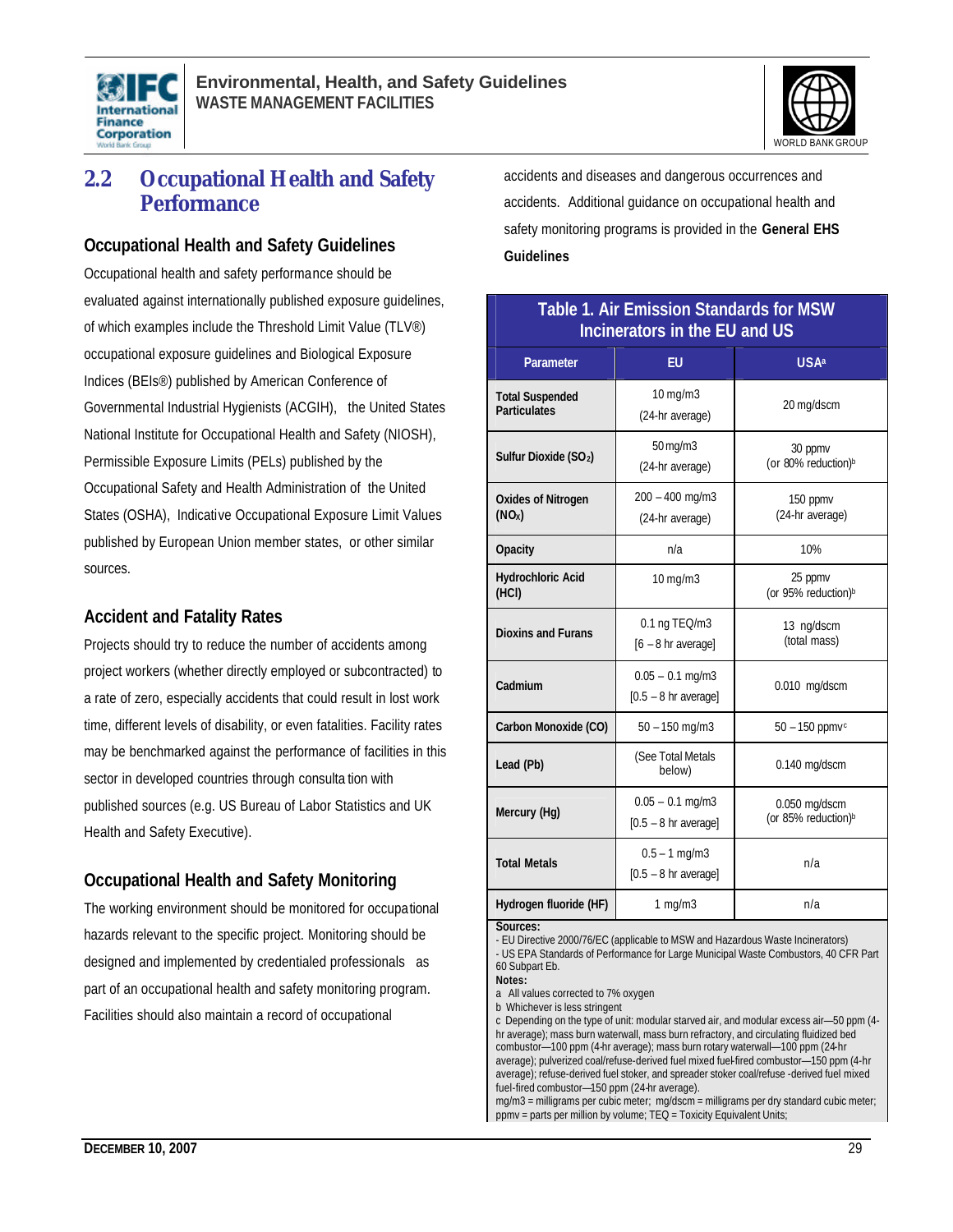



### **Table 2. Air Emission Standards for Hazardous Waste Incinerators in the EU and US**

| Parameter                                        | EU                    | US <sup>a</sup>                                             |  |  |
|--------------------------------------------------|-----------------------|-------------------------------------------------------------|--|--|
| <b>Particulate Matter</b>                        | See<br>Table 1        | $1.5 \text{ m}$ gdscm                                       |  |  |
| Carbon Monoxide (CO)<br>or<br>Hydrocarbons (HC)  | <b>See</b><br>Table 1 | $100$ (CO) ppmv<br>10 (HC) ppmv                             |  |  |
| <b>Total Chlorine</b><br>(HCI, CI <sub>2</sub> ) | See<br>Table 1        | 21 ppmv                                                     |  |  |
| Mercury (Hg)                                     | See<br>Table 1        | 8.1 µg/dscm                                                 |  |  |
| Semi-Volatile Metals<br>(Pb, Cd)                 | See<br>Table 1        | 10 µg/dscm                                                  |  |  |
| <b>Low Volatile Metals</b><br>(As, Be, Cr)       | See<br>Table 1        | 23 µg/dscm                                                  |  |  |
| <b>Dioxins and Furans</b>                        | See<br>Table 1        | 0.11 dry APCD or WHB<br>0.20 other sources<br>(ng TEQ/dscm) |  |  |
| Destruction and<br><b>Removal Efficiency</b>     | <b>See</b><br>Table 1 | 99.99% - 99.9999%                                           |  |  |

#### **Source:**

US EPA National Emission Standards for Commercial and Industrial Solid Waste Incineration Units, 40 CFR Part 63 Subpart EEE.

**Notes:**

a All values corrected to 7% oxygen

 $TEQ =$  toxicity equivalent;  $APCD =$  air pollution control device; WHB = waste heat boiler; mg/m3 = milligrams per cubic meter; mg/dscm = milligrams per dry standard cubic meter; ppmv = parts per million by volume;

| Table 3. Air Emission Standards for Industrial<br>Non-Hazardous Waste Incinerators in the EU<br>and US |                       |                        |  |
|--------------------------------------------------------------------------------------------------------|-----------------------|------------------------|--|
| Parameter                                                                                              | EU.                   | <b>US</b> <sup>a</sup> |  |
| <b>Opacity</b>                                                                                         | See<br>Table 1        | 10%                    |  |
| <b>Particulate Matter</b>                                                                              | <b>See</b><br>Table 1 | 70 mg/dscm             |  |
| Carbon Monoxide (CO)                                                                                   | See<br>Table 1        | 157 ppmv               |  |
| <b>Oxides of Nitrogen</b><br>(NO <sub>x</sub> )                                                        | See<br>Table 1        | 388 ppmv               |  |
| Sulfur Dioxide (SO <sub>2</sub> )                                                                      | See<br>Table 1        | 20 ppmv                |  |
| Hydrogen Chloride<br>(HCI)                                                                             | See<br>Table 1        | 62 ppmv                |  |
| Cadmium (Cd)                                                                                           | See<br>Table 1        | 4 µg/dscm              |  |
| Lead (Pb)                                                                                              | See<br>Table 1        | 40 µg/dscm             |  |
| Mercury (Hg)                                                                                           | See<br>Table 1        | 470 µg/dscm            |  |
| <b>Dioxins and Furans</b><br>$\sim$                                                                    | See<br>Table 1        | 0.41 ng TEQ/dscm b     |  |

**Source:**

US EPA National Emission Standards for Commercial and Industrial Solid Waste Incineration Units , 40 CFR Part 60 Subpart CCCC.

**Notes:**

a. All values corrected to 7% oxygen. Based on 3-run average (1-hr minimum sample time per run), except for opacity, which is based on 6-minute averages.

mg/m3 = milligrams per cubic meter; mg/dscm = milligrams per dry standard cubic meter; ppmv = parts per million by volume; TEQ = toxicity equivalent.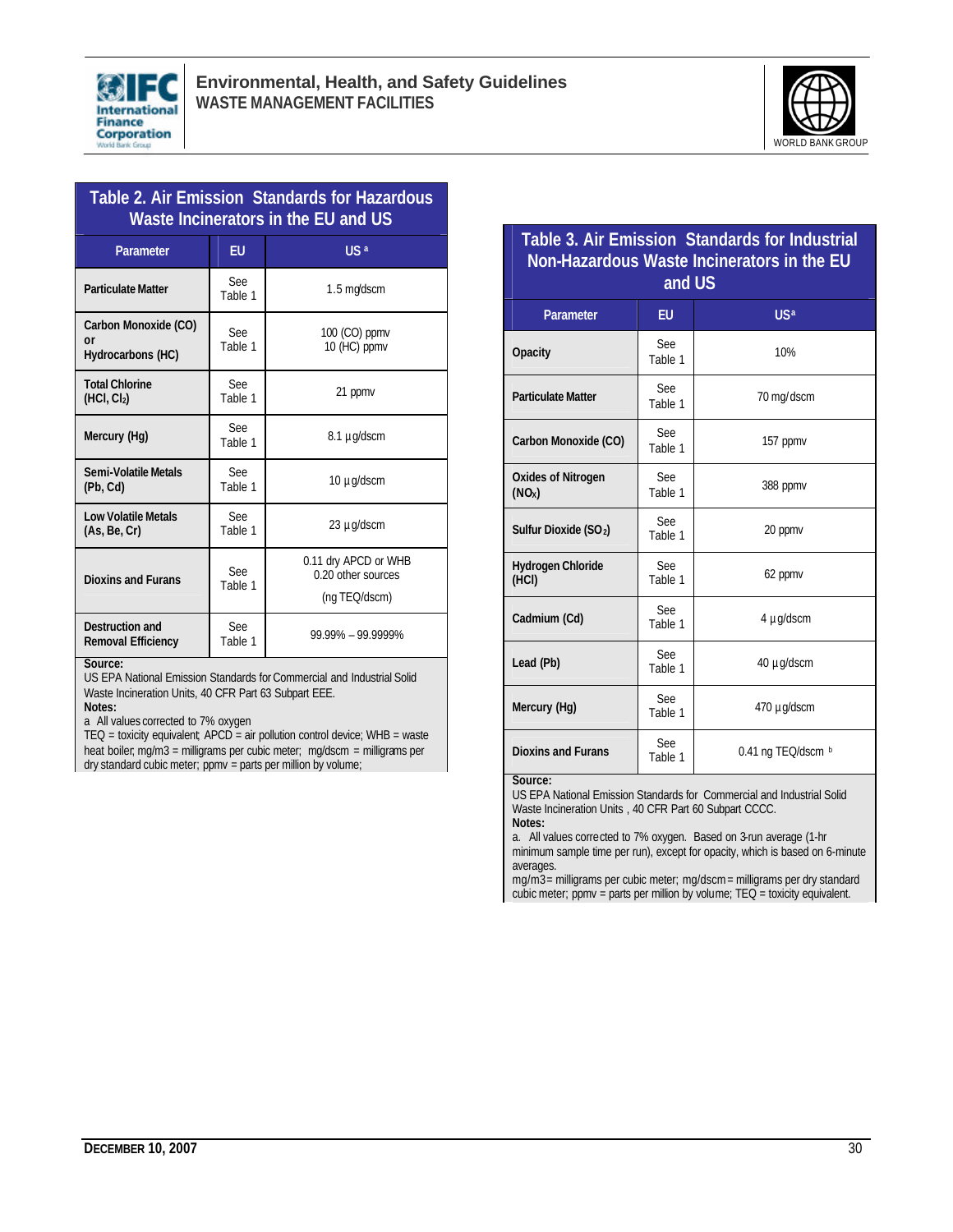



| Table 4–Effluent Standards for Landfills in the US |              |                                            |                        |                            |                        |
|----------------------------------------------------|--------------|--------------------------------------------|------------------------|----------------------------|------------------------|
|                                                    | <b>Units</b> | Guidelinec                                 |                        |                            |                        |
| <b>Parameter</b>                                   |              | <b>Hazardous Waste</b><br><b>Landfills</b> |                        | <b>MSW Landfills</b>       |                        |
|                                                    |              | <b>Daily</b><br><b>Max</b>                 | <b>Monthly</b><br>Avg. | <b>Daily</b><br><b>Max</b> | <b>Monthly</b><br>Avg. |
| BOD <sub>5</sub>                                   |              | 220                                        | 56                     | 140                        | 37                     |
| pH                                                 |              | $6-9$                                      | $6-9$                  | $6-9$                      | $6-9$                  |
| <b>Total Suspended</b><br>Solids                   | mg/L         | 88                                         | 27                     | 88                         | 27                     |
| Ammonia (as N)                                     | mg/L         | 10                                         | 4.9                    | 10                         | 4.9                    |
| Arsenic                                            | mg/L         | 1.1                                        | 0.54                   |                            |                        |
| Chromium                                           | mg/L         | 1.1                                        | 0.46                   |                            |                        |
| Zinc                                               | mg/L         | 0.535                                      | 0.296                  | 0.20                       | 0.11                   |
| a-Terpineol                                        | mg/L         | 0.042                                      | 0.019                  | 0.033                      | 0.016                  |
| Analine                                            | mg/L         | 0.024                                      | 0.015                  |                            |                        |
| Benzoic Acid                                       | mg/L         | 0.119                                      | 0.073                  | 0.12                       | 0.071                  |
| Naphthalene                                        | mg/L         | 0.059                                      | 0.022                  |                            |                        |
| p-Cresol                                           | mg/L         | 0.024                                      | 0.015                  | 0.025                      | 0.014                  |
| Phenol                                             | mg/L         | 0.048                                      | 0.029                  | 0.026                      | 0.015                  |
| Pyridine                                           | mg/L         | 0.072                                      | 0.025                  |                            |                        |

**Source**: U.S. EPA Effluent Guidelines for Centralized Waste Treatment, 40 CFR Part 437.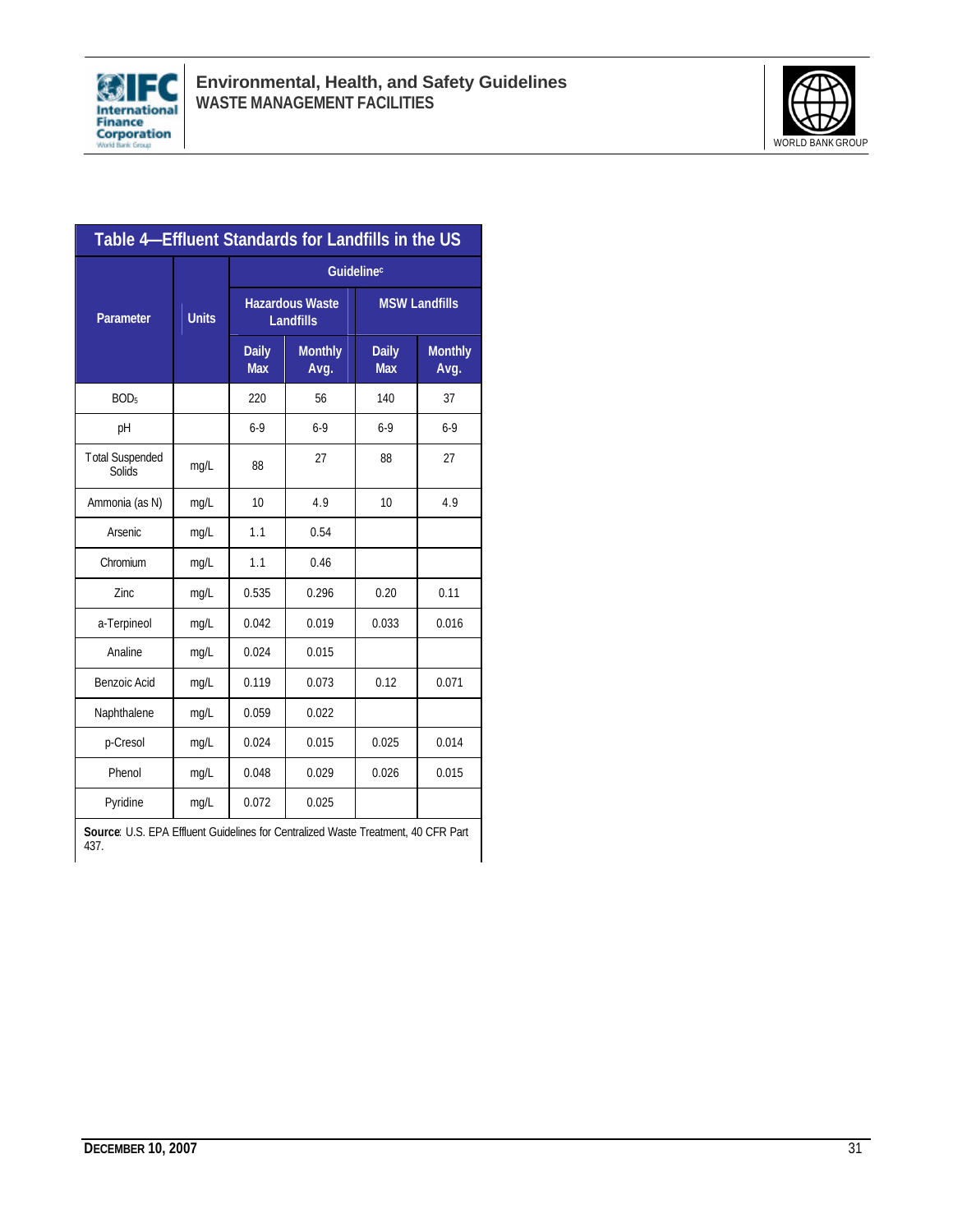



## **3.0 References and Additional Sources**

Cointreau, Sandra. 2006. Occupational and Environmental Health Issues of Solid Waste Management Special Emphasis on Middle- and Lower-Income Countries. The World Bank Group Urban Papers UP-2. Available at http://www.worldbank.org/urban/uswm/healtheffects.pdf

European Agency, United Kingdom, and Scottish Environment Protection Agency. 2002. Guidance on Landfill Gas Flaring. Bristol, UK. Available at http://cdm.unfccc.int/UserManagement/FileStorage/I1QGOF15CVN430N9A7NM 6C0JPFWW88

European Commission, European Integrated Pollution Prevention and Control Bureau (EIPPCB). 2006a.. Best Available Techniques (BAT) Reference Document for the Waste Treatments. EIPPCB: Seville, Spain. Available at http://eippcb.jrc.es/pages/FActivities.htm

European Commission, EIPPCB. 2006b. Best Available Techniques (BAT) Reference Document for Waste Incineration. EIPPCB: Seville, Spain. Available at http://eippcb.jrc.es/pages/FActivities.htm

European Commission, EIPPCB.. 2006c. Best Available Techniques (BAT) Reference Document on Emissions from Storage. EIPPCB: Seville, Spain. Available at http://eippcb.jrc.es/pages/FActivities.htm

European Commission. 2003. 2003/33/EC: Council Decision of 19 December 2002 establishing criteria and procedures for the acceptance of waste at landfills pursuant to Article 16 of and Annex II to Directive 1999/31/EC. Available at http://ec.europa.eu/environment/waste/landfill\_index.htm

European Commission. 1999. Council of the European Union. Council Directive on 1999/31/EC of 26 April 1999 on the landfill of waste. Available at http://ec.europa.eu/environment/waste/landfill\_index.htm

European Union Council Directive 1999/31/EC of 26 April 1999 on the landfill of waste. Available at http://ec.europa.eu/environment/waste/landfill\_index.htm

United Nations Environment Programme (UNEP), Division of Technology, Industry and Economics. 2004. Waste Management Planning An Environmentally Sound Approach for Sustainable Urban Waste Management, An Introductory Guide for Decision-makers. Integrative Management Series, No 6. Geneva: UNEP.

UNEP. 2000a. Secretariat of the Basel Convention. Technical Guidelines on Hazardous Wastes: Physico-Chemical Treatment/Biological Treatment. Basel Convention series/SBC No. 02/09. Geneva: UNEP.

UNEP. 2000b. Secretariat of the Basel Convention. Technical Guidelines on Wastes Collected from Households. Basel Convention Series/SBC No. 02/08. Geneva: UNEP.

UNEP. 1997a. Secretariat of the Basel Convention. Technical Guidelines on Specially Engineered Landfill (D5). Basel Convention Series/SBC No. 02/03. Geneva: UNEP.

UNEP, Secretariat of the Basel Convention. 1997b. Technical Guidelines on Incineration on Land. Basel Convention Series/SBC No. 02/04. Geneva: UNEP.

United States (US) Department of Labor. 2003. Occupational Safety and Health Administration (OSHA). CPL 02-02-071 - Technical Enforcement and Assistance Guidelines for Hazardous Waste Site and RCRA Corrective Action Clean-up

Operations HAZWOPER 1910.120 (b)-(o) Directive. Washington, DC: OSHA. Available at http://www.osha.gov/

US Environment Protection Agency (EPA), Decision Maker's Guide to Solid Waste Management, Volume II, 1995 (http://www.epa.gov/garbage/dmg2.htm)

US Environment Protection Agency (EPA), Center for Environmental Research Information. 1998. Guidance for Landfilling Waste in Economically Developing Countries. Authors: Savage, G.M., L.F. Diaz, C.G. Golueke, and Charles Martone. EPA/600/SR-98/040. Cincinnati, OH: US EPA.

US EPA. Microbiological and Chemical Exposure Assessment Research (MCEARD). Available at http://www.epa.gov/nerlcwww/merb.htm

*The following additional selected references are available at the World Bank's Website at http://web.worldbank.org/*

Diaz L., Savage G., Eggerth L., Golueke C. "Solid Waste Management for Economically Developing Countries." ISWA, October 1996. Environmental Protection Agency, August 1995, sec. edition. To obtain a copy, visit the International Solid Waste Association web site; click on Bookshop.

Cointreau, Sandra. "Transfer Station Design Concepts for Developing Countries ." Undated.

Cointreau, Sandra. "Sanitary Landfill Design and Siting Criteria." World Bank/Urban Infrastructure Note. May 1996 and updated November 2004.

Ball, J.M., ed. "Minimum Requirements for Waste Disposal by Landfill." First Edition, WasteManagement Series, Ministry of Water Affairs and Forestry, Pretoria, South Africa, 1994. (To be posted)

International Solid Waste Association. "Guide for Landfilling Waste in Economically Developing Countries." CalRecovery, Inc., The International Solid Waste Association, United States Environmental Protection Agency, April 1998. To obtain a copy, visit the ISWA website and click on Bookshop.

Johannessen, Lars Mikkel. "Guidance Note on Leachate Management for Municipal Solid Waste Landfills". Urban and Local Government Working Paper Series #5, World Bank, Washington, DC, 1999.

Johannessen, Lars Mikkel. "Guidance Note on Recuperation of Landfill Gas from Municipal Solid Waste Landfills". Urban and Local Government Working Paper Series #4, World Bank, Washington, DC, 1999.

Oeltzschner, H. and Mutz, D. "Guidelines for an Appropriate Management of Sanitary Landfill Sites." Deutsche Gesellschaft für Technische Zusammenarbeit (GTZ) GmbH, Division 414, Water, Waste Management and Protection of Natural Resources, Munich, June 1996.(Also available in Spanish: "Desechos sólidos sector privado/rellenos sanitarios." Programa de Gestion Urbana (PGU), Serie Gestión Urbana Vol. 13, Quito, Ecuador.)

Thurgood, M., ed. "Decision-Maker's Guide to Solid Waste Landfills." Summary. The World Bank, World Health Organization, Swiss Agency for Development and Cooperation, and Swiss Center for Development Cooperation in Technology and Management, Washington, DC, July 1998.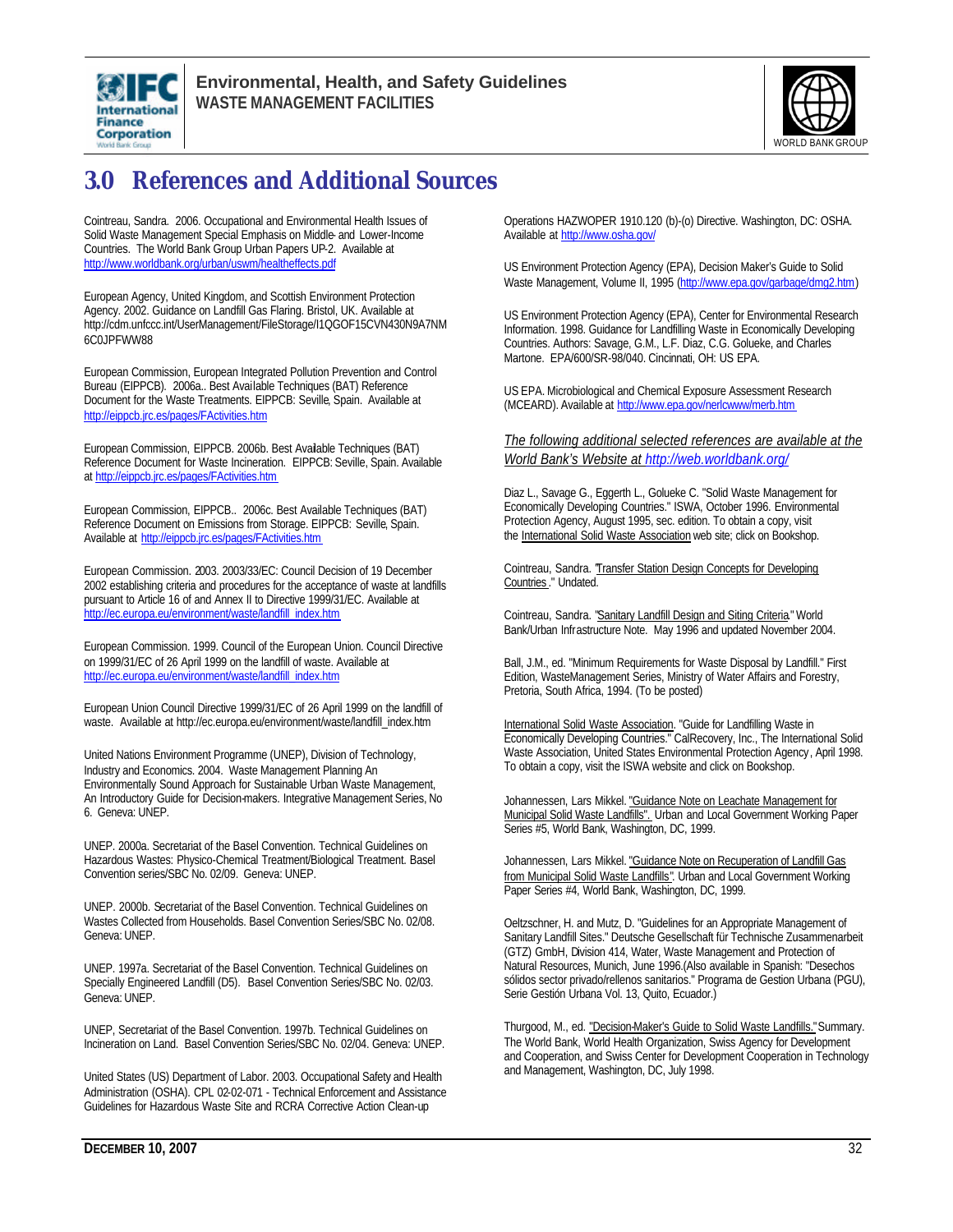



Rand, T., J. Haukohl, U. Marxen. "Municipal Solid Waste Incineration: Decision Maker's Guide". World Bank, Washington, DC, June 1999.

Rand, T., J. Haukohl, U. Marxen. "Municipal Solid Waste Incineration: Requirements for a Successful Project". World Bank Technical Paper No. 462. World Bank, Washington, DC, June 1999.

WHO Regional Office for Europe ."Waste Incineration". Copenhagen, WHO Regional Office for Europe, 1996, Briefing Paper Series, No. 6.

World Bank, Energy Sector Management Assistance Programme (ESMAP). 2003. Handbook for the Preparation of Landfill Gas -to-Energy Projects in Latin America and the Caribbean. Washington DC.

World Bank. 2005. Waste Management in China: Issues and Recommendations. Urban Development Working Papers, East Asia Infrastructure Department. World Bank Working Paper No. 9. Washington DC

United Nations Environment Programme. "Landfill of Hazardous Industrial Wastes – a trainers manual". UNEP/ISWA Technical Report No. 17. 1993. UNFCCC. "Clean Development Mechanism Project Design Document: Salvador Da Bahia LandfillGas Project." ICF Consulting. Version 3, June 2003.

UNFCCC. "Project Design Document for Durban, South Africa Landfill Gas to Electricity ." The Prototype Carbon Fund. Final Draft., April 15, 2003.

UNFCCC. "Clean Development Mechanism Project Design Document: Municipal Solid Waste Treatment cum Energy Generation Project, Lucknow, India." Infrastructure Development Finance Company, Ltd., September 2003.

UNFCCC. "Project Design Document: Brazil NovaGerar Landfill Gas to Energy Project." Eco Securities. July 14, 2003.

UNFCCC. "Project Design Document: CERUPT Methodology for Landfill Gas Recovery Project – Tremembe, Brazil." Onyx. undated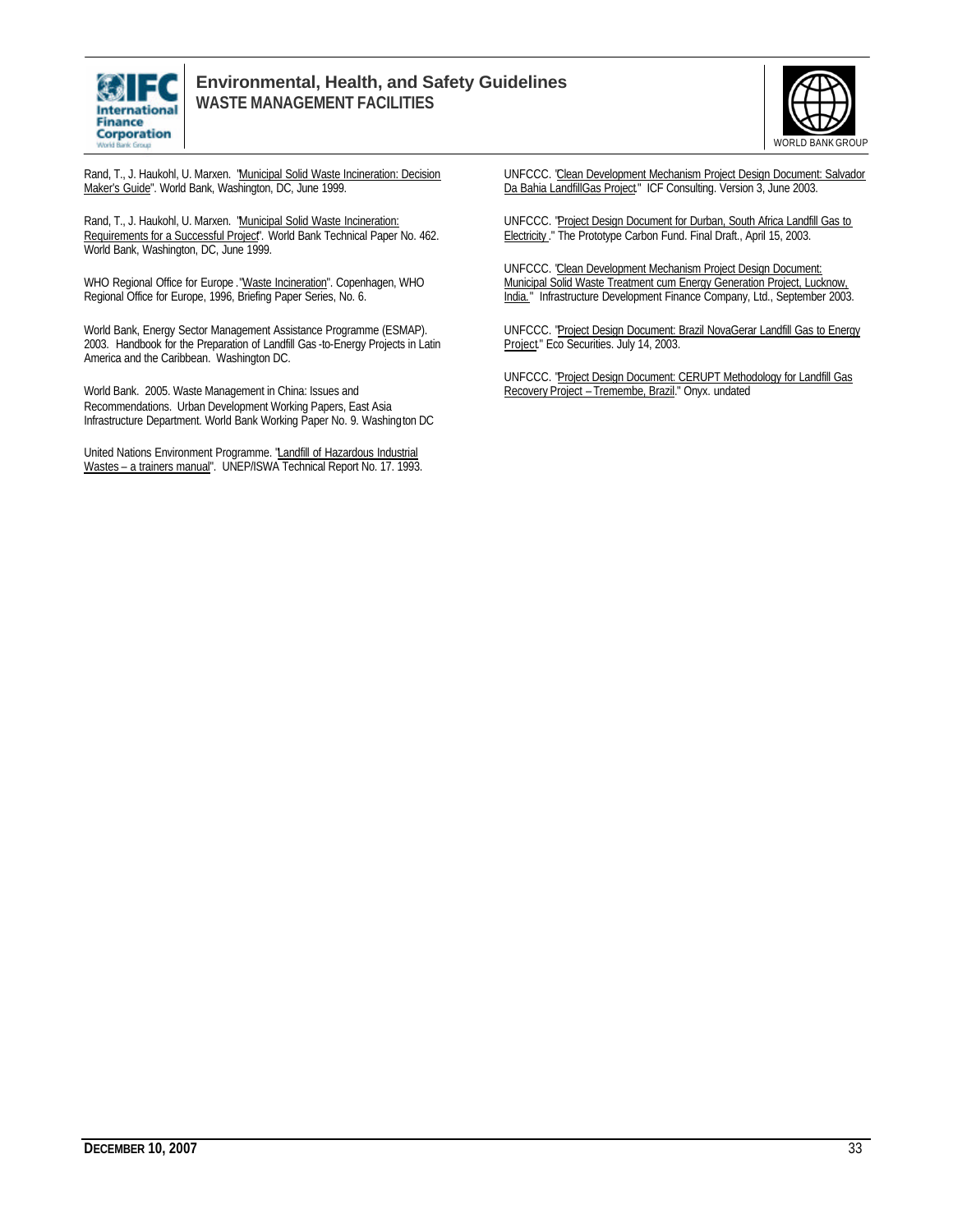



## **Annex A: General Description of Industry Activities**

### **Description and Definition of Wastes**

### *Municipal Solid Waste*

Municipal Solid Waste (MSW) typically includes household refuse, institutional wastes, street sweepings, commercial wastes, as well as construction and demolition debris. MSW is extremely variable in composition, depending on the income and lifestyle of the generators. MSW may include paper and packaging materials; foodstuffs; vegetable matter such as yard debris; metal; rubber; textiles; and potentially hazardous materials such as batteries, electrical components, paint, bleach, and medicines. In developing countries, MSW may also contain varying amounts of industrial wastes from small industries, as well as dead animals and fecal matter. In general, and the content of organic waste in developing countries (up to 70 – 80 percent) is higher than in industrialized countries, and the content of packaging waste is lower, making MSW in developing countries relatively dense and moist.

### *Industrial Waste*

The waste categories generated within the industrial enterprises depend on the manufacturing processes and waste management practices. In some cases, sector-specific waste arising within industrial facilities is disposed of at the municipal landfill. These types of waste may consist of slag from iron works and steel mills, ashes, residues from flue gas cleaning, bark, wood, sawdust, cutting fluids, waste oil, organic waste from food industry, and sludges (organic and non-organic). Some of the waste types generated within the industries can be hazardous.

### **Waste Collection and Transportation**

Household waste typically is collected from individual households at the curbside or from neighborhood collection stations with dedicated containers or bins.

Collection vehicles may range from horse-drawn carts, to pickup trucks, to back-loaded and compacting vehicles with a capacity of about 6 – 10 cubic meter (or up to 10 tons). One of the most common problems in developing countries has traditionally been the lack of household waste collection service in low-income neighborhoods with poor road infrastructure; in these settings, smaller vehicles are usually most effective.

Depending on the type, characteristics, volume, and compatibility of different categories of hazardous waste, generators may store them in containers, bins, drums, or aboveground or underground tanks, etc. These types of wastes are typically transported to the treatment or disposal facilities in trucks (for drums, bins or containers) or if larger volumes in tanker trucks.

### *Transfer Stations*

Transfer stations serve as collection points for garbage and brush trucks to transfer their loads to other long haul vehicles. The small collection trucks unload the waste onto a concrete floor or into a hopper; the waste is then compacted further and loaded into containers (typically with a capacity of 20 cubic meters) or directly into specially designed semi trailers. As a rule of thumb, to optimize and reduce the number of trips to the treatment/disposal facility , transfer stations might be preferred if the distance to the treatment/disposal facility exceeds 30 km. In some cases, the distance to the treatment/disposal facility can be shorter and still be viable if the road conditions are poor.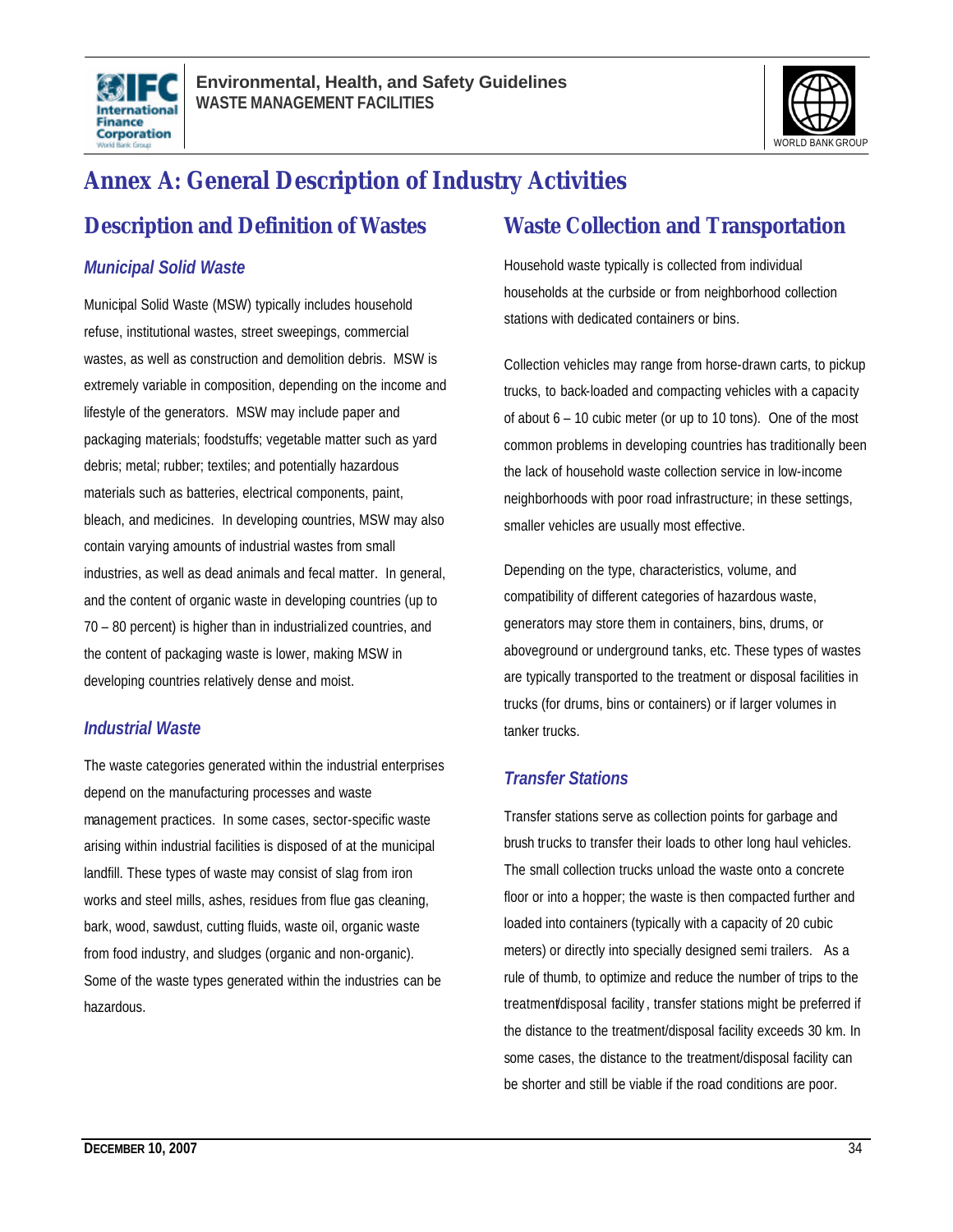



### *Reception of Waste*

When the collection vehicles or the long haul vehicles reach the treatment or disposal facility, the waste should be inspected visually and controlled that the paperwork corresponds to the actual load. In some cases, samples of the waste are taken and analyzed, (e.g., if the waste will be treated biologically where the end-product is utilized and there are demands for low contaminant concentrations such as heavy metals).

## **Waste Treatment and Disposal**

### *Biological Treatment*

### **Composting**

Generally speaking, the purpose of the composting process is to decompose organic solids in the presence of air and humidity, producing a humic substance valuable as soil conditioner. Economic advantages include the reduction in the volume of waste deposited in landfills (extending the life of the landfill and avoiding or delaying the construction of additional ones), and the generation of commercially valuable agricultural nutrients.

Waste categories that are ideal for composting are park, yard and garden waste, paper, paper packaging, food scraps, animal manure and other types of organic waste. If animal waste is composted, the waste should be hygienized prior to composting.

There are several methods available for central composting; the most common and simple is windrow composting where the waste is distributed in rows with the application of oxygen from underlying active or passive ventilation systems. Other methods include closed systems such as drums, tunnel, and membrane methods. The operational conditions and odor generation of closed systems are typically easier to control and are definite advantages over open treatment methods.

### **Anaerobic Digestion**

Anaerobic digestion facilities are ideal for the treatment of the same types of organic waste that can be composted including wastes from households food scraps, paper tissue, garden waste like grass cuttings, leaves; food processing waste such as vegetables, cheese, meat, sugar; manure and animal waste; slaughterhouse waste; sewage sludge; and crop waste.

The quality requirements of the incoming waste to the digestion facility are typically higher than in composting requiring a more homogenized and heterogeneous waste.

Organic waste is treated in closed containers in the absence of air enhancing the generation of biogas (about 55-70 % methane) which can be recovered for subsequent use as a fuel source. The semi-solid residue (digestate) is normally treated through aerobic digestion and may be used as agricultural fertilizer.

### *Chemical and Physical Treatment*

Chemical and physical treatment methods are varied and complex but may include: absorption, evaporation, distillation, filtration, chemical oxidation/reduction, neutralization, precipitation, solvent extraction, stripping / desorption, membrane-based separation, ion exchange, and solidification. Treatment systems may include one of these or a combination of multiple treatment operations. As most of these systems operate on a continual basis, they require a reliable, preferably homogenous source of material.

### *Incineration*

Thermal treatment in incineration facilities can be used for all types of organic waste, including hazardous waste and mixed household waste. MSW incinerators reduce the volume of waste by about 90% and the weight by approximately 75%, while